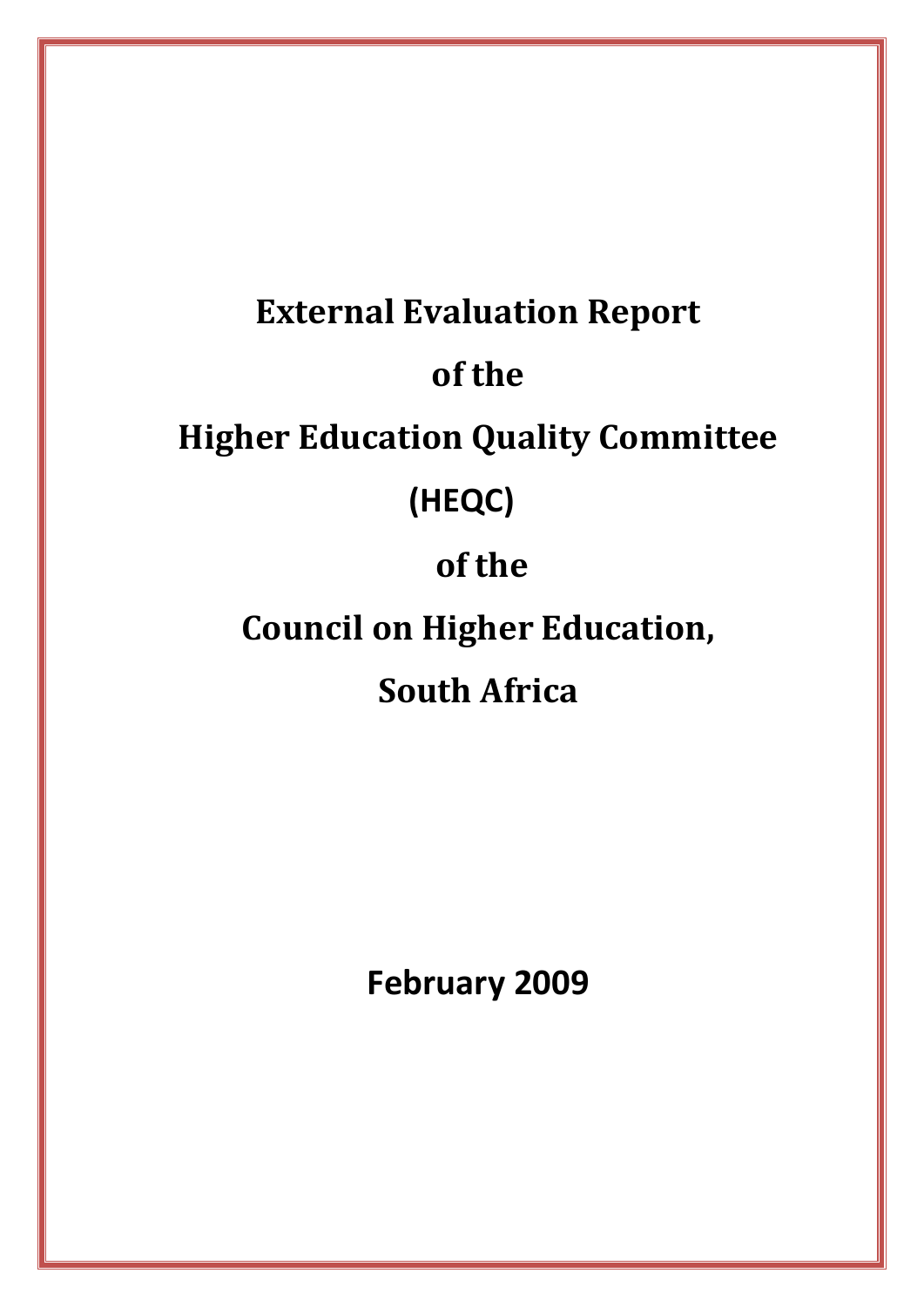#### **Table of Contents**

|      |                                                                            | Page             |
|------|----------------------------------------------------------------------------|------------------|
|      | <b>Section A: Background to the review</b>                                 | 5                |
|      |                                                                            |                  |
| 1.   | The HEQC                                                                   | 5                |
| 2.   | Terms of Reference for the evaluation panel                                | 6                |
| 3.   | Methodology for the external evaluation                                    | 6                |
| 4.   | Nature of the report                                                       | $\overline{7}$   |
|      | Section B: The context within which the HEQC works                         | $\boldsymbol{9}$ |
| 5.   | National context                                                           | 9                |
| 6.   | Quality context                                                            | 10               |
| 7.   | Higher education context                                                   | 10               |
|      | <b>Section C: Evaluating the HEQC goals</b>                                | 12               |
| 8.   | Promoting quality assurance in higher education                            | 12               |
| 9.   | Auditing the quality assurance mechanisms of higher education institutions | 16               |
| 10.  | Accrediting programmes of higher education                                 | 17               |
| 11.  | Building capacity in the field of higher education quality assurance       | 18               |
| 12.  | Co-ordinating quality assurance activities in higher education             | 18               |
|      | Section D : Evaluating core functions of the HEQC                          | 19               |
| 13.  | Promoting quality assurance in higher education                            | 19               |
| 14.  | Auditing the quality assurance mechanisms of higher education institutions | 20               |
| 15.  | Accrediting programmes of higher education                                 | 25               |
| 15.1 | National reviews                                                           | 25               |
| 15.2 | Accreditation of new academic programmes                                   | 25               |
| 16.  | Building capacity in the field of higher education quality assurance       | 29               |
| 17.  | Co-ordinating quality assurance activities in higher education             | 29               |
|      | Section E: Evaluating the governance and resources of the HEQC             | 31               |
| 18.  | Evaluating the governance and resources of the HEQC                        | 31               |
|      | <b>Section F: The INQAAHE Guidelines of Good Practice</b>                  | 35               |
| 19.  | Evaluating the HEQC against the INQAAHE Guidelines of Good Practice        | 36               |
|      | <b>Section G: Concluding comments</b>                                      | 42               |
| 20.  | Concluding comments                                                        | 42               |
| 21.  | List of commendations and recommendations                                  | 46               |
| 22.  | References                                                                 | 46               |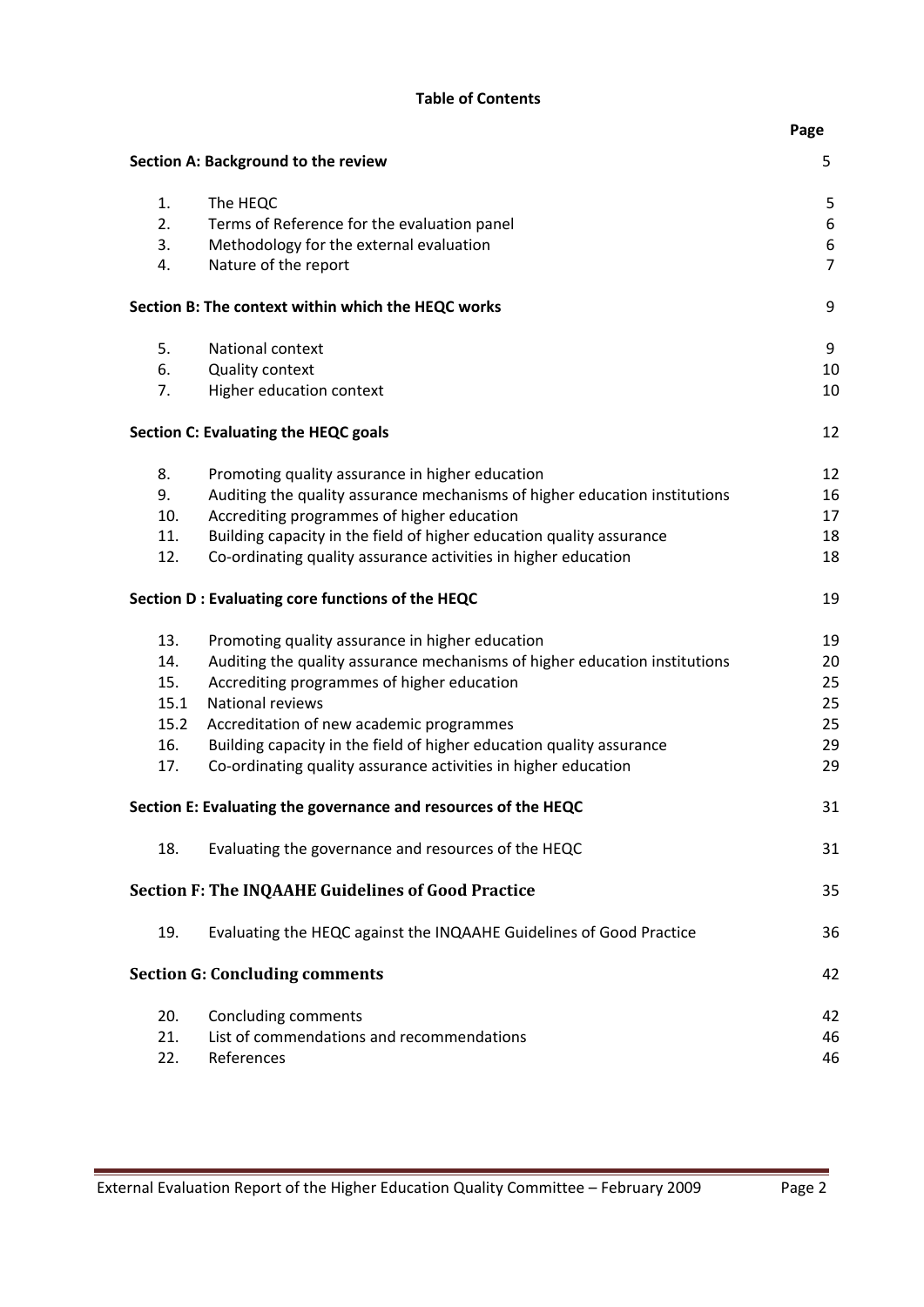| Appendices                                                      | 47 |
|-----------------------------------------------------------------|----|
| Appendix 1 – External Evaluation of the HEQC Terms of Reference | 47 |
| Appendix 2 – Schedule for the external evaluation panel         | 51 |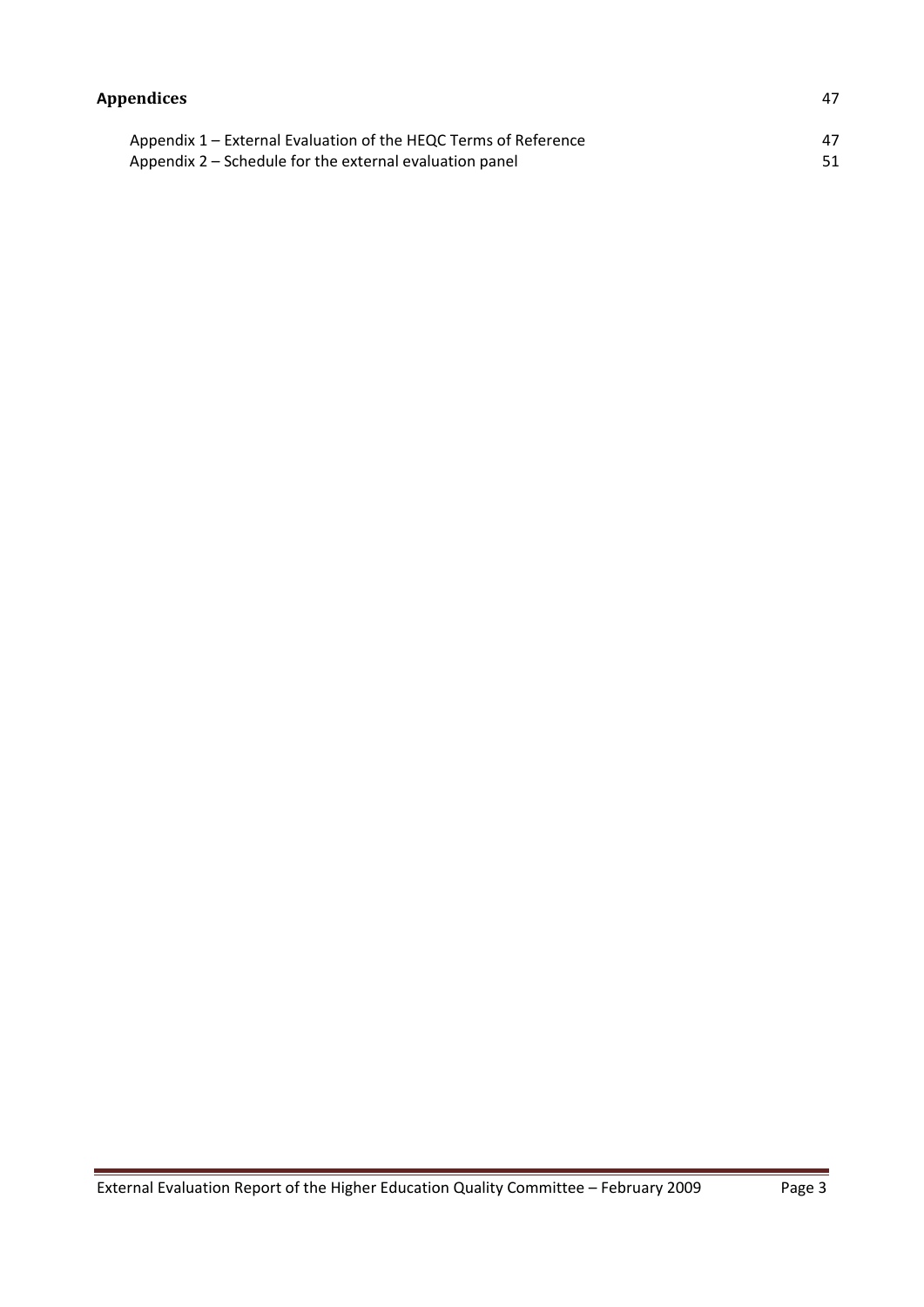#### **Acronyms**

| <b>AUQA</b>    | Australian Universities Quality Agency                                   |
|----------------|--------------------------------------------------------------------------|
| <b>CHE</b>     | Council on Higher Education                                              |
| DoE            | Department of Education                                                  |
| DoL            | Department of Labour                                                     |
| <b>DST</b>     | Department of Science and Technology                                     |
| <b>EQAA</b>    | <b>External Quality Assurance Agency</b>                                 |
| <b>ETQA</b>    | <b>Education and Training Quality Assurer</b>                            |
| <b>HEQC</b>    | <b>Higher Education Quality Committee</b>                                |
| <b>HEQF</b>    | <b>Higher Education Qualifications Framework</b>                         |
| <b>HESA</b>    | <b>Higher Education South Africa</b>                                     |
| <b>INQAAHE</b> | International Network of Quality Assurance Agencies for Higher Education |
| <b>MBA</b>     | <b>Master of Business Administration</b>                                 |
| MOU            | Memorandum of Understanding                                              |
| <b>MRA</b>     | <b>Mutual Recognition Agreement</b>                                      |
| <b>NQF</b>     | <b>National Qualifications Framework</b>                                 |
| <b>NRF</b>     | <b>National Research Foundation</b>                                      |
| QA             | <b>Quality Assurance</b>                                                 |
| QCTO           | Quality Council for Trades and Occupations                               |
| SAQA           | South African Qualifications Authority                                   |
| <b>SETA</b>    | Sector Education and Training Assurer                                    |
| Umalusi        | Quality Assurance Council for General and Further Education              |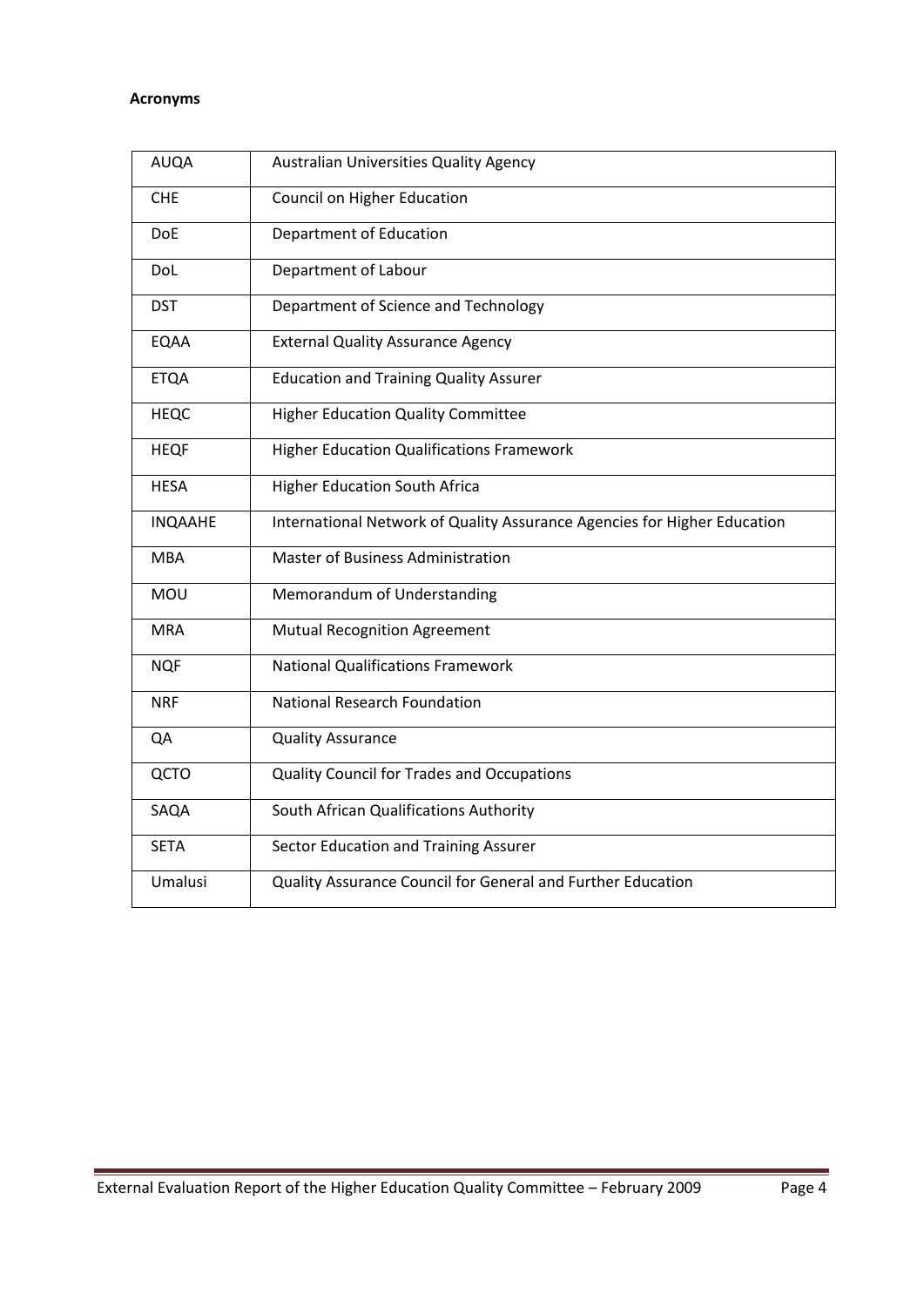## **SECTION A: BACKGROUND TO THE REVIEW**

#### **1. The Higher Education Quality Committee**

The Council on Higher Education (CHE) is an independent statutory body set up in 1998 according to the Higher Education Act of 1997. It advises the Minister of Education on all matters pertaining to higher education and has executive responsibility for quality assurance in higher education.

The CHE exercises its executive responsibility through a permanent committee, the Higher Education Quality Committee (HEQC). The HEQC was officially launched in May 2001, with the appointment of its first Board and Executive Director and the release of its Founding Document. According to the Higher Education Act of 1997, the statutory responsibility of the HEQC is to:

- Promote quality assurance in higher education.
- Audit the quality assurance mechanisms of higher education institutions.
- Accredit programmes of higher education.

To the above three areas of responsibility, the Board of the HEQC added capacity development for quality assurance.

In its Founding Document, published in January 2001, the HEQC identified as a critical success factor "the development of an analytical and self-reflective approach to quality assurance premised on continuous self‐assessment", not only within the higher education institutions which it evaluates, but also within the HEQC (2001,25). The purpose of this report is to contribute to the process of continuous self‐assessment within the HEQC.

The HEQC initially formed three directorates to undertake its work: Programme Accreditation and Co-ordination, Institutional Audits, and Quality Promotion and Capacity Development. A fourth directorate – the National Reviews Directorate – was established in 2006 to focus on reviews of specific national programmes and qualifications. In 2007, a portfolio of Co-ordination and Stakeholder Affairs was created within the office of the Deputy Executive Director.

The operational structure of the HEQC now consists of:

- The Programme Accreditation Directorate;
- The National Reviews Directorate:
- The Institutional Audits Directorate;
- The Quality Promotion and Capacity Development Directorate;
- The Co-ordination and Stakeholder Affairs Portfolio.

#### **2. Terms of Reference for the evaluation panel**

An external evaluation of the HEQC was commissioned by the HEQC Board in terms of the Founding Document requirement that there be an external evaluation every five years. The Board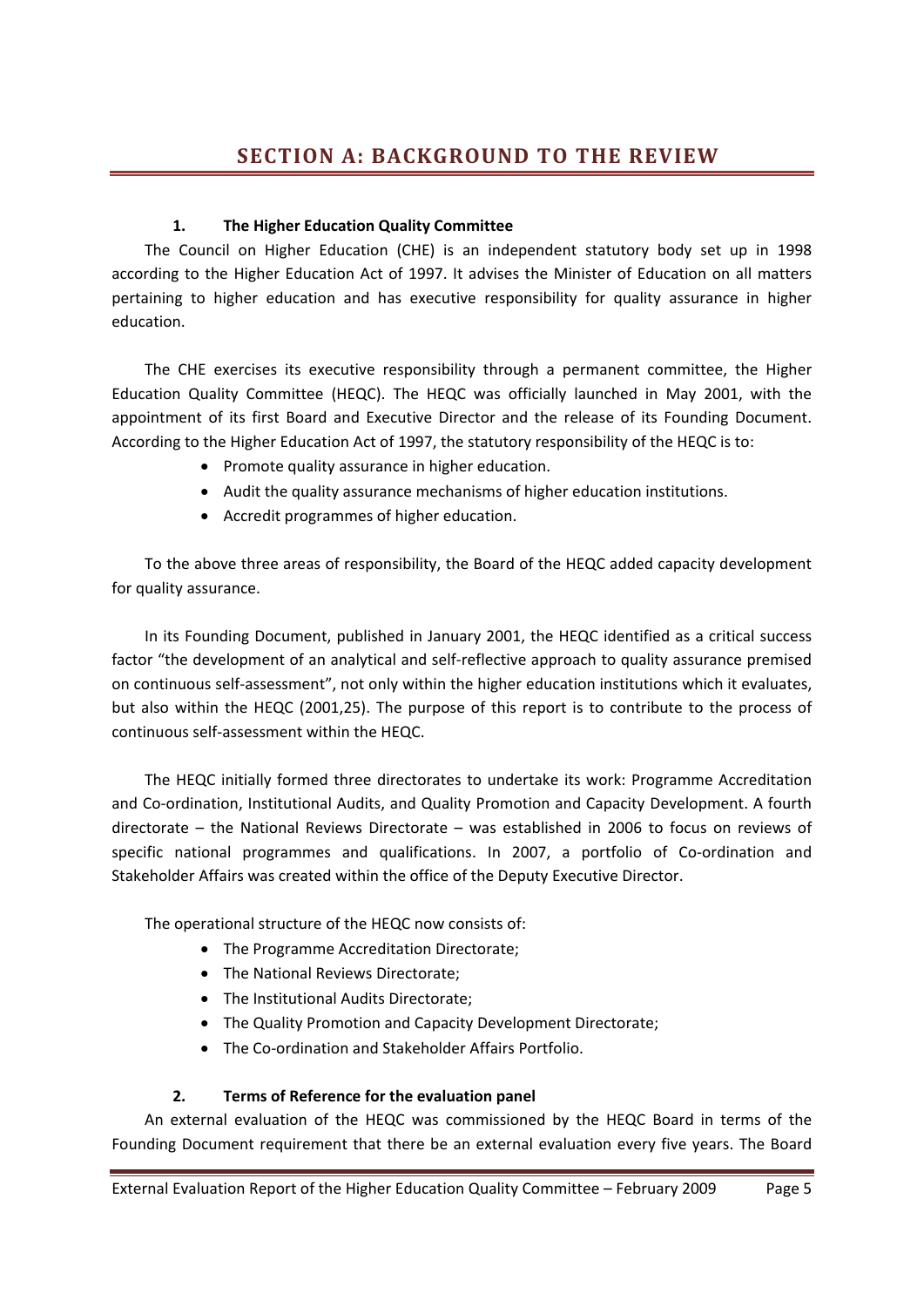defined the goal of the external evaluation as formative, i.e. to improve the work of the HEQC in all its core functions. A précis from the Terms of Reference follows; while the complete document is attached as Appendix 1.

The panel was required to indicate whether, and to what extent, the HEQC had achieved its main objectives during the period 2001 to the present in terms of:

- Promoting quality and quality assurance in higher education in South Africa;
- Auditing quality assurance mechanisms at higher education institutions in South Africa;
- Accrediting programmes of higher education;
- Building capacity in the field of higher education quality assurance;
- Co-ordinating quality assurance initiatives in higher education in South Africa.

Using the following criteria, the evaluation panel was to assess the extent to which the HEQC had been able to discharge its mandate with reference to:

- Appropriateness and relevance i.e. the extent to which the HEQC system and its components are fit for their purpose and respond to the specific context in which they operate;
- Effectiveness i.e. the extent to which the system is able to achieve its objectives;
- Efficiency i.e. the competence and economy with which the system works.

The evaluation panel was requested to take into account good international practice. The HEQC itself had used the INQAAHE (International Network of Quality Assurance Agencies for Higher Education) guidelines for good practice as a benchmark.

#### **3. Methodology for the external evaluation**

The HEQC wanted the evaluation to help improve its performance. In this context, the HEQC secretariat prepared a Self-Review Report, which was approved by the HEQC Board<sup>1</sup>, to be followed by an external evaluation.

A panel for the external evaluation was appointed:

<u> Andreas Andrew Maria (1989)</u>

- Dr Maria Jose Lemaitre, Academic Director, International Institute for Quality, Chile (Chair);
- Professor Chrissie Boughey, Dean, Teaching and Learning, and Director, Centre for Higher Education Research, Teaching and Learning, Rhodes University;
- Professor Relebohile (Lebo) Moletsane, Director: Gender and Development Unit, Human Sciences Research Council;
- Professor Johan Muller, Director of the Graduate School of Humanities and Deputy Dean, Research and Post-graduate Affairs, University of Cape Town;

 $1$  There had been several internal meetings to discuss initial reports put together by each director before these were consolidated into a single report. The HEQC Board also commented on drafts of the consolidated report.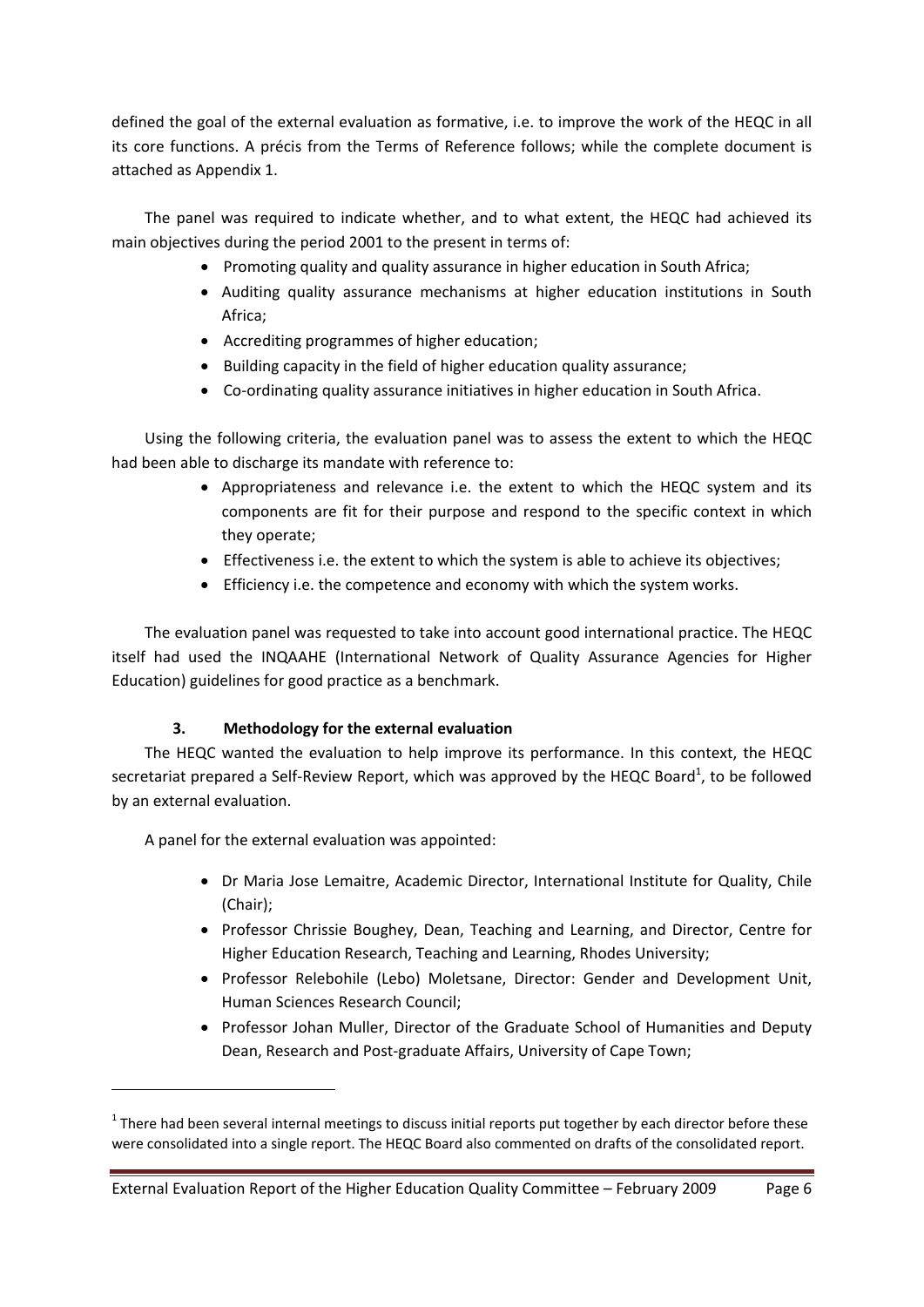● Dr Tembeka Mpako-Ntusi, Director: Research, Cape Peninsula University of Technology.

Dr Lemaitre stepped in as chair after the original chair, who had also been an international expert, fell ill.

A series of interviews, including two site visits, was organised for the panel by the HEQC secretariat over a period of 6 days. The HEQC took care to include a range of stakeholders with different characteristics and different interests and relationships to the HEQC. The interviews included interviews with the CHE Council Chair, the HEQC Board Chair and a morning with the HEQC Board Executive Committee. The panel also interviewed members of the HEQC staff, in different combinations, on several occasions. For a list of all the interviews, consult the full interview schedule attached as Appendix 2.

Apart from the interviews, the panel had access to, and could request, any of the HEQC documents in order to gather evidence for any claims made in interviews. The panel consulted the published documents of the HEQC and its application forms, but also followed areas of concern through, for example, minutes of the HEQC Board and its committees, especially the Accreditation Committee, correspondence between the HEQC and institutions and evaluators' reports. Other documents consulted included selected audit reports, institutional Self‐Evaluation Reports and institutional profiles.

The HEQC appointed Mr AB Heyns to take notes at all the interviews and panel discussions and Ms Erica Gillard to write the report for the panel. Ms Gillard was also present at all interviews and discussions. Ms Pam du Toit, Project Administrator in the office of the Executive Director, provided support for the panel.

An oral report was given to the CEO of the CHE, Dr Cheryl de la Rey and the Executive Director of the HEQC, Dr Lis Lange, as well as some other staff of the HEQC on the final morning of the review.

Members of the panel commented extensively on drafts of the report. A third draft of the report was sent to a critical reader – Professor Peter Vale, Nelson Mandela Professor of Politics at Rhodes University – for comment, after which it was revised for the final time.

#### **4. Nature of the report**

The report first discusses the context within which the HEQC works (Section B) because this sets the tone for evaluating the appropriateness of the HEQC's goals and how it has performed its functions. This section also identifies issues and problems which the panel thinks are beyond the HEQC's control, but which affect its effectiveness.

The report then proceeds to evaluate the HEQC's goals (Section C), its core functions (Section D) and its governance and resources (Section E). Each section attempts to give a flavour of the issues raised in interviews in addition to the panel's evaluation against the criteria of appropriateness, effectiveness and efficiency. Commendations and recommendations are highlighted within each section.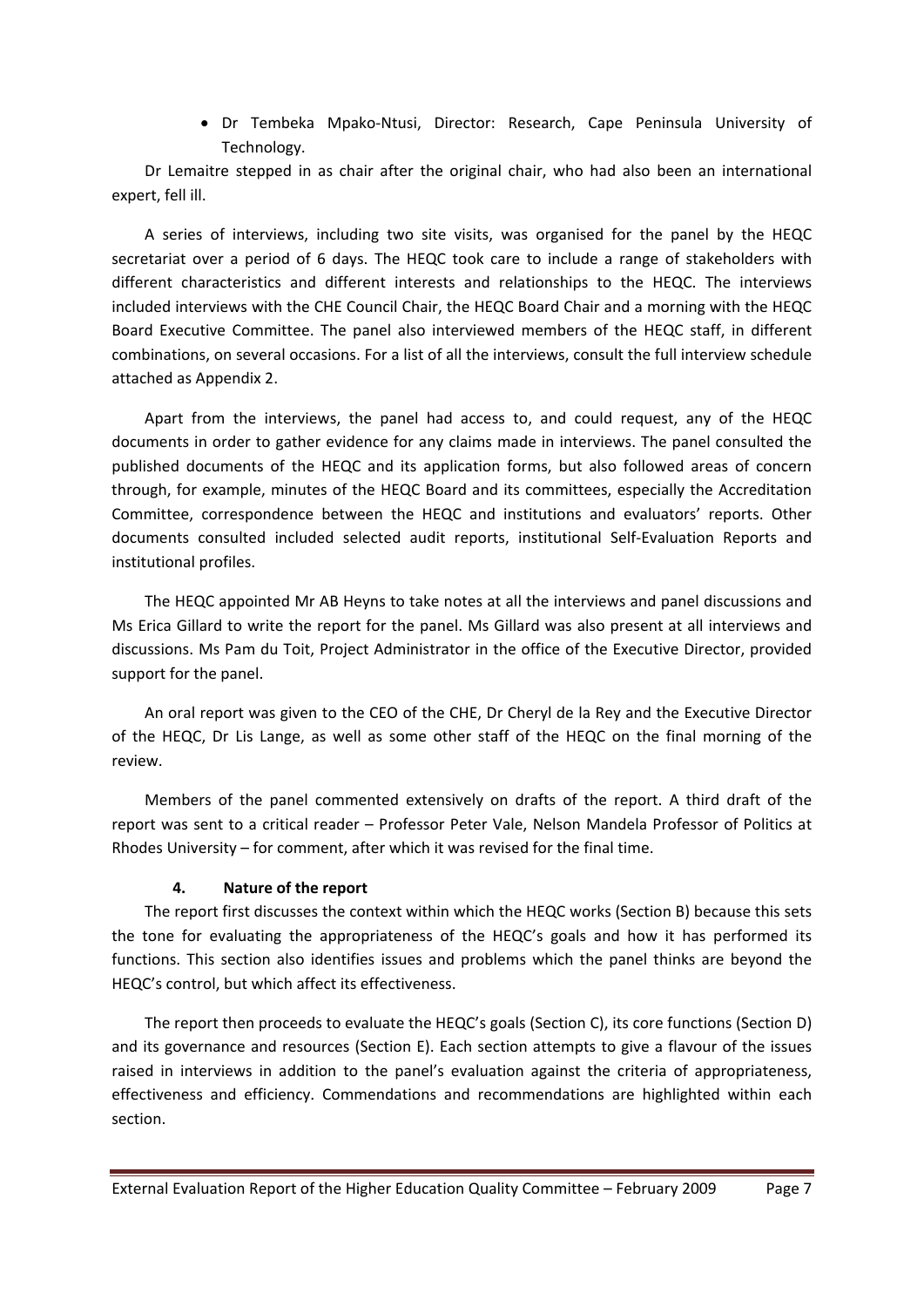Section F evaluates the HEQC against the INQAAHE Guidelines of Good Practice. Although much of the same ground is covered as in previous sections, the criteria are organised slightly differently. The panel thought that direct reference to each INQAAHE guideline in a separate section might be useful to the HEQC.

Section G concludes the report and lists commendations and recommendations made in the body of the report.

Throughout their deliberations, panel members were aware that many of the issues and concerns they noted had already been identified by the HEQC in its Self‐Review Report.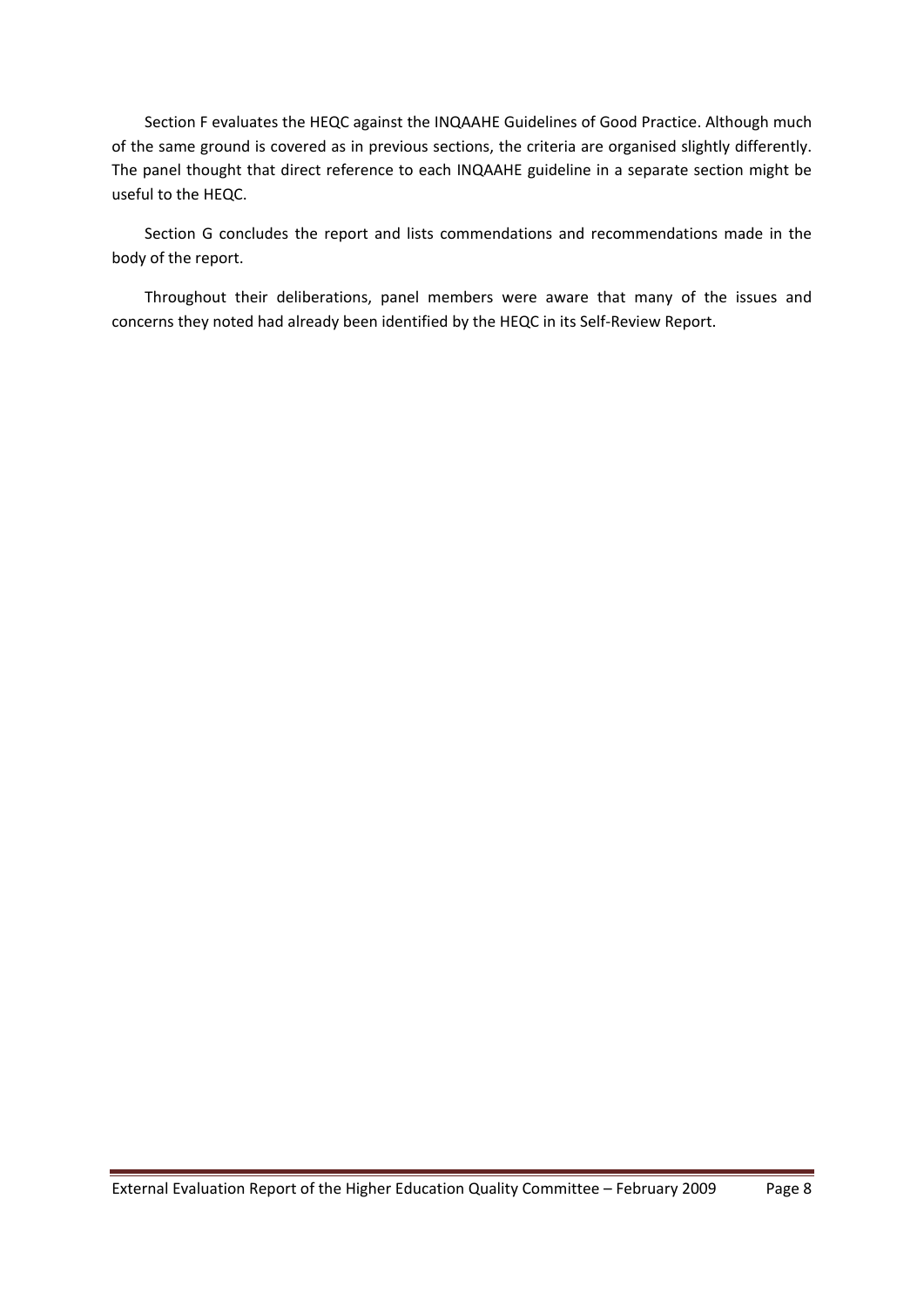#### **5. National context**

The HEQC came into being in 2001 after an intense period of policy formulation following the 1994 democratic election. The Education White Paper 3 "A programme for the Transformation of Higher Education" identified quality as one of the principles on which to build a transformed higher education system.

The new national framework for South African higher education envisaged three policy instruments to steer the system towards improved quality: planning, funding and quality assurance. In their implementation, however, the links between these three levers are complex, with responsibility residing in different locations. The panel recognises the continuing evolution of the higher education system in South Africa wherein partners are still developing ways of working together. This is taking place in an environment where all elements of the higher education system were, and are still being, reformulated. For example, at the same time that the CHE and the HEQC were being established and were drafting framing and other documents, the Ministry of Education was also drafting a National Plan for Higher Education and establishing new planning and funding systems. Other bodies in higher education, such as the South African Qualifications Authority (SAQA), which has responsibility for the National Qualifications Framework (NQF), and with its parallel links with the Department of Labour (DoL), were going through similar processes.

In listening to the concerns of people in higher education, however, the panel has not found evidence that the levers for steering the system are adequately coordinated. While recognising that the relationship between these levers and the various bodies involved is complex, the panel believes that the undeveloped nature of their co-ordination reduces the impact of quality assurance within higher education and makes progress towards quality in the terms defined by the HEQC Founding Document difficult to achieve.

One of the important disjunctures between steering levers identified by the panel is that between quality assurance frameworks and the funding formula. For example, the current funding formula for higher education tends to encourage similar developments within higher education institutions (providing incentives for post-graduate enrolments and research for example). This is at the same time as the HEQC frameworks encourage differentiation, through the distinctions of fitness for and of purpose. The panel was told by almost everyone that the debate about differentiation has to be re‐opened, and hopes that this will occur and that one of the consequences will be to review the funding formula for higher education.

An improvement in the co-ordination of steering mechanisms requires clarity about policy priorities as well as implementation processes. Organised and explicit dedication to streamlining matters will be required. There are, however, some immediate improvements that could be made to co-ordinate the steering levers. For example, quality assurance insights could feed into higher education planning and priorities by providing input into the size and shape analysis of the system much more effectively than they appear to do so now, despite representatives of the Department of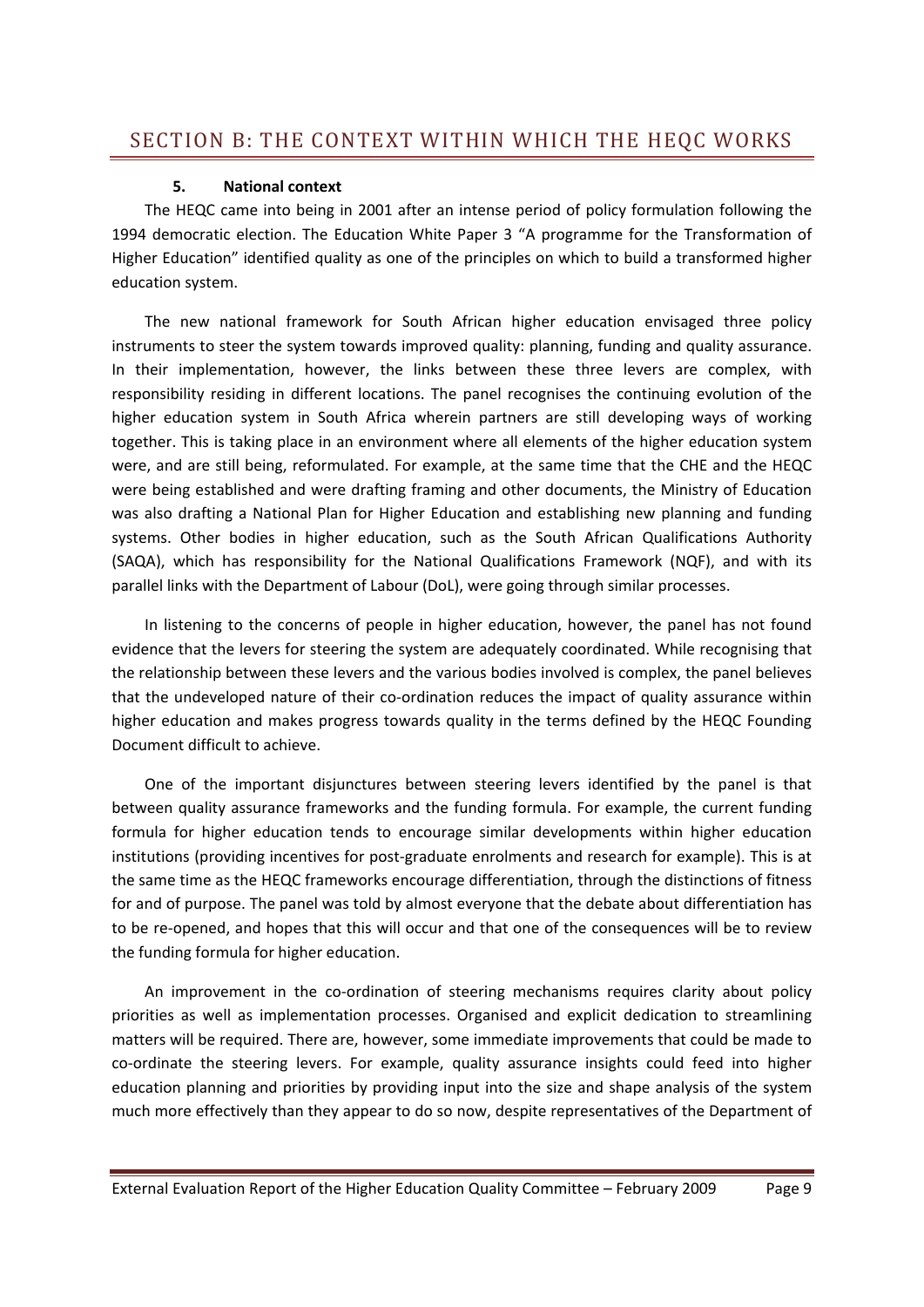Education (DoE) sitting on various committees of the CHE and the HEQC. These matters will be discussed in Sections C and D.

#### **6. Quality context**

The panel heard that several bodies have responsibility for quality assurance matters in higher education; this includes the DoE, the SAQA, the National Research Foundation (NRF), professional bodies, Education and Training Quality Assurers (ETQAs) and Sector Education and Training Authorities (SETAs). Following a long‐awaited review of the National Qualifications Framework (NQF), the SAQA will transfer standard setting to three Quality Councils (Umalusi for the schooling sector, the CHE for higher education and the Quality Council for Trades and Occupations for all qualifications falling within its jurisdiction).2 There is still some uncertainty about how standard setting will occur in the new situation and how the CHE will address its responsibilities.

The HEQC will have to find ways to prevent overlap and to co-ordinate responsibilities for qualifications in the higher education bands with the Quality Council for Trades and Occupations (QCTO) so that consistent criteria are used for similar qualifications. There are expectations that the new Higher Education Qualifications Framework (HEQF) will provide some parameters within which to work, because the qualifications framework has been streamlined to some extent, but there are still some uncertainties within the HEQF3 that will have to be clarified and managed.

The panel understands that some coordinating practices are in place (regular meetings, seats on each other's boards) and that relationships between partners are collegial. Especially in the light of major uncertainties discussed above, however, coordination seems to have been insufficient, leading to overlap, duplication, and sometimes confusion for institutions.

The HEQC has been given overall responsibility for quality assurance; it is important that the coordination between the various bodies reflects this in a set of simplified processes and consistent criteria. The panel urges the HEQC, as the ETQA with primary responsibility for the Higher Education and Training Band of the NQF, to continue with its efforts to clarify responsibilities and processes.

#### **Recommendation 1**

<u> Andreas Andrew Maria (1989)</u>

**The panel recommends that the HEQC continues with its efforts to clarify responsibilities and to streamline and simplify processes for quality assurance in higher education.**

#### **7. Higher education context**

The HEQC came into being in a higher education system which, in many cases, had been unregulated, where policy was being formulated, not always in a co-ordinated manner, and where many institutions were being merged. Other elements of the context included:

> Wide differentiation and contestation about whether or how this differentiation should be acknowledged.

 $2$  Umalusi has responsibility for levels 1 to 4 of the NQF; the CHE has responsibility for levels 5 to 10 and the QCTO for all qualifications falling in its jurisdiction from levels 1 to 10.

 $3$  For example, about coursework masters degrees.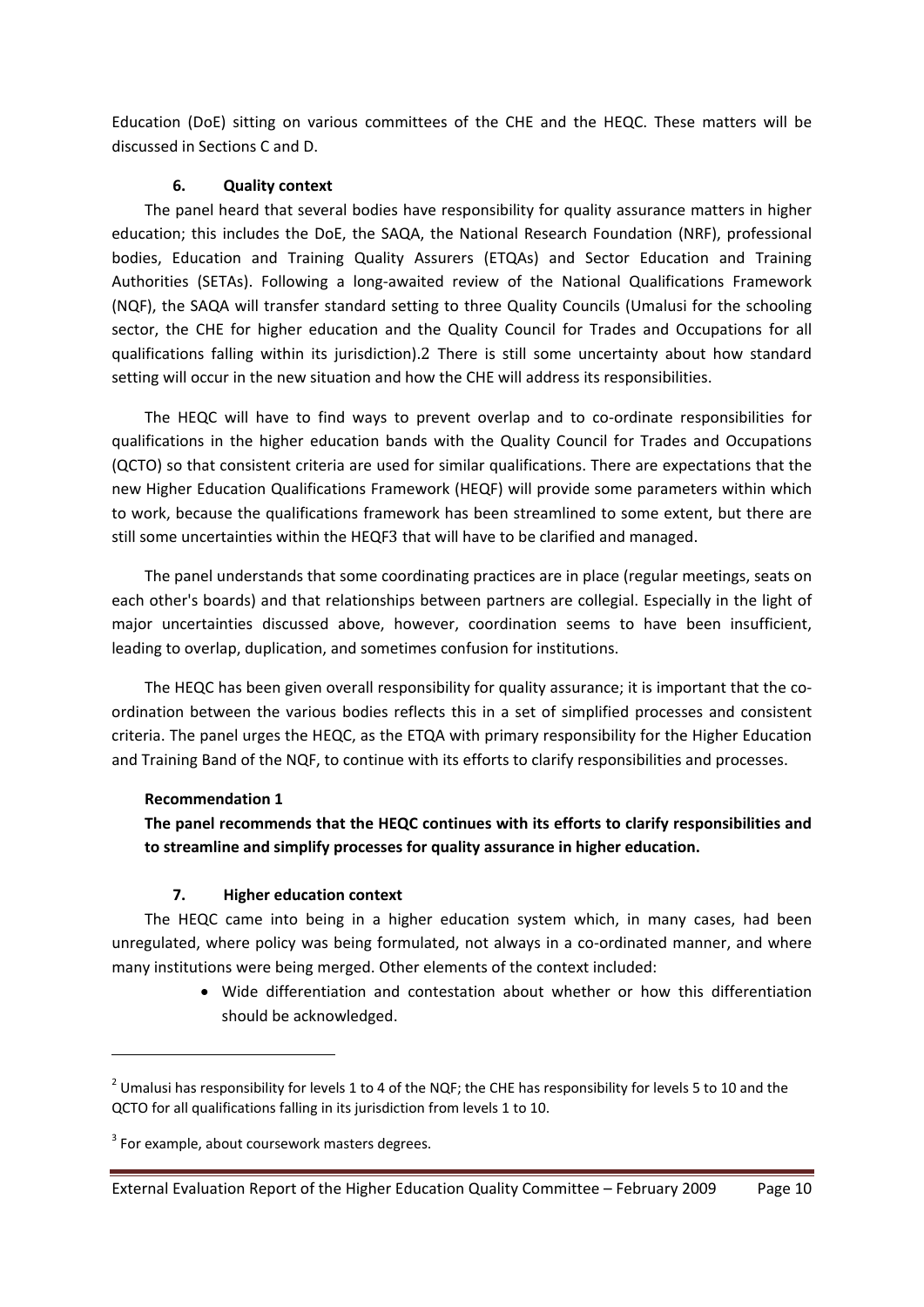- Less funding for institutions that, at the same time, were enrolling a more diverse student body than ever before, requiring increased and new forms of support.
- The need to develop different approaches to teaching and learning strategies and practices.
- Insufficient funding from the National Students Financial Aid Scheme, which added to the pressures on students as well as on institutions.

There also does not appear to be any clear understanding about what is required from higher education to secure the future of the country and how quality matters should be located within this response. A view was expressed to the panel that higher education itself faces a struggle for legitimacy and is often not valued in public and political debate.

From the interviews, the panel noted a lack of clarity about the differences between universities and universities of technology, between public and private providers of higher education, and between universities and the Further Education and Training (FET) sector in the bands where there was overlap. The panel believes that clear expectations for the different institutional categories and the recognition that quality can be found in any of them could be a significant factor in the contribution of higher education to national development.

The panel recognises the constraints facing higher education in South Africa, but would like to highlight two main issues, which have not been sufficiently addressed. These are the need to deal with differentiation among institutions, and the need to address student diversity, particularly within a framework of transformation, as is clearly stated in the HEQC principles and documentation. These issues have not always been properly understood by institutions nor have issues of quality as fitness for and of purpose. The panel believes that lack of policy clarity on these matters affects all other levels of practice. This will be discussed further in Section 8.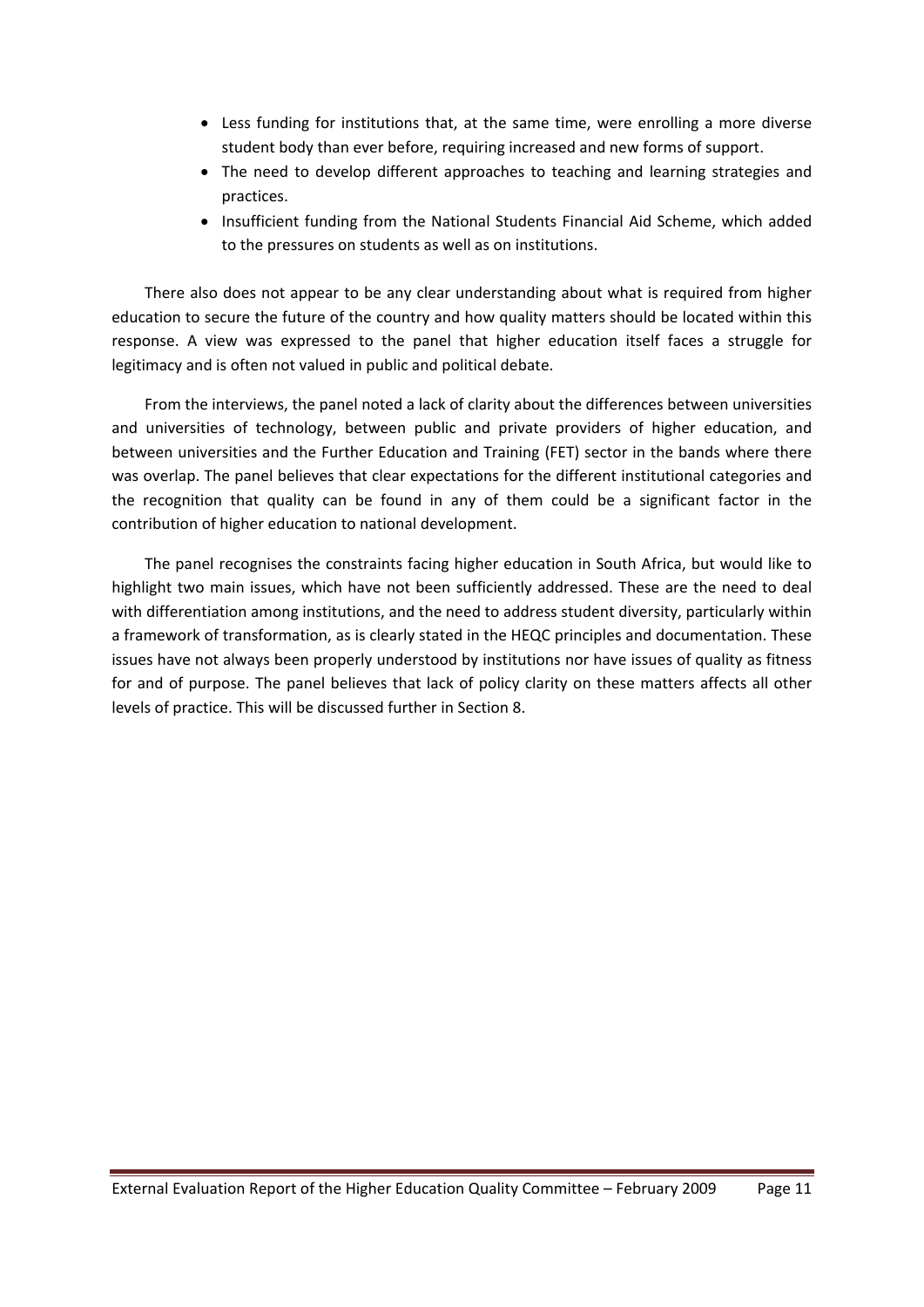## SECTION C: EVALUATING THE HEQC GOALS

In the following sections, the panel reviews the goals of the HEQC in a general way, drawing on their evaluations of the overall situation. The statutory responsibilities of the HEQC to:

- Promote quality assurance in higher education;
- Audit the quality assurance mechanisms of higher education institutions;
- Accredit programmes of higher education;
- are discussed in the same order in the next sections, with the addition of the other areas of responsibility assigned to the HEQC by its Board, namely to:
- Build capacity in the field of higher education quality assurance, and
- Co-ordinate quality assurance activities in higher education.

#### **8. Promoting quality assurance in higher education**

The HEQC's Founding Document provides the following mission and vision:

The HEQC is committed to a quality driven higher education system that contributes to socio‐economic development, social justice and innovative scholarship in South Africa. To achieve this end, the HEQC will support the development, maintenance and enhancement of the quality of public and private higher education provision in order to enable a range of stakeholders to benefit from effective higher education and training. The central objective of the HEQC is to ensure that providers effectively and efficiently deliver education, training, research and community service which are of high quality and which produce socially useful and enriching knowledge as well as a relevant range of graduate skills and competencies necessary for social and economic progress. The policies and programmes of the HEQC will be guided by the above commitments and objectives.<sup>4</sup>

The HEQC chose to design a quality assurance system that was "fit for contextual purpose i.e., a system capable of dealing with issues such as the nexus between equity and quality in relation to educational provision, a system that could address the different ways in which institutional disadvantage was carried over into the new reconfigured higher education system, and, finally, a system which focuses on the quality of provision in the three core functions in a manner in which the link between social justice imperatives and academic standards could be made in an intellectually credible and socially responsive manner" (Mala Singh, quoted in Self‐Review Report, 2008, 16). The Self-Review Report states further that the HEQC sought to "link quality and quality assurance to the socio-political objectives of higher education as much as to its intellectual purposes" (2008, 18).

From its inception, the HEQC started to develop a far more nuanced view of its brief than the statutory responsibilities of the Higher Education Act of 1997.

In reviewing the HEQC goals, the panel would like to differentiate between the promotion of quality assurance and that of quality.

<sup>&</sup>lt;sup>4</sup> Quoted in Self-Review Report, 2008, 16. Founding Document, 2004, 5.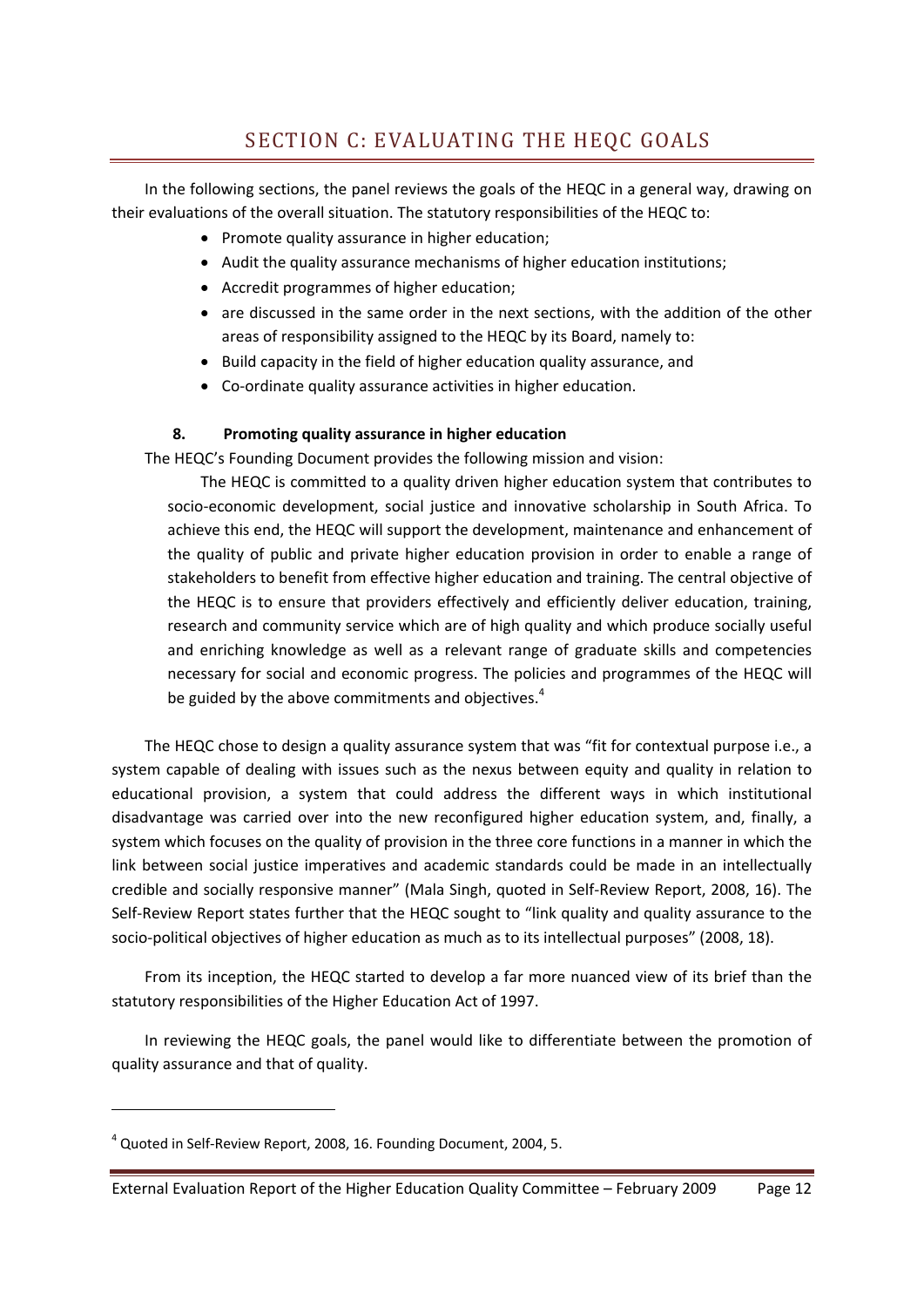With regard to the promotion of quality assurance, the panel believes that the HEQC has been successful in developing a credible quality assurance system for South African higher education and has worked well with institutions to develop their own quality assurance mechanisms, especially through the audit process. The developmental focus of the HEQC and its progressive and consultative way of working with institutions while developing frameworks has paid dividends. The panel was told consistently that institutions saw quality as their responsibility, but that the HEQC was a partner in their endeavours. The panel observes that monitoring and implementing quality assurance processes has been good in the present stage, but can be strengthened with regard to following up quality improvement plans in future quality assurance cycles (see later discussion).

#### **Commendation 1**

**The panel commends the HEQC for the professionalism with which it has created a strong and reliable quality assurance system for South African higher education and for working with institutions to develop their own quality assurance mechanisms, especially through the audit process.**

The panel understands quality promotion as all those actions that lead to the embedding of quality in the activities of an institution. This starts with the definition of quality, which encompasses fitness for purpose and fitness of purpose and this is explicit in HEQC goals.

The HEQC Founding Document relates fitness for purpose to a "specified mission within a national framework that encompasses differentiation and diversity". Fitness of purpose can only be evaluated in relation to "national goals, priorities and targets" (The HEQC Founding Document, 2004, 14). To elaborate, the panel understands fitness for purpose as the requirement that an institution complies with its stated purposes, whatever they are. Recognising that there is value in institutions having different mission statements, a wide range of different purposes will be met by higher education institutions in any country. Fitness of purpose deals with the quality and relevance of the stated purpose of an institution. The panel argues that any country requires higher education institutions to have a wide range of purposes in order to meet the multiple needs of students, employers and other stakeholders. At the same time, it recognises that, in South Africa, it is essential that institutional purposes are attuned with national goals, priorities and targets, and therefore, they should be assessed against them.

The panel believes that full expression of quality as fitness for purpose is curtailed by several factors. These include limited recognition of institutional differentiation, limited definition of transformation in the HEQC criteria and limited understanding of transformation in institutions.

There are many instances in the HEQC documentation where transformation is understood in its broader sense. For example, the Criteria for Institutional Audits lists some of the transformational purposes and objectives for higher education as including "increased equity and access opportunities for previously marginalised groups, and greater responsiveness to local, regional and national needs in and through teaching and research" (2004, 3‐4). The Framework for Institutional Audits notes that one of the elements of the HEQC's approach to quality is whether the institution addresses "transformational challenges for the development of individual students as well as the requirements of social and economic development" (2004, 5). The Self‐Review Report quotes the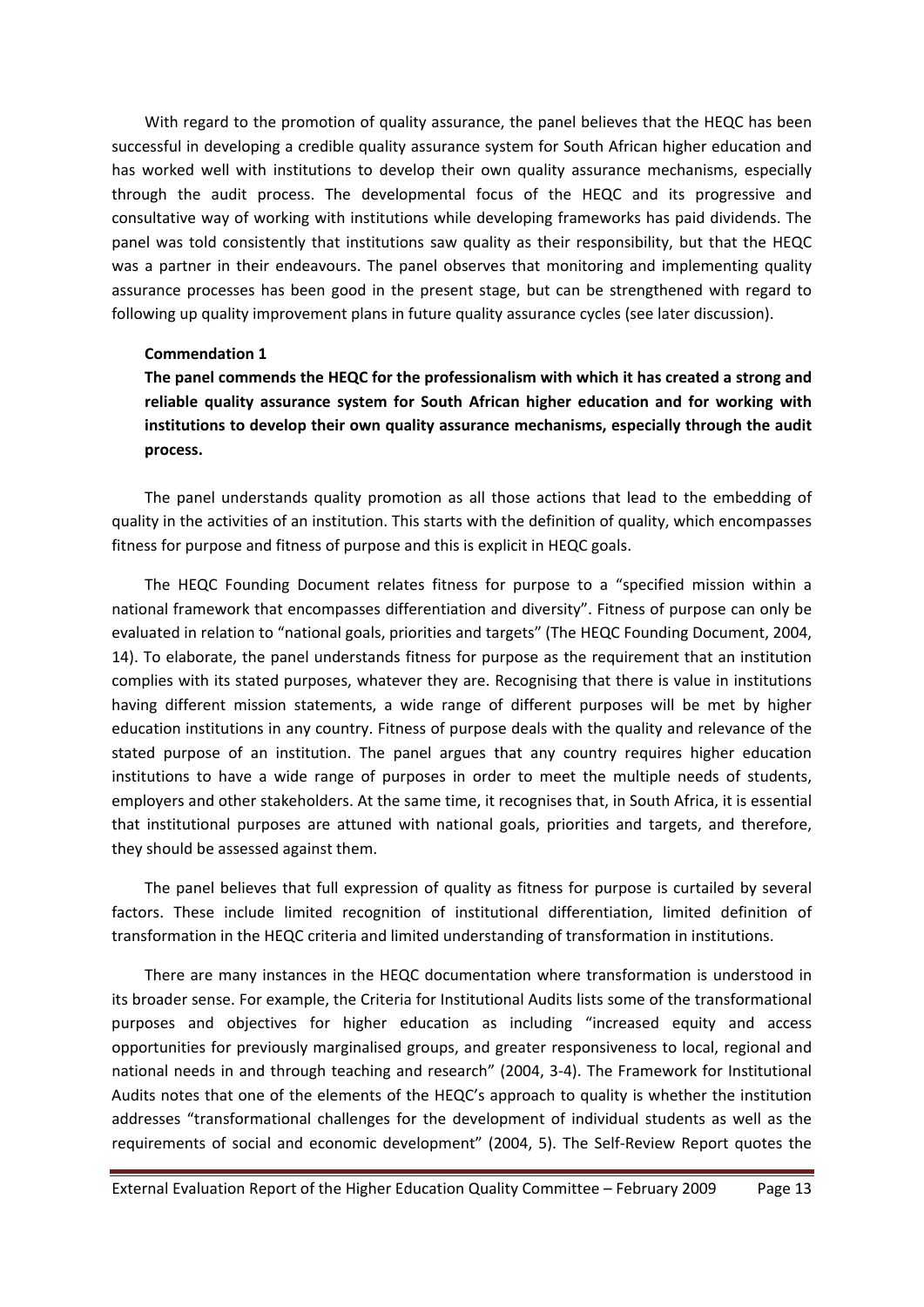Founding Document and defines quality as "fitness for purpose, value for money and transformation within a fitness of purpose framework based on national goals, priorities and targets" (2008, 17). This is further reinforced on the same page of the report, when it explains the two-fold meaning of transformation: individual transformation, focusing on personal growth, and societal transformation, focused on the "requirements of social development and economic and employment growth".

Many institutions, however, appear to limit the understanding of transformation to demographics of staff and students, without linking the concept to teaching and learning practices, which are essential for the transformation of students entering higher education. Indeed, from some accounts, it appears that some audit panel members might also hold the more narrow view.

The panel believes that the HEQC has been successful in positioning quality assurance at the centre of debate within higher education, in creating awareness about quality and in helping institutions to develop self‐regulatory processes. At the same time, however, the panel believes that the HEQC could pay more attention to developing an understanding of the nuances within the quality debate.

#### **Recommendation 2**

**The panel recommends that the HEQC gives attention to promoting debate on, and to developing a better understanding of the links and differences between, fitness for purpose and fitness of purpose, and ways in which these lead to individual and social transformation.** 

In looking further at different areas of the HEQC's work, the panel suggests that, in order not to compromise the credibility it has already developed, the HEQC should clarify for itself and for institutions the differences between the following quality assurance mechanisms:

- Control /compliance: largely manifested in programme accreditation;
- Accountability: largely manifested in national reviews;
- Improvement: largely manifested in institutional audits.

Currently, these mechanisms seem to be dealt with in a similar manner. For the future, it seems important to differentiate the purposes they serve, since this has an impact on the types of criteria used, the procedures applied and the approach the HEQC takes.

In the case of the accreditation of new programmes, the main objective is quality control, that is, to make sure that each new approved programme meets pre‐determined minimum requirements. The HEQC either approves or rejects the proposal, and the institution must abide with that decision<sup>5</sup>.

National reviews deal with existing, rather than new, programmes. The objective is largely about accountability<sup>6</sup>, and, therefore, the HEQC review is intended to ensure that programmes being

<u> Andrew Maria (1989)</u>

 $5$  Accepting that there must be an appeal process.

 $6$  The panel recognises that the National Reviews also incorporate some of the features of an audit. This will be discussed more fully in sections 10 and 15.

External Evaluation Report of the Higher Education Quality Committee – February 2009 Page 14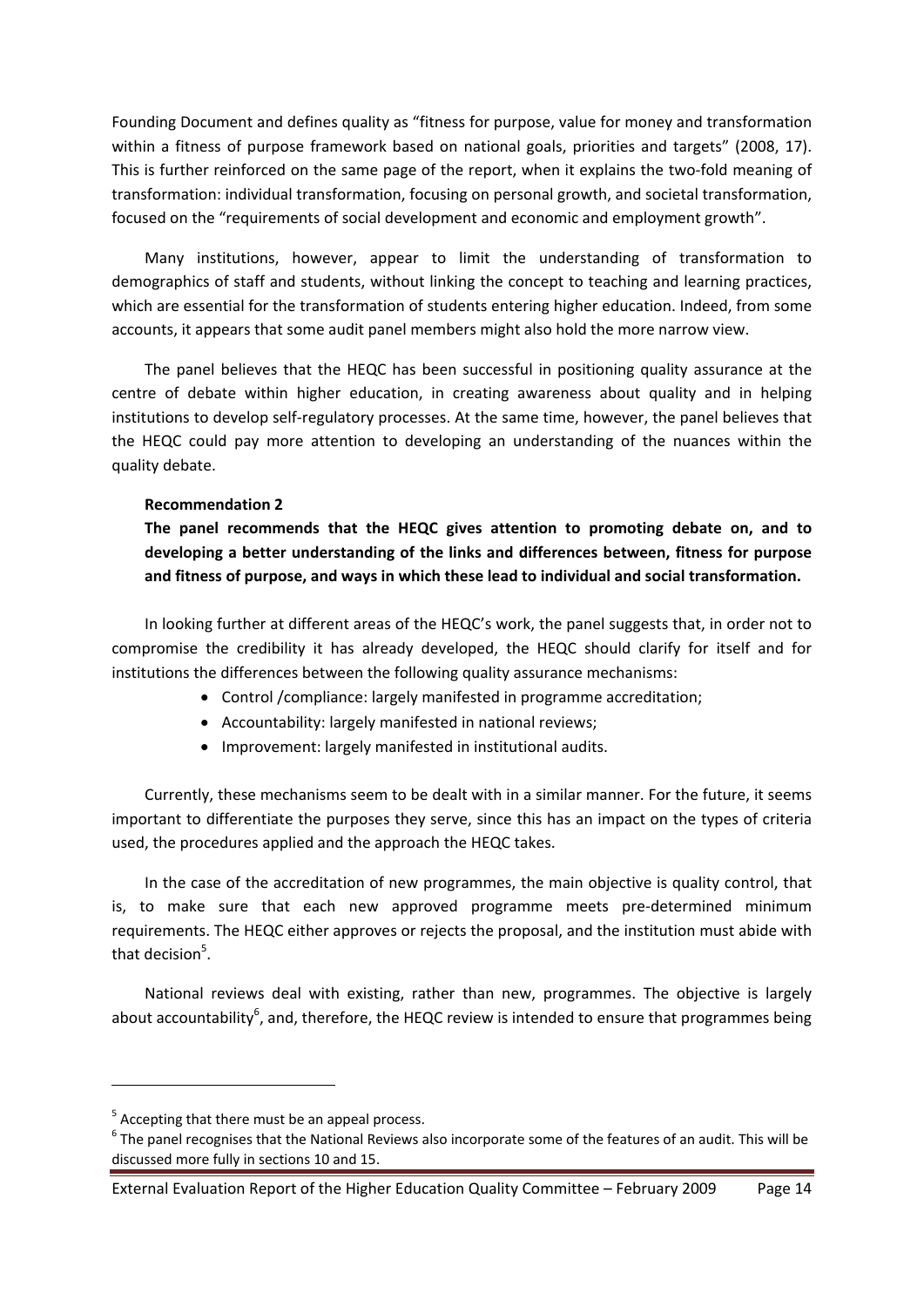offered are of an acceptable quality. The fact that the review covers all programmes of a kind in the country adds to it an important benchmarking effect.

Institutional audits are more focused on quality improvement and promotion. Based on the HEQC's principle of fitness for purpose, the audits are intended to help institutions evaluate how they use their core functions to achieve their vision and mission<sup>7</sup>. The institution's internal evaluation is supported by the view of an external panel. The objective is to help institutions learn about the way in which they do their work and to support the development of an improvement plan. The outcome should be a report that, on the basis of the institutional purposes, and within a framework of national priorities, indicates what the institution is doing well, and what areas need improvement.

The distinction between these different foci is important, because the purpose of quality assurance is closely linked to the criteria used and the procedures to be applied. In general, in most quality assurance systems, quality control mechanisms are applied against criteria determined externally<sup>8</sup> and the weight of the institutional objectives is relatively low. Since the outcome may be negative, the main assessment instrument is an external evaluation, which is compulsory. The decision normally spells out what the institution should do to get the programme approved. These processes are often called *licensing*, to underline the fact that what the institution gets is a license to begin operation or to offer a programme.

Accountability mechanisms assume that the quality control is already in place. Therefore, programmes or institutions are assessed against a mixture of external criteria and institutional purposes or priorities. Self‐assessment and external evaluation have relatively equal weight and evaluation is normally voluntary, although it is possible to decide that, in some areas, accreditation is compulsory. Accreditation usually has a limited period of validity, and must be renewed every five to ten years, as defined by the accrediting agency.

Improvement mechanisms emphasise that institutions themselves are responsible for quality, and that the role of the quality assurance agency is to make this evident. The criteria are linked to the institution's own purposes. The main evaluation instrument is self‐evaluation and the external evaluation has as its main function the validation of the self‐evaluation. The evaluation looks at the institutional quality assurance policies and mechanisms, and the process is normally called an academic audit. Audits are repeated every five to ten years, and institutions are expected to show a significant improvement, particularly in those areas the first audit identified as needing work. Each institution decides how to deal with the weaker areas, and usually the quality assurance agency will stop at the identification of those weaker areas, without prescribing a specific course of action.

In the view of the panel, these distinctions are not clear enough, and that may explain why it becomes difficult to complete reports, or to explain to institutions the different approaches that

 $<sup>7</sup>$  Accepting that the audits also help institutions evaluate their quality assurance mechanisms and procedures.</sup>

 $8$  These may be criteria set by the QA agency for minimum standards to be met before a programme may be offered or by a Ministry of Education for minimum outputs that have to be achieved in order to receive funding or by a professional body for requirements to be met before a graduate can be registered as a professional in that field.

External Evaluation Report of the Higher Education Quality Committee – February 2009 Page 15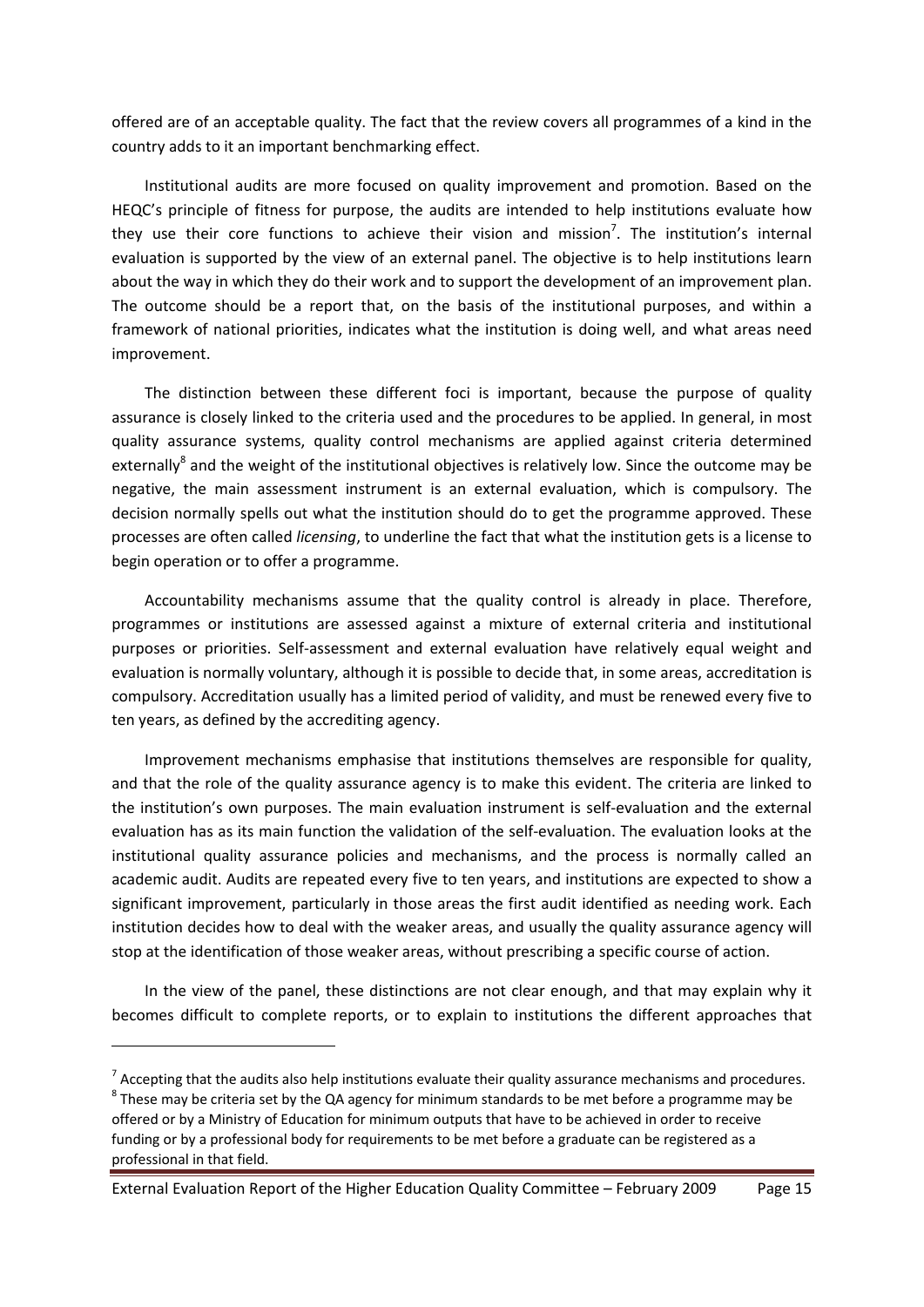should be taken. Clarity about this differentiation should help institutions to work with quality issues in all their manifestations more effectively (it might also make more acceptable to institutions the prescriptive way in which programme accreditation must be carried out).

#### **Recommendation 3**

**The panel recommends that the HEQC clarifies the different criteria and procedures that apply for control and compliance (manifested in programme accreditation), accountability (manifested in national reviews) and improvement (manifested in institutional audits).**

In returning to the question of the promotion of quality and the promotion of quality assurance, the panel believes that the HEQC has been effective, and that its goals have been appropriate, for promoting quality assurance. The panel believes that the HEQC has to give further attention to the promotion of quality in the system.

The panel learned that some institutions have integrated the outcomes of institutional audits into strategic planning. This shows how quality assurance processes can contribute to continuous quality advancement. The panel suggests that for the next cycle, the HEQC should promote this integrative approach to quality. This will move the discourse from quality assurance to fitness for purpose and, thus, to quality promotion. More generally, the basis for a future programme on quality promotion could be to facilitate a developmental cycle towards self‐accreditation for institutions. Quality improvement plans could be one of the tools within this cycle, as well as developing capacity in significant areas, as will be discussed later.

#### **Recommendation 4**

**The panel recommends that for the next cycle of audits the HEQC should promote a more integrated approach to quality, focusing on the implementation of self‐regulatory processes.** 

#### **9. Auditing the quality assurance mechanisms of higher education institutions**

The HEQC Self‐Review Report reflects the primary goal of the audits as being to "facilitate systematic and continuous quality development and improvement in higher education and enhance institutional capacity to plan, act and report on quality-related objectives and achievements" (2008, 20). The Self‐Review Report continues to say that audits "seek to assess the institution's capacity for quality management of its academic activities in a manner that meets its specified mission, goals and objectives and engages appropriately with the expectations and needs of various internal and external constituencies" (2008, 20).<sup>9</sup>

The panel considers that the development of institutional audits has been the most successful part of the HEQC's work. Institutional representatives unanimously recognised the strong impact audits have had, mostly through the development of self‐evaluation processes, which provided them with the opportunity for self-reflection. In addition, most appreciated the external evaluations, which put the self-evaluation in perspective, as well as providing some new insights. The HEQC was

<sup>&</sup>lt;sup>9</sup> The Self- Review Report then lists specific objectives outlined in the Framework for Institutional Audits.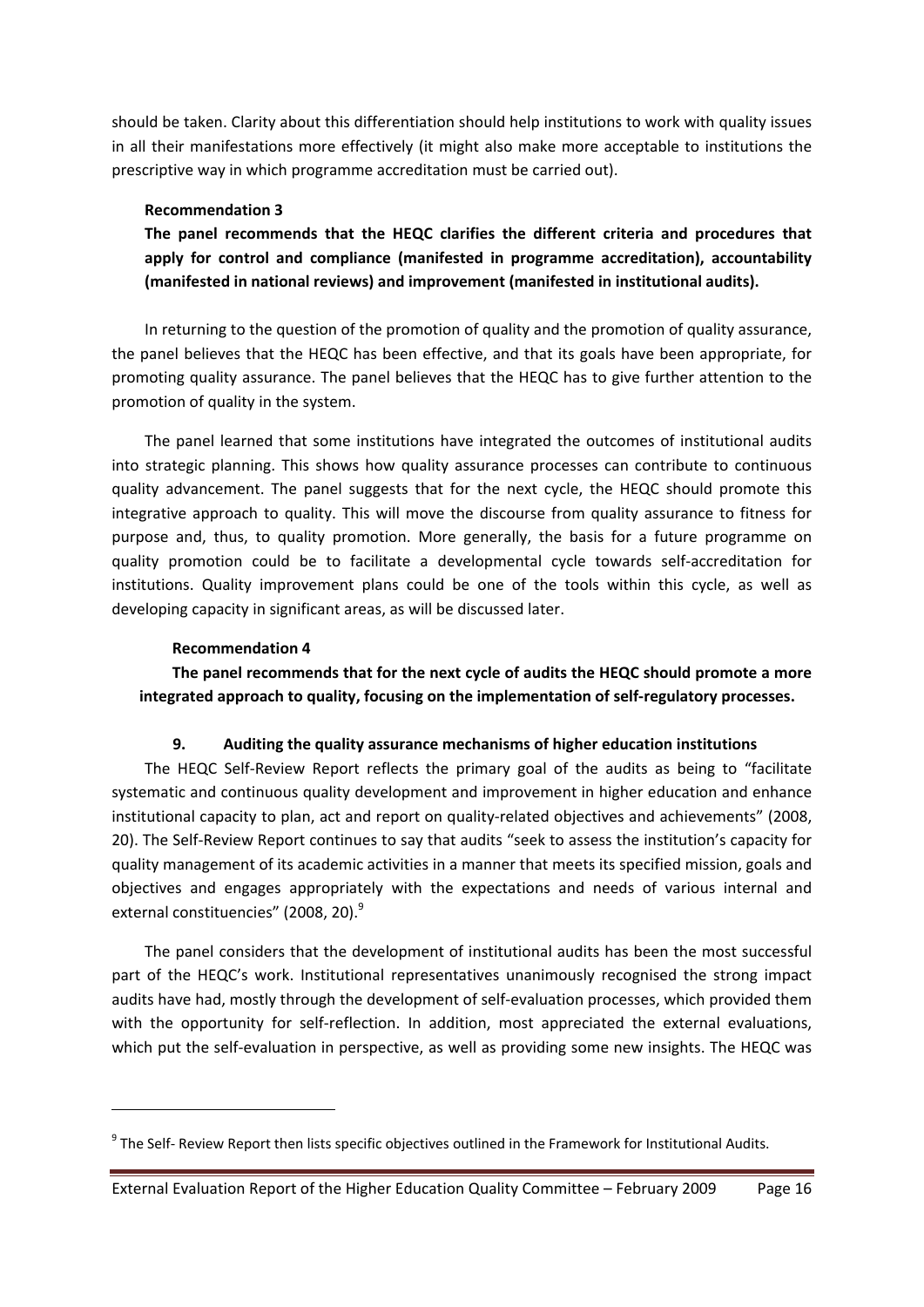also congratulated on its efficiency and professionalism in the audit process and the support offered to institutions.

The panel believes that institutional audits have been a significant tool, well designed and well implemented, with a strong impact on the awareness of the need for quality.

#### **Commendation 2**

#### **The panel commends the HEQC for the design and implementation of the institutional audits.**

#### **10. Accrediting programmes of higher education**

There have been two areas of work for programme accreditation. The National Reviews focused on existing programmes in a particular discipline (see fuller discussion on this function in Section 15.1). The goal was to "develop an evaluation system which would have high impact on the improvement of quality as well as enhance the capacity of higher education institutions to undertake self-assessment at programme level" (The HEQC Self-Review Report, 2008, 26). The accreditation of new programmes "was aimed at ensuring that only programmes which met threshold quality levels could be offered, thus protecting students and employers from poor quality and unscrupulous providers" (The HEQC Self‐Review Report 2008, 25).

Based on what it was told, the panel considers that, in addressing this goal, the National Reviews have had a high impact and have enhanced the HEQC's reputation.

#### **Commendation 3**

**The panel commends the HEQC for the development and implementation of the National Reviews. These have been an appropriate focus for the HEQC's work and an important intervention in South African higher education.**

While the goal for the accreditation of new programmes (as stated in the opening paragraph of this section) has been clear, expectations for how this goal should be met have varied. Accreditation decisions are always likely to be contested because of their intrusive nature for institutions. Nonetheless, the panel does not think that the compliance/quality control nature of accreditation has been made explicit, so many institutions tend to expect a more participatory and less prescriptive process, which is not in the nature of quality control mechanisms. Members of staff of the HEQC also sometimes seem uncomfortable with the compliance nature of this area, often manifesting a desire to focus more on quality promotion. This tendency could be one of the reasons for the extensive amount of information required from institutions. The panel agrees that the promotion of quality in this area is crucial, but it cannot interfere with the objective of accreditation, which is to approve only those programmes that meet minimum requirements.

The panel believes that the HEQC's current approach has been appropriate for this stage, but will become less important as institutions, albeit unevenly, develop their internal quality assurance mechanisms and their capacity for self‐regulation. The outcomes of audit processes, of national reviews and of previous programme accreditation processes can be taken into account in order gradually to increase the degree of self-regulation. At the same time, a progression towards selfaccreditation, through the definition of specific criteria, is likely to be a good incentive for improving institutional ability to develop and implement new programmes.

External Evaluation Report of the Higher Education Quality Committee – February 2009 Page 17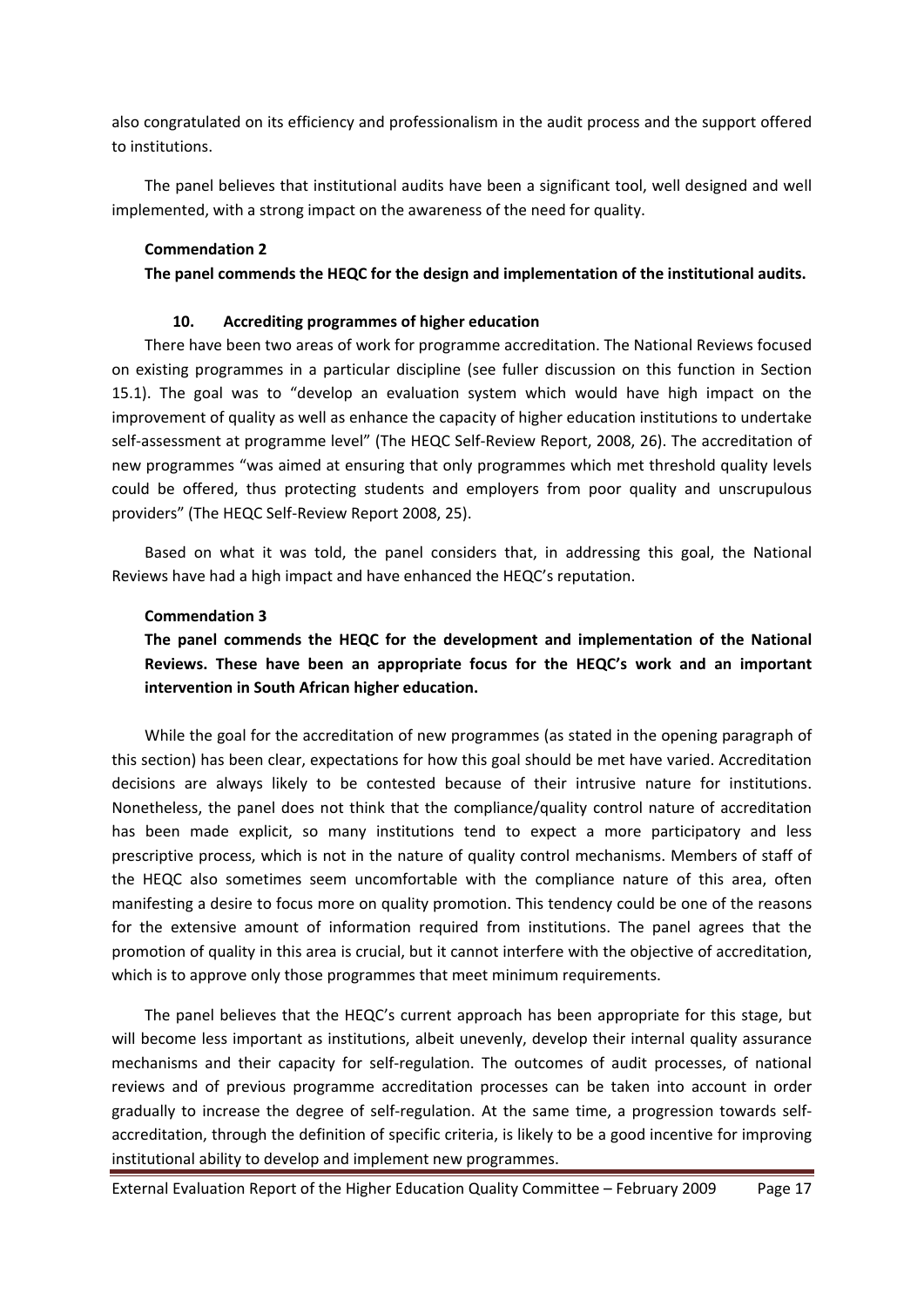#### **Recommendation 5**

#### **The panel recommends that the HEQC develops criteria for institutional self‐accreditation for new programmes.**

In addition to refining the way this goal is addressed, the panel believes that this area of the HEQC's work is problematic in its implementation, but recognises that it is receiving some attention (see section 15.2).

#### **11. Building capacity in the field of higher education quality assurance**

The HEQC Board identified capacity development as a priority, given "a higher education system with no common experience of a comprehensive system of external quality assurance and in which institutional capacity to implement and participate in an evidence-based and peer driven system of quality assurance was uneven" (The HEQC Self‐Review Report ,2008, 37).

The panel believes that building capacity for quality assurance has been effective at the institutional level (QA managers, academic staff involved in self‐assessment), and in training auditors and evaluators (though there are some concerns about evaluators raised in sections 15 and 16). This is evident in the large numbers of people that have undergone some sort of training and have given time and energy to various activities of the HEQC. Debate about quality assurance matters among people interviewed by the panel was knowledgeable and often sophisticated.

#### **Commendation 4**

#### **The panel commends the HEQC on the capacity development for quality assurance at institutional level.**

The panel believes that capacity development has been less successful internally to the HEQC, as will be discussed in section 18.

#### **12. Co‐ordinating quality assurance activities in higher education**

The panel believes that this is a problematic area, as has been highlighted in the Self‐Review Report and as discussed in Section 6 of this report. The panel acknowledges the HEQC's attempts in this area (Appendix 6 of the Self‐Review Report), but observes that the HEQC will find it difficult to co‐ordinate quality assurance initiatives in higher education because of overlapping mandates between the Ministries of Education and Labour and between the HEQC and the SAQA and other bodies with responsibilities for quality. Until these overlapping responsibilities and processes can be resolved, the work of the HEQC will remain hampered; there will continue to be repetition of quality assurance procedures for institutions and confusion over jurisdiction in the system.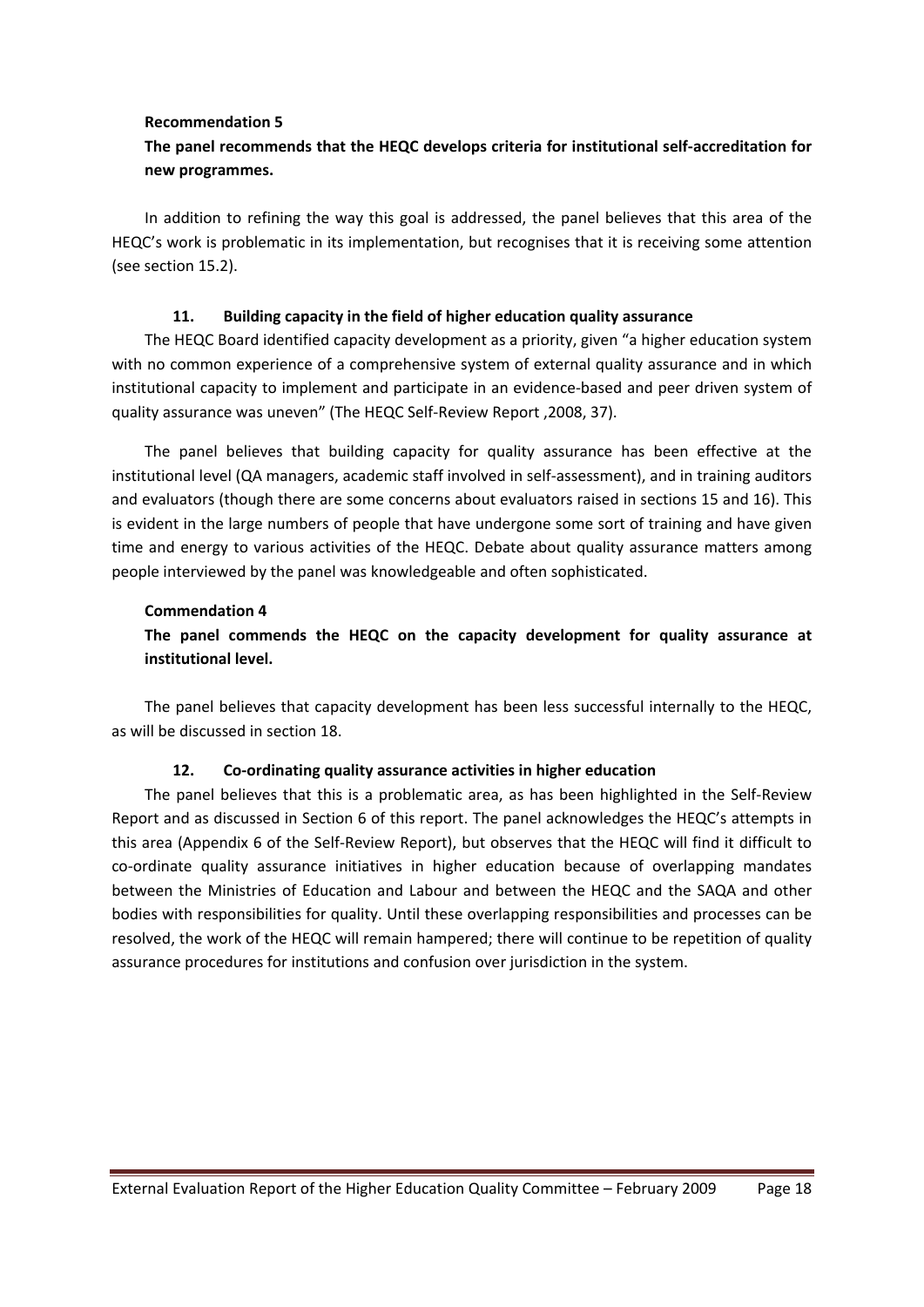### SECTION D: EVALUATING CORE FUNCTIONS OF THE HEQC

Having evaluated the HEQC goals, the panel now evaluates the core functions of the HEQC in terms of their appropriateness, effectiveness and impact.

In summary, if the distinction between quality control (programme accreditation), accountability (programme reviews) and improvement (institutional audit) is taken into consideration, it is fair to say that the last two levels have been effectively implemented, but that there is work to be done at the first (programme accreditation). The panel also believes that the linkages between these levels are sometimes weak, especially with regard to the opportunities to have information from each flow into the others.

#### **13. Promoting quality assurance in higher education**

The Self‐Review Report noted that, at the inception of the HEQC, the HEQC Board had identified capacity development as a priority (2008, 37). The Report continued to say that the HEQC "understands quality promotion as a set of advocacy, dissemination and research activities that have as their main goal the infusion of an ethos of quality in the three core functions of higher education. It also includes the development of a greater understanding of the different elements of quality among higher education stakeholders (2008, 37‐38). The Report indicated that the HEQC had focussed its activities in three main areas (2008, 38 ‐ 39):

- Promoting and improving quality in the core functions of institutions, which included:
	- o Developing good practice guides on various issues;
	- o Promoting programmes to improve teaching and learning;
- Promoting discussion and awareness of quality assurance issues among those who are formally responsible for this function at their institutions; this included a Quality Forum;
- Promoting student involvement in quality issues.

The HEQC also regards training as part of the promotion of quality assurance in institutions.

Much of the substance of this section has already been covered in the earlier evaluation of the HEQC goals where the panel distinguished between quality promotion and the promotion of quality assurance. The panel believes that the HEQC has largely met its goal of promoting quality assurance across higher education and that its work in this area has been effective and efficient.

People complimented the HEQC on the nature of the training sessions offered, including those for auditors. They referred to the overall benefit of training and subsequent activities for their institutions and for themselves. Several people appreciated the networking opportunities the HEQC events offered.

While there will be an ongoing need to maintain the promotion of quality assurance at acceptable levels, the panel believes that the HEQC must now move into the next stage, which has to do with promoting quality and capacity for quality promotion (see Section 8).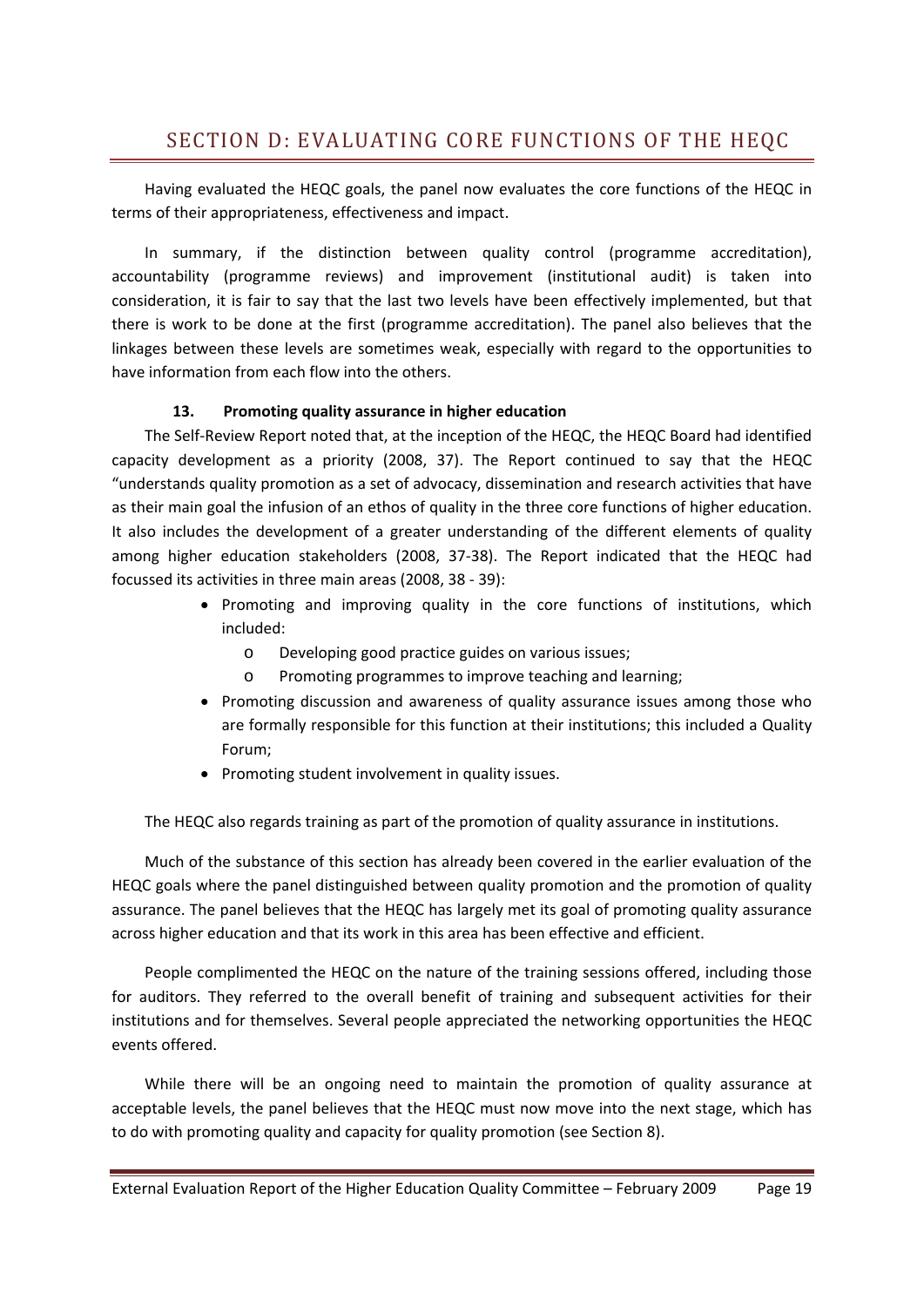The panel believes that the attention the HEQC has given to quality promotion in core functions of teaching and learning, research, and community engagement (the HEQC Self‐Review Report, 2008, 38 – 39) has been appropriate and should be continued and strengthened. The HEQC has ideas for strengthening this area. Other suggestions were that the HEQC send experts on teaching and learning practices, for example, to engage in more depth with their institutional counterparts and that the mission of the Quality Promotion and Capacity Development Directorate could be to help institutions embed quality assurance in institutional governance mechanisms, starting with strategic plans.

The panel believes that there should be a conscious effort to use information gained from all core functions of the HEQC to develop a quality promotion programme which speaks to the key strategic issues facing higher education. Curriculum design and development, approaches to teaching and learning, assessment of student learning, are all aspects that could benefit from capacity building strategies. Given the lack of capacity in the higher education system as a whole and within the HEQC itself, the panel suggests that the HEQC draws on expertise within institutions to develop strategic and focussed interventions.

While there has been much successful quality promotion at an operations level, it does not appear that this has been co-ordinated at a strategic level. There does not appear to be a clear plan and programme from the Directorate for how quality will be promoted. The panel recognises, however, that the effectiveness of these and other similar actions requires support from other policy instruments, such as a sustained and co-ordinated strategy for human development (for example the identification of priority areas for scholarships) or funding of specific improvement programmes aligned with quality issues identified through audits. The panel suggests that the role and functions of the Quality Promotion and Capacity Development Directorate should be more clearly defined, taking into consideration these and other constraints.

#### **Recommendation 6**

**The panel recommends that the HEQC develops a clear strategic plan and programme for how quality will be promoted across the system, taking into consideration existing constraints and limitations. The panel recommends that the role and functions of the Quality Promotion and Capacity Development Directorate should be more clearly defined in this context.**

#### **14. Auditing the quality assurance mechanisms of higher education institutions**

Both the Framework for Institutional Audits and Criteria for Institutional Audits were extensively discussed before their publication in 2004. Several people noted that they had found this consultative process useful and appropriate. Since the start of the first cycle of institutional audits in 2004, the HEQC has completed 15 audits of public higher education institutions and 11 of private institutions.

Interviews with both public and private higher education institutions confirmed that the self‐ evaluations followed by a site visit were both appropriate and generally effective. Many emphasised that the self‐evaluations had enabled them to look critically at themselves through the prism of an outside view. Several university leaders said that the audits and overall quality assurance system in South Africa had enhanced their ability to deal with issues confronting their institutions.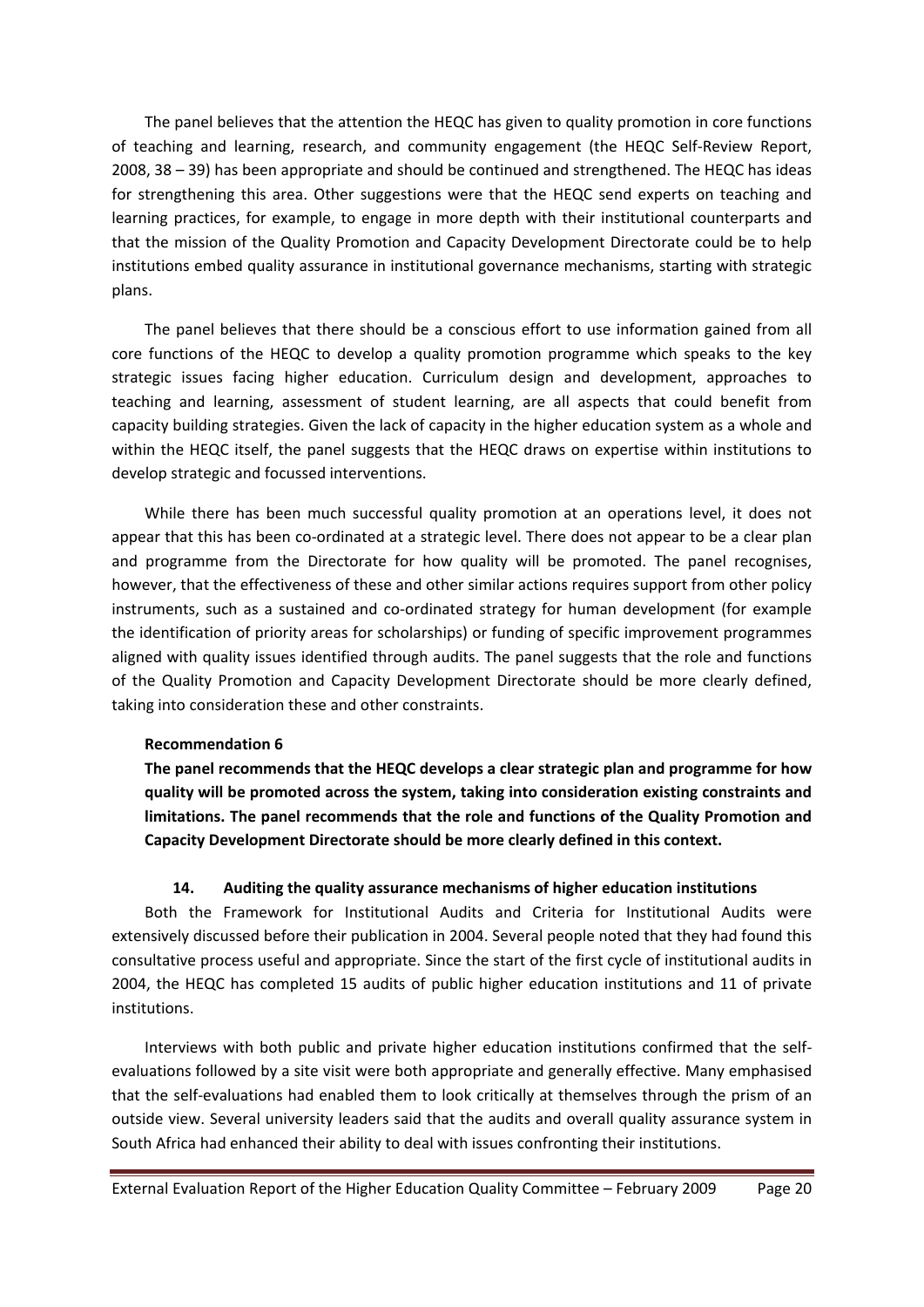Preparation for the audits and support for institutions had been good. Most appreciated the broad overview provided by the current criteria, but said that this sometimes resulted in a degree of superficiality because of the number of issues that had to be investigated and the limited time that could be devoted to more important areas. This sometimes reduced the effectiveness of audit judgments for institutions. There were suggestions that the HEQC might consider varying its approach depending on the size and/or complexity of the institution concerned. The criteria were described as being clear, useful and well understood, but not all added value, and some overlapped with other agencies' responsibilities (such the NRF $^{10}$ ). As a whole, the criteria needed streamlining in order to improve the effectiveness and efficiency of the current audit processes. Some argued, in addition, that important criteria which affect quality, such as financial viability, were not included.

The panel agrees that the criteria seem to have been covered in an insufficiently differentiated way in each institution and could be streamlined for the next version. The criteria for research should be differentiated, focusing on research development and capacity development, and avoiding duplication with other evaluations done elsewhere. Teaching and learning and management and systems apply to each institution and should be the guiding criteria.

#### **Recommendation 7**

#### **The panel recommends that audit criteria should be differentiated and streamlined.**

With regard to the audit panels, panel members generally were said to be well prepared and conducted themselves professionally, although there were some reports of panel members who did not always understand the context of the institution they visited and of panel chairs who were not always able to keep on track auditors who strayed from the guidelines. While recognising that all systems that rely on external reviewers face similar problems, the panel suggests that the HEQC improve the training for audit panel chairs, with a clearer focus on people management and the rules of evidence.

#### **Recommendation 8**

<u> Andrew Maria (1989)</u>

#### **The panel recommends that the HEQC reviews training for audit chairs to ensure that they are familiar with the rules of evidence and prepared for managing people.**

There was much discussion about the Institutional Profiles produced by the HEQC for the audit visits. The panel heard that initially these had not been made available in time for institutions to discuss them thoroughly before the visit. The HEQC has responded appropriately to these concerns. The panel was told, however, by most of those interviewed that they would have been able to produce their own profiles<sup>11</sup> and this raises the question of why the HEQC is doing work which could

 $10$  The panel noted that the quality of research outputs is dealt with adequately through various peer review processes; funding applications and researchers are addressed through the offices of the NRF. The HEQC could, however, focus on the development of research capacity as an element of quality promotion if this is part of an institution's mission.

 $11$  One of the Vice-Chancellors said, nevertheless, that he found the outside view provided by the HEQC of his institution interesting.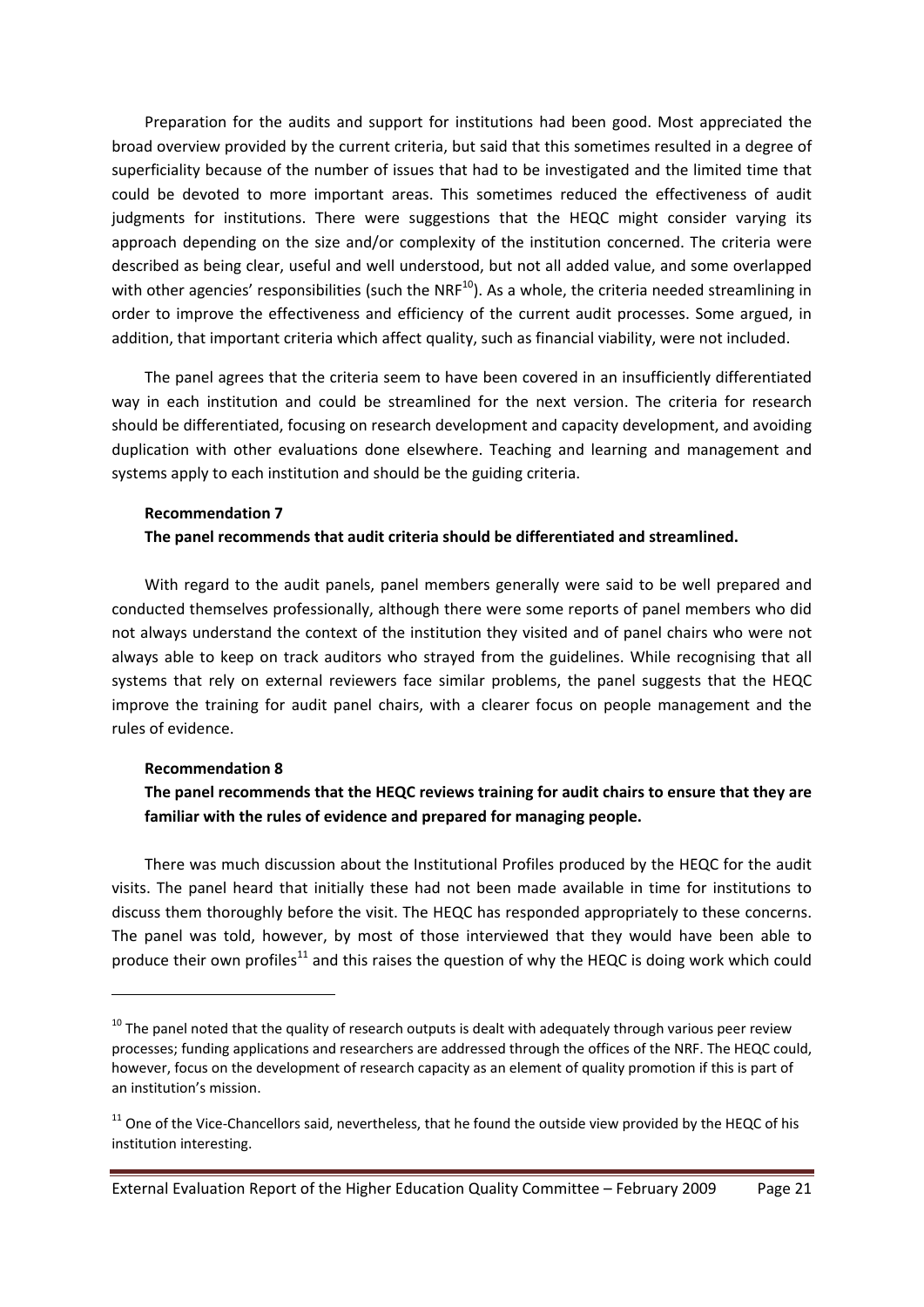legitimately be done by the institutions concerned, especially since the information used is that submitted to the DoE by the institution. The panel is aware of a general lack of capacity in this area, but thinks that this is an important area to develop, especially if the HEQC has an overall goal for institutions to attain self‐ regulation status. The panel suggests that institutions should be required to produce Institutional Profiles, according to the HEQC guidelines and by a specified time. To support this, the panel suggests, further, that the HEQC plans to develop capacity in this area and to provide support to institutions that might not at present be able to produce their own profiles for an audit visit.

#### **Recommendation 9**

**The panel recommends that Institutional Profiles for audit visits should be produced by institutions, according to the HEQC guidelines and deadlines, with support from the HEQC if necessary.**

Nearly everyone mentioned the time that it had taken to receive the final audit reports<sup>12</sup>, which led to some concerns highlighted therein being overtaken by time and reduced the effectiveness of the audit. The panel was struck by the variability in the time taken, although this seems to have improved in later audits (reports are now produced within 5 months). An agreed schedule for the audit process, including the time allowed for the final report production, would help institutions to know what to expect as well as be part of the accountability of the HEQC to the higher education sector.

The HEQC should consider professionalising the writing of the reports either through the services of a professional writer (already being used by the HEQC) or through getting the chairs, or a designated panel member, to write the reports (and thus becoming part of their contract). In either event, a template for the report would be useful as would an acceptance that reports should not be too long and can never be perfect. (An example of the process to produce a good report would be that followed by the EQUIS reviews, carried out by  $EFMD.<sup>13</sup>$ )

#### **Recommendation 10**

<u> Andreas Andrew Maria (1989)</u>

#### **The panel recommends that the time taken to produce audit reports should be reduced substantially and according to an agreed schedule.**

There were some complaints that recommendations sometimes strayed from highlighting a problem area to prescribing specific solutions, which the panel agrees is inappropriate. There was also discussion about report revisions in the process of producing a final version. Noting these concerns, the panel affirms that reports should clearly differentiate the views of the external review panel (which should not be altered by the HEQC staff or Board) from the conclusions of the HEQC

 $12$  The finalisation of some reports apparently took up to 18 months after the audit visit.

<sup>&</sup>lt;sup>13</sup> EQUIS refers to the European Quality Improvement System carried out by the European Foundation for Management Development.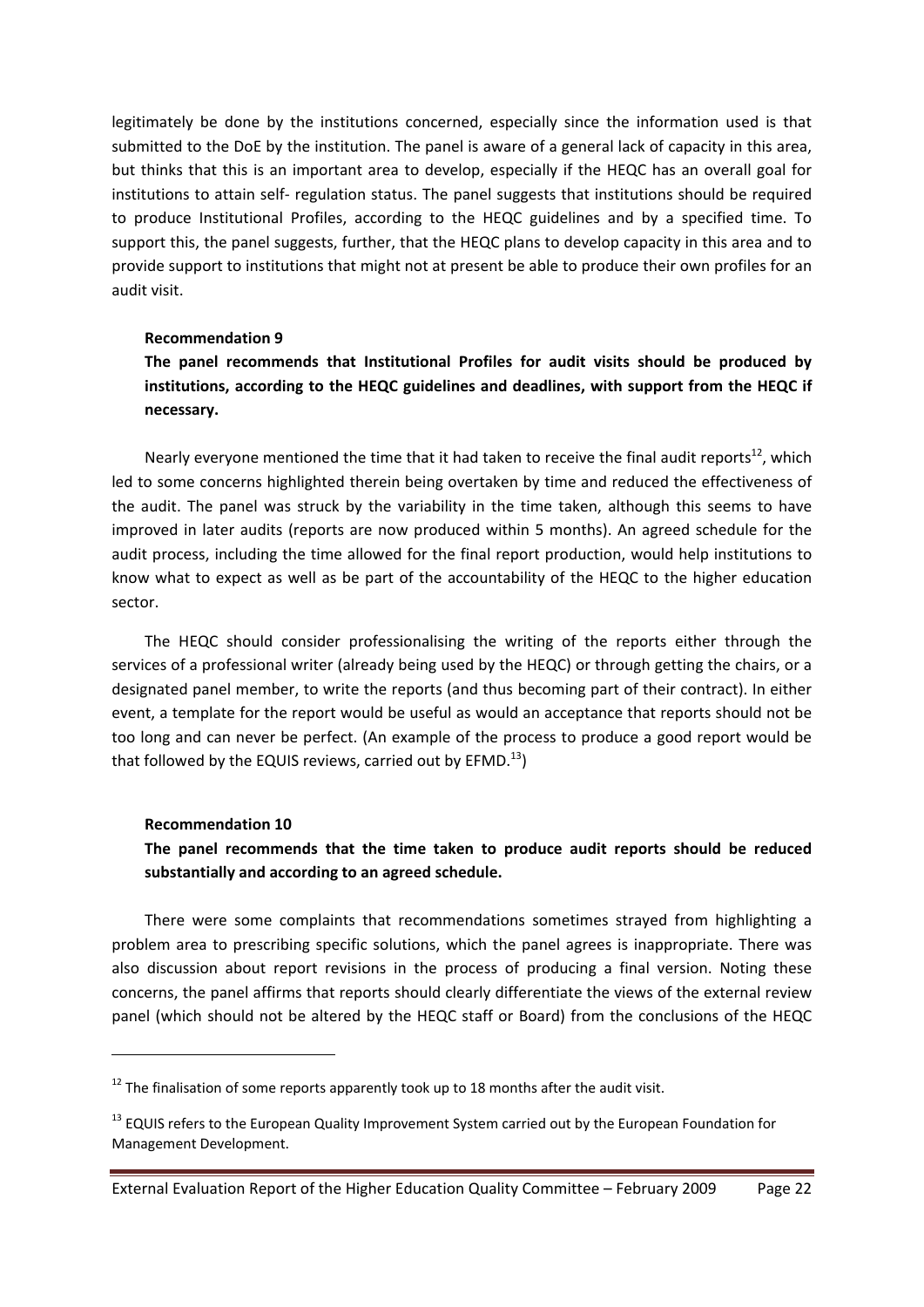Board (which are based on the panel's report and on the Board's own considerations in terms of its responsibilities).

#### **Recommendation 11**

**The panel recommends that the final audit reports should clearly differentiate between the views of the external panel (which should not be altered by the HEQC staff or Board) and the conclusions of the HEQC Board (which are based on the panel's report and on its own considerations in terms of its responsibilities).**

Auditors reported that the training and support received from the HEQC before and during the visits were excellent, but often said that the visits themselves were exhausting and too demanding. Audit visits tended to last an average of 6.5 days. During this time, hundreds of people were interviewed and work continued late into each night. There were complaints about an inappropriate amount of material collected for the audit visits. Effectiveness and efficiency were affected by the time pressure of the visits, which prevented audit panel members from consulting the documentation provided or from pursuing matters needing greater discussion. The panel recognises that the collection of vast amounts of information might have resulted from a particular discourse among institutions and quality assurance managers that favours quality assurance over quality promotion. The panel agrees with suggestions that material collected should be reduced to providing only information that is necessary to support claims. This will reduce the burden on auditors as well as institutions.

#### **Recommendation 12**

#### **The panel recommends that the amount of information collected for an audit visit should be reduced to essential items only.**

Other ways to reduce the time taken on visits were suggested, such as making more information available to auditors before the visit, so as to reduce the number of questions required during interviews. Efficiency could also be improved if interviews focused on essential matters. This could allow the number of people to be interviewed to be reduced.

#### **Recommendation 13**

#### **The panel recommends that audit interviews focus on essential aspects, thereby allowing the number of interviews to be targeted and reduced.**

If the HEQC wishes to refine any further at this level<sup>14</sup>, it may be a good idea to conduct a general survey of auditors for useful suggestions. While one or two people suggested market‐related payment for auditors, many more said that university people were not motivated by money, but went on audits in order to enhance their understanding of higher education thereby benefiting their careers and their institutions as well as out of a sense of commitment to improving higher education.

 $14$  The panel recognises that the HEQC has already acted on feedback after audit visits.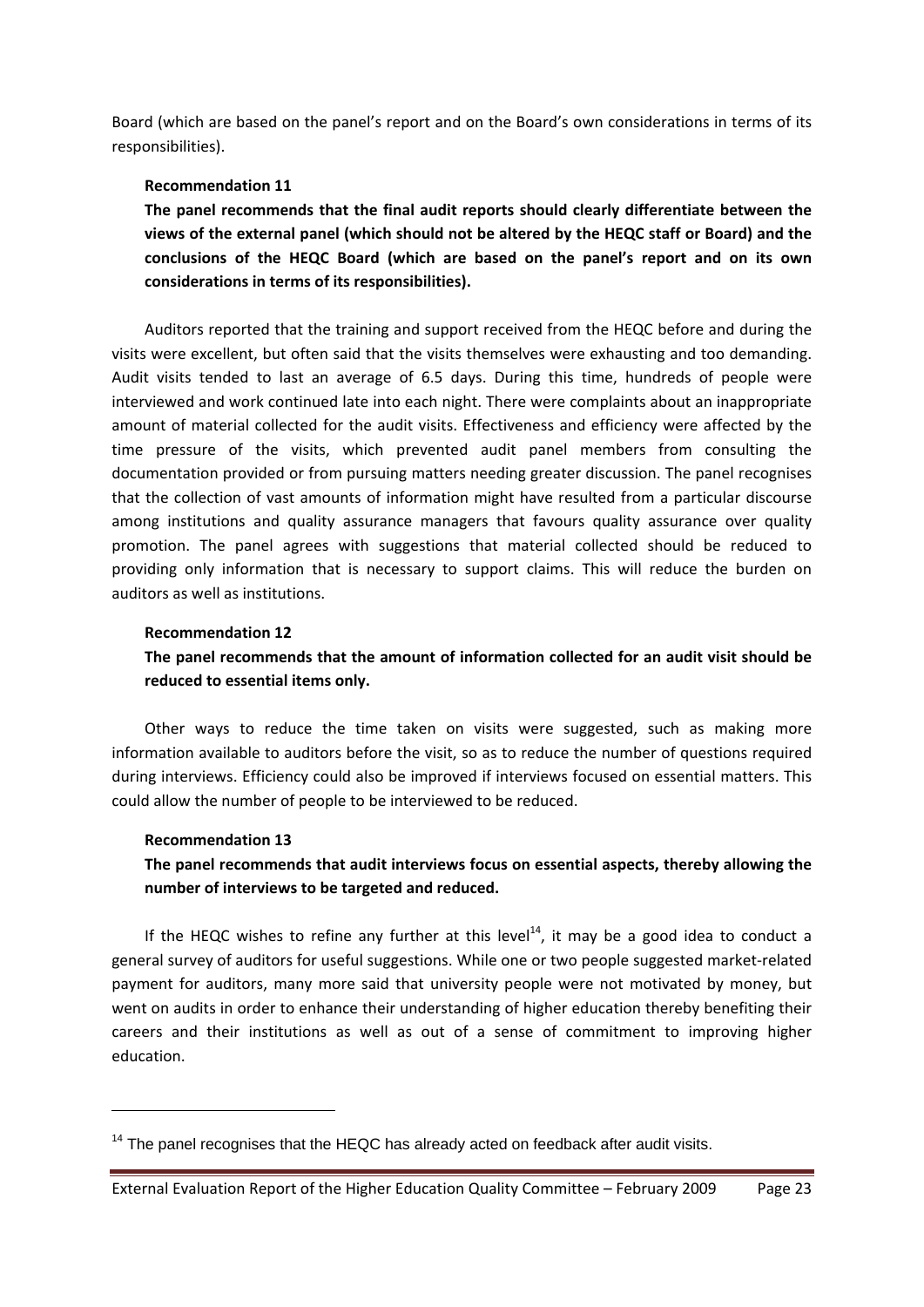Some of the people who came to be interviewed said that the number of people on the audit panel could be intimidating to institutional representatives. This reinforces the panel's suggestion that the efficiency of the audit visits could be improved by reducing the length of the visit (for example to 3 days) as well as by reducing the number of panel members (to possibly around 5 members). This will also help the HEQC to continue to recruit sufficient numbers of auditors.

#### **Recommendation 14**

**The panel recommends that the HEQC should explore whether it could reduce the length of the audit visit as well as the number of panel members on a visit.**

Notwithstanding the discussion above, the panel commends the HEQC for the way audits have been designed and conducted (see Commendation 2) and believes that the implementation of this function has been appropriate. The panel believes that the HEQC has managed to balance the need for accountability and for institutional autonomy. The audits appear to have affirmed the quality assurance practices of institutions at the same time as stretching even the best prepared institution. Audits generally have not been seen as a threat, but as opportunities for improvement (notwithstanding some defensiveness about critical comments).

Follow up after the audit visit has been variable and the accountability part of this process has been neglected. Many institutions have, however, embedded their improvement plans into their own institutional operating plans, which the panel supports.

#### **Recommendation 15**

#### **The panel recommends that the improvement plan element of the audit process should be strengthened.**

While some of the suggestions made in this section concern planning for the next cycle of institutional audits, some of them can be addressed in the remaining external reviews of the first cycle. For the next round, while many argued that the broad overview of an institution provided by the current approach should continue, others suggested that a second round of audits could focus on particular areas only. Sometimes these were envisaged as being applied across the system, other times it was suggested that focus areas could be crafted for each institution.

The panel believes that quality assurance mechanisms and practices have been embedded in the higher education system. While this strength should be maintained and strengthened further, the panel believes that the HEQC should find ways to focus on quality promotion for the second cycle. However, no specific recommendations will be made in this respect, since the panel is confident that the HEQC, through a thorough analysis of the experience of the first cycle and the characteristics of the South African higher education system, will design a process which will effectively help institutions to advance to increasing levels of quality and responsiveness to student and national needs.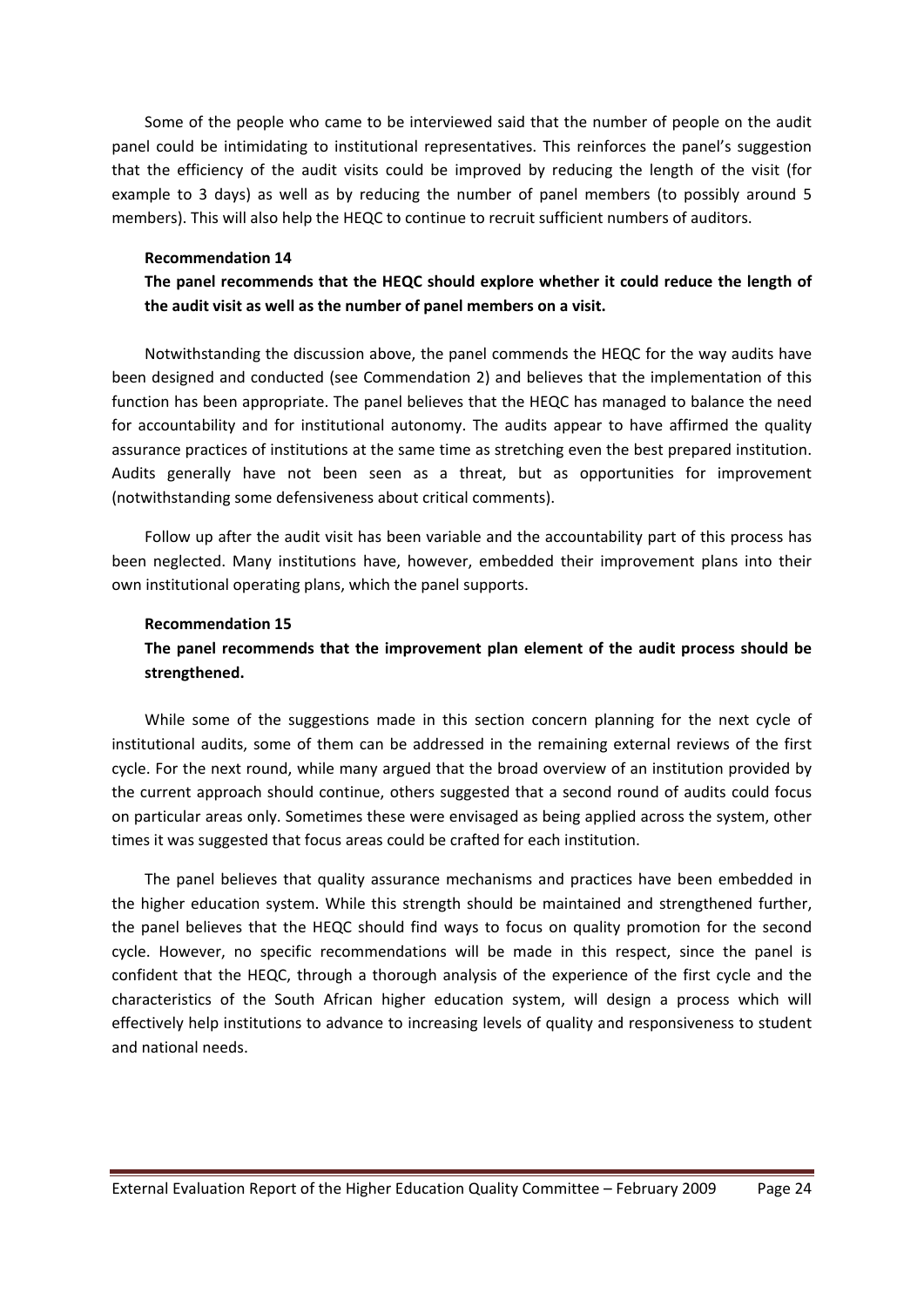#### **15. Accrediting programmes of higher education**

#### **15.1 National Reviews**

National Reviews have focused on re‐accrediting existing programmes. Drawing from the HEQC criteria for programme accreditation, specialists in the field have developed criteria for each review by focusing on existing learning programmes in a particular disciplinary or subject area. In 2003, all Master of Business Administration (MBA) programmes were reviewed; in 2005, the Master in Education programmes were reviewed; and through 2006 and 2007, the Advanced Certificate in Education (ACE), Post‐Graduate Certificate in Education (PGCE) and Bachelor in Education (B Ed) programmes were reviewed.

The National Reviews appear to have been successful in both their control and improvement features. In the HEQC Self‐Review Report, this area was identified as being one with high impact, and the panel agrees with this view. From the interviews, it appears that the HEQC has gained respect and its reputation has been enhanced through the process. The panel also applauds the fact that, through the review of existing programmes, the discussion about quality was focused among academic staff, students and administrators at the programme level, thus supporting the development of a quality culture within the core business of higher education institutions.

The panel believes that the National Reviews have been an appropriate intervention for the HEQC (see commendation 3).

With regard to the effectiveness and efficiency of national reviews, the panel heard that the reviews had been widely welcomed; that preparation had been good, that the visits were well organised and appear to have gone well. The National Reviews had provided a sectoral assessment of the disciplinary area as well as information about each higher education institution participating in the review. With regard to effectiveness of the MBA review, people interviewed agreed that quality across the system had been improved and students and the public had been assured of the quality of MBAs remaining in the system. The panel was concerned that the final report on the Education programmes had still not been completed and regards this as unfortunate, given the overall satisfaction with the process, because this reduces the effectiveness of the review.

Given the success of the first two sets of National Reviews, the panel is concerned that planning for future reviews does not appear to be happening. Rather than being reactive to outside requests, there are several ways in which the HEQC could identify the next areas for review. The HEQC could plan for systemic reviews on a disciplinary basis, focus on selected teaching and learning matters or identify areas of special concern – "red flags" for the system - or a combination of these.

#### **Recommendation 16**

**The panel recommends that the HEQC develops criteria for identifying the next National Reviews.** 

#### **15.2 Accreditation of new academic programmes**

The HEQC has seen its primary goal as to ensure "that only programmes which met threshold quality levels could be offered" (The HEQC Self‐Review Report, 2008, 25). At the time that the HEQC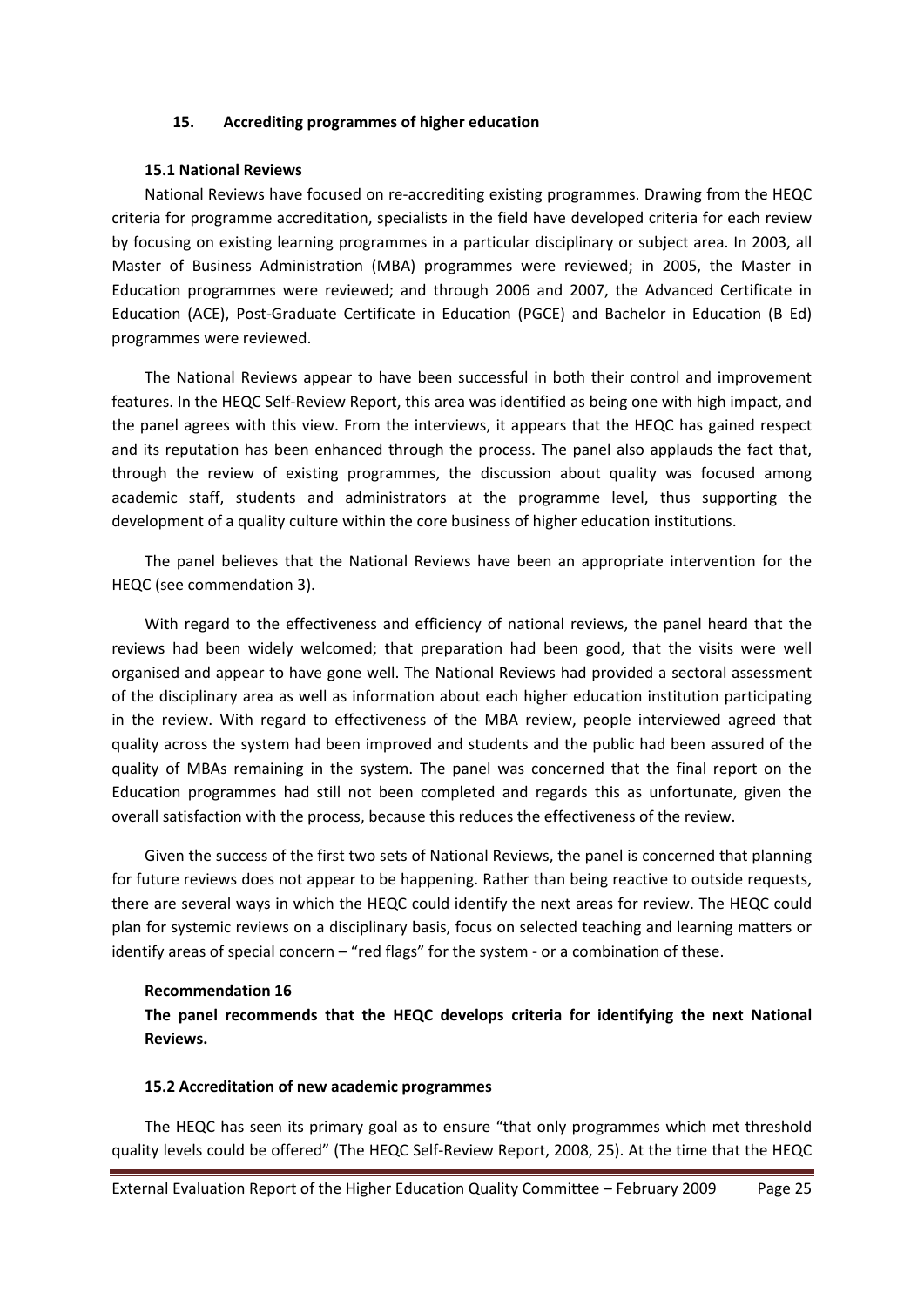was established, private education was growing rapidly as a sector in South Africa and there were press reports of many unscrupulous providers. There were also increasing numbers of unregulated partnerships between public and private higher education providers, which the DoE had acted to control.<sup>15</sup> Under these circumstances, the HEQC introduced fairly rigorous criteria<sup>16</sup> for the accreditation of new higher education programmes. In the context of the time, the panel agrees that the introduction of some order, where threshold quality levels had to be met, was both appropriate and necessary. A gate-keeping role will continue to be important to ensure minimum standards across the system, but it may be necessary periodically to revise the criteria in order to ensure their continued relevance.

Dissatisfaction was expressed both from within the HEQC and by public and, especially, private providers with how the accreditation of new programmes has been implemented. The panel believes that problems in this area have a high impact on several aspects of the quality assurance system and on quality itself.

Interviews with public and private providers raised several concerns about the appropriateness of this function. Some of the private providers felt that insufficient consideration was taken of the special circumstances of a provider setting up a new institution, although at least one said that the HEQC's understanding of private providers' circumstances had improved over the years. Some private providers nevertheless felt that they were more rigorously scrutinised than public providers, whatever their history.

Another argument, this time with how new programmes are accredited, was that the HEQC should make greater distinctions between types of institutions and their history and record of quality assurance. The panel was told that there is consideration about the introduction of a "lighter touch" for some institutions with a good record of quality assurance, and that this might already have been applied in a few cases. It was not clear, however, what criteria would inform the application of a "lighter touch", and whether this would be applied to both private and public providers. The panel believes that a set of transparent criteria should be developed which will be regarded as fair to both public and private providers and which outline a path to self‐accreditation (see section 10 for recommendation).

There were complaints that responsiveness to social or community needs is hampered by unnecessary and inappropriate delays and that this affects institution's financial viability. The transition to an online application system seems to have been an effective development, although the panel was told that there had been teething problems:

> • Some reported that the online application system had been "impossible" to use, although others felt it was an improvement.

<u> Andreas Andreas Andreas Andreas Andreas Andreas Andreas Andreas Andreas Andreas Andreas Andreas Andreas Andreas</u>

External Evaluation Report of the Higher Education Quality Committee – February 2009 Page 26

<sup>&</sup>lt;sup>15</sup> The DoE declared a moratorium on partnerships between public and private higher education providers in 2001.

<sup>&</sup>lt;sup>16</sup> See "Framework for Programme Accreditation" and "Criteria for Programme Accreditation", both published in 2004.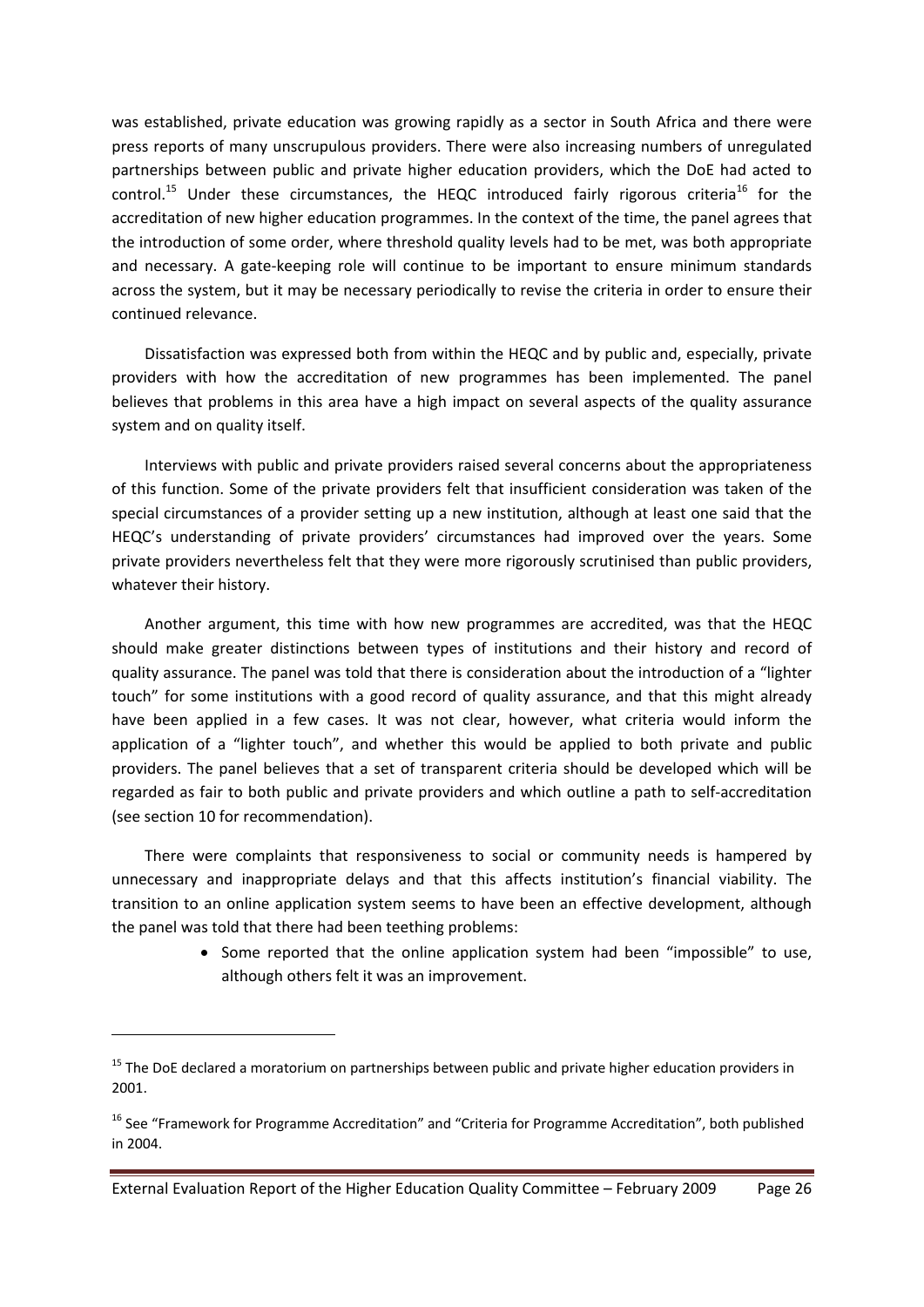- There had been problems in clearing applications; a staff member in this Directorate reported that there had been a huge backlog of applications when she was appointed.
- There were also concerns about the amount of information required and the overlap with information also required for the DoE and SAQA.

The online application system had been identified as needing urgent attention by the HEQC staff, so the panel was aware that improvements had already been introduced and others were being considered. If criteria for self-accreditation are developed, this should partially reduce the volume of applications to process. It should also be possible to review the application form itself and to find ways to reduce the amount of information required of applicants, especially if an institution has received a favourable audit. Clearly, for both the effectiveness and efficiency of this process, the HEQC should continue to give attention to managing this system professionally and making it as smooth as possible for users and the HEQC.

#### **Recommendation 17**

**With regard to the application process for programme accreditation, the panel recommends that the HEQC reviews:** 

- **The online application system until the HEQC and users are satisfied that it is functioning effectively and efficiently;**
- **The amount of information required for the introduction of new programmes, in a phased process towards eventual institutional self‐accreditation.**

Discussions with SAQA and the DoE to provide a streamlined process to reduce duplication for institutions should also continue as this remains a contentious issue for institutions.

#### **Recommendation 18**

**The panel recommends that the HEQC continues discussions with the DoE and SAQA to streamline processes and to avoid duplication of the information required for the introduction of new programmes.** 

Following the application stage, several concerns about the evaluation of applications were expressed. There were complaints about the poor quality of some of the reports and lack of clarity about improvements requested. If a re‐submitted application went to another evaluator, there were sometimes contradictory views. The panel reviewed some of the reports highlighted in interviews and agreed that, at least in these cases, complaints were justified. There were concerns about a competitor acting as a programme evaluator and the panel agrees that relying on one evaluator in this context is problematic. The panel heard that a cluster approach to considering a batch of programmes in similar areas was being considered by the HEQC and had been attempted when possible. The panel thinks that this is a good idea, but difficult to implement. It would be unfortunate if this led to further delays.

#### **Recommendation 19 The panel recommends that the HEQC considers:**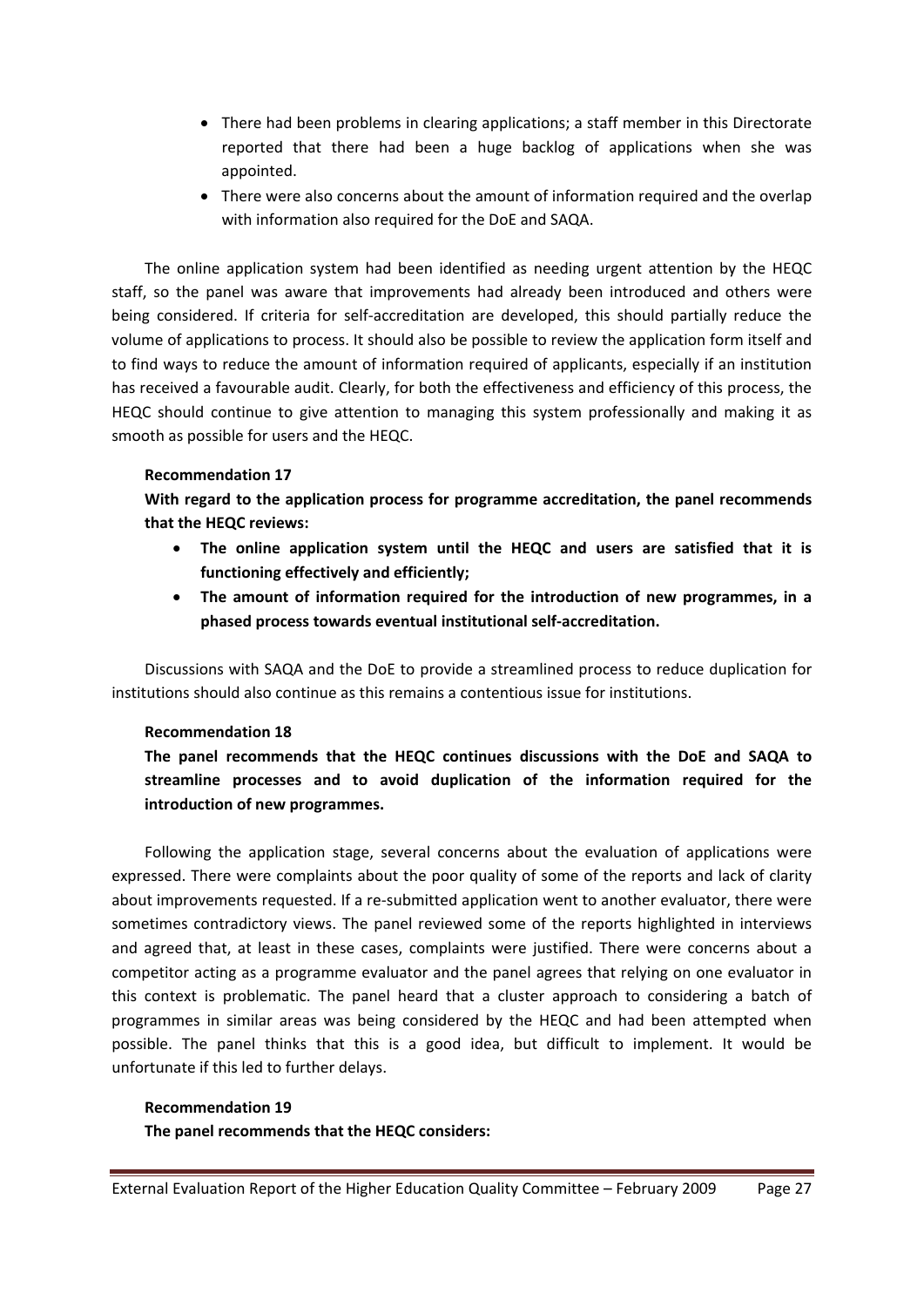- **Developing criteria for the selection of evaluators of new programme applications so that there is transparency about their selection and concerns about competition are prevented;**
- **Finding ways to improve the quality of evaluation reports and the time taken to complete them, possibly through a 'service contract' with external evaluators.**

There might also not be sufficient attention paid to the need to evaluate a programme from both a disciplinary and a teaching and learning viewpoint (but the panel did not review sufficient numbers of reports to be sure about this). This could, however, be another reason to have more than one evaluator review an application. The panel thinks that the HEQC would probably have to get specialist input as disciplinary experts might not necessarily have the expertise to evaluate teaching and learning concerns. In any case, this has been identified as an area for capacity development across the system.

#### **Recommendation 20**

**The panel recommends that the HEQC considers ways to improve the process of evaluating applications for new programmes, and in balancing the needs of disciplinary as well as teaching and learning concerns in that process.**

Moving to the effectiveness and efficiency of these functions, the process appears to be slow (one private provider reported that applications had been held up for over two years) as well as lacking transparency about timelines; delays in this area have serious consequences for institutions. If the process for accrediting new academic programmes provides contradictory requests for changes or takes too long, it becomes difficult for higher education institutions to engage in adequate planning and affects the credibility of the HEQC.

Many suggestions for improvements were made, which include the following. Desktop screening of programmes at the HEQC could enable a programme to be sent back at an early stage; to support this view, an evaluator also complained about getting applications at too early a stage in their development (from interviewing staff in this Directorate, steps might already have been taken to rectify this). Delegated authority to the Director to approve a programme once specified improvements had been made would speed up approvals as would more frequent meetings of the Accreditation Committee or of specialist committees. Whatever is decided, the panel believes that the HEQC should improve the efficiency of this process. Backlogs need to be cleared and the process speeded up. While the on-line system appears to be an improvement, there are still unaccountable delays. Professionalising the role of staff in the Programme Accreditation Directorate would be an important improvement, but care must be taken not to let staff assume the role of an academic expert.

#### **Recommendation 21**

**The panel recommends that the HEQC considers developing a 'service contract' or time scheduling for application approval.**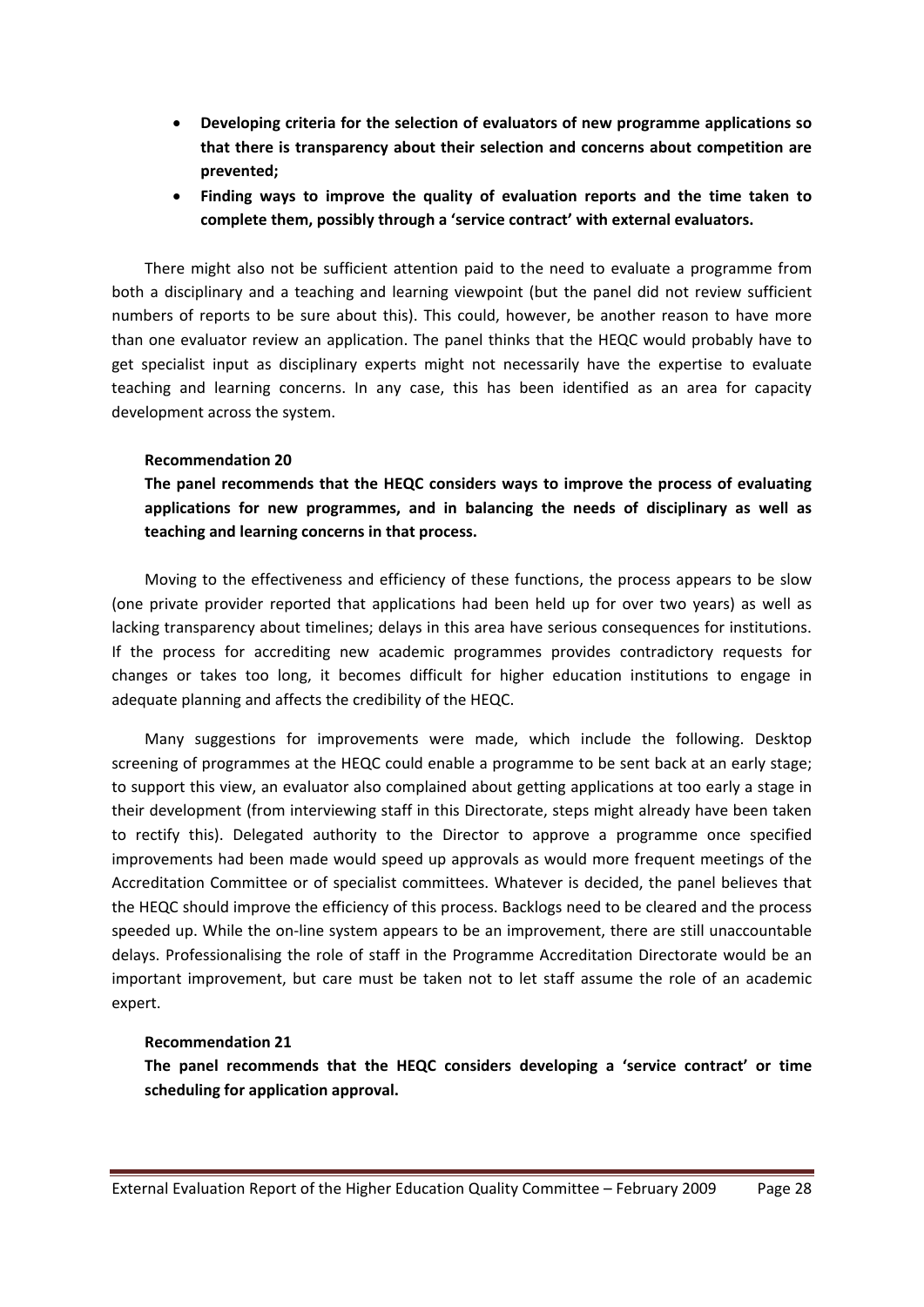Finally, the panel thinks that the system for dealing with appeals (representation, and resubmission) is not sufficiently clear.

#### **Recommendation 22**

**The panel recommends that the HEQC considers developing a clear system for appeals against accreditation decisions.**

#### **16. Building capacity in the field of higher education quality assurance**

As discussed earlier, the panel believes that the HEQC's goals and functions have been appropriate for building institutional capacity in quality assurance, but not necessarily for quality promotion.

With regard to the effectiveness and efficiency of capacity building about quality assurance, this appears to have been successful, apart from some concerns about new programme accreditation. The panel considers that evaluators, in particular, need more systematic training.

With regard to the HEQC itself, the panel believes that the HEQC needs to give more attention to capacity development within the HEQC (see section 18).

#### **Recommendation 23**

**The panel recommends that the HEQC gives attention to providing more systematic training both for external evaluators of applications to offer new programmes and to those responsible for managing these applications within the HEQC.** 

#### **17. Co‐ordinating quality assurance activities in higher education**

As noted in section 12, overlapping mandates and policy tensions between the DoE, DoL and DST make jurisdiction and implementation difficult. This leads to duplication in areas of responsibility (NRF, QCTO, SETAS and professional bodies) and increased administrative demands for institutions. The panel noted earlier that there is a weak form of co-ordination between different bodies, and that its impact is not monitored. Although, from a statutory point of view, the HEQC has overarching power, which is appropriate, real and systemic co-ordination of quality assurance interventions has not taken place thus affecting effectiveness and efficiency. These unresolved governance issues create many areas of duplication and irritation for institutions.

With regard to professional bodies, there is currently only one Memorandum of Understanding (MoU), with the Engineering Council of South Africa (ECSA). The panel believes that the HEQC should work towards the development of mutual recognition agreements (MRAs) with other professional bodies. This would reduce some of the pressure on the HEQC and also improve quality promotion across the system. The panel also heard about pressure experienced by higher education institutions when they had an HEQC and an ECSA accreditation at the same time. Greater co-ordination between the bodies about scheduling of reviews is certainly required.

#### **Recommendation 24**

**The panel recommends that the HEQC develops a greater number of mutual recognition agreements (MRAs) with other bodies concerned with quality assurance. This will enhance**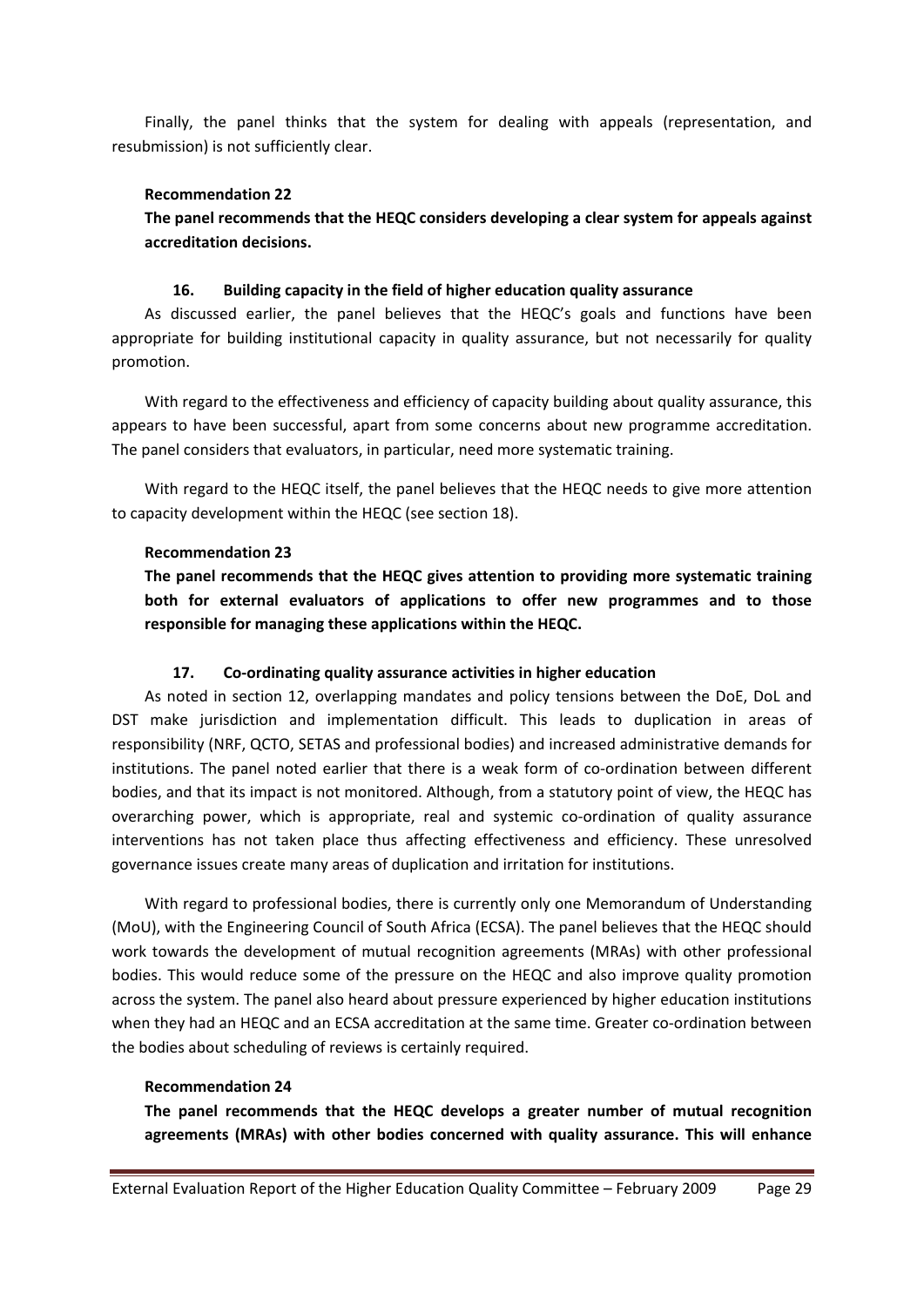#### **the work of the HEQC, deepen the culture of quality assurance in the country and enable attention to be given to co‐operative scheduling of reviews.**

Several sources told the panel that co-ordination within the HEQC is weak. Useful information is not always passed on to people involved in activities of the HEQC, and institutions sometimes had to respond to overlapping requirements from different parts of the HEQC (for example, information provided for audits covers some of the information required for the accreditation of new programmes). Certainly, links between the HEQC Directorates could be strengthened. As some examples, information from processes in the Programme Accreditation Directorate could inform the Institutional Audits Directorate; both of these Directorates could provide useful direction for Quality Promotion and Capacity Development. All of the Directorates could provide direction for the CHE priorities.

#### **Recommendation 25**

**The panel recommends that all quality assurance decisions and the data generated by the different Directorates in the HEQC be co‐ordinated in one consolidated data information system.**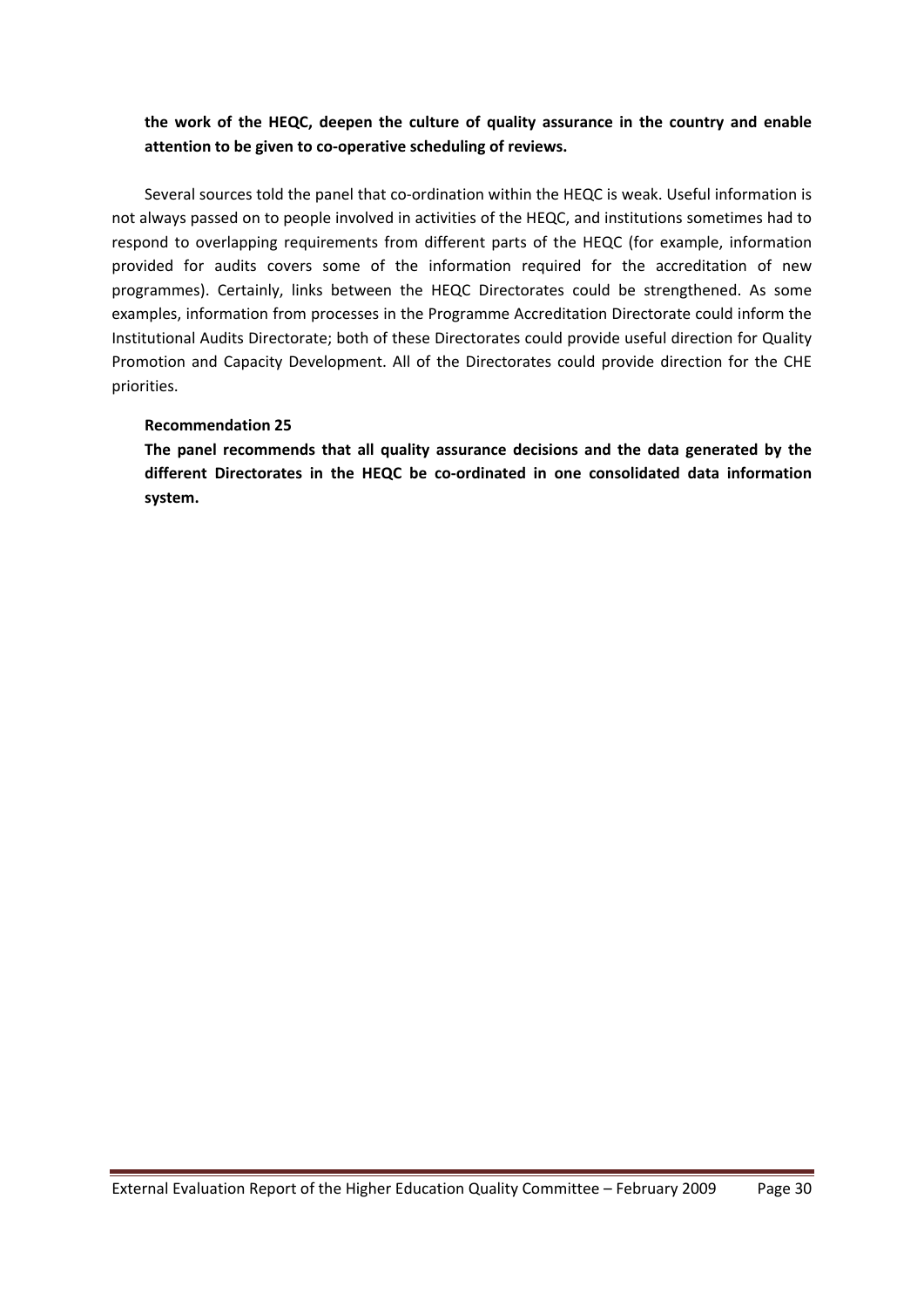## SECTION E: EVALUATING THE GOVERNANCE AND RESOURCES OF THE HEQC

#### **18. Evaluating the governance and resources of the HEQC**

Members of the HEQC Board are appointed, in their own right, by the CHE from a list of nominations from interested parties in higher education. Two CHE representatives sit on the HEQC Board, one of them the Chair. The HEQC Board has several specialist committees:

- An Executive Committee (EXCO) composed of Board members and chaired by the Chair of the HEQC Board;
- An Accreditation Committee composed largely of external people and chaired by the Chair of the HEQC Board;
- A Special Accreditation Committee (National Reviews) composed largely of external people, who are specialists in the particular field, and chaired by the Chair of the HEQC Board;
- An Institutional Audits Committee composed largely of external people and chaired by a member of the HEQC.

The panel met the chairs of the CHE Council and the HEQC Board, the Executive Committee of the HEQC and some other members of the various committees. All were committed and involved with various activities and had views on current and future priorities. Several had been involved with the HEQC since its inception and provided a useful historical perspective.

The panel believes that both the specialised committees established by the HEQC and the incorporation of peers in those structures are appropriate and effective.

#### **Commendation 5**

**The panel commends the HEQC for its governance structure through its specialised committees as well as for the incorporation of peers into those structures.** 

The panel believes that the formal governance of the HEQC through its Board is appropriate and effective. The links between the CHE and the HEQC, however, do not always appear to be effective or efficient. Although the HEQC members are appointed by the CHE and two members of the CHE sit on the HEQC Board, the relation between the CHE and the HEQC does not seem clearly articulated, and the advisory role of the HEQC back to the CHE appears weak. For example, the outcomes of the quality assurance processes and activities could inform the advisory role of the CHE in a more explicit way. This shortcoming was identified by several interviewees, including the DoE, and the panel agrees with the assessment.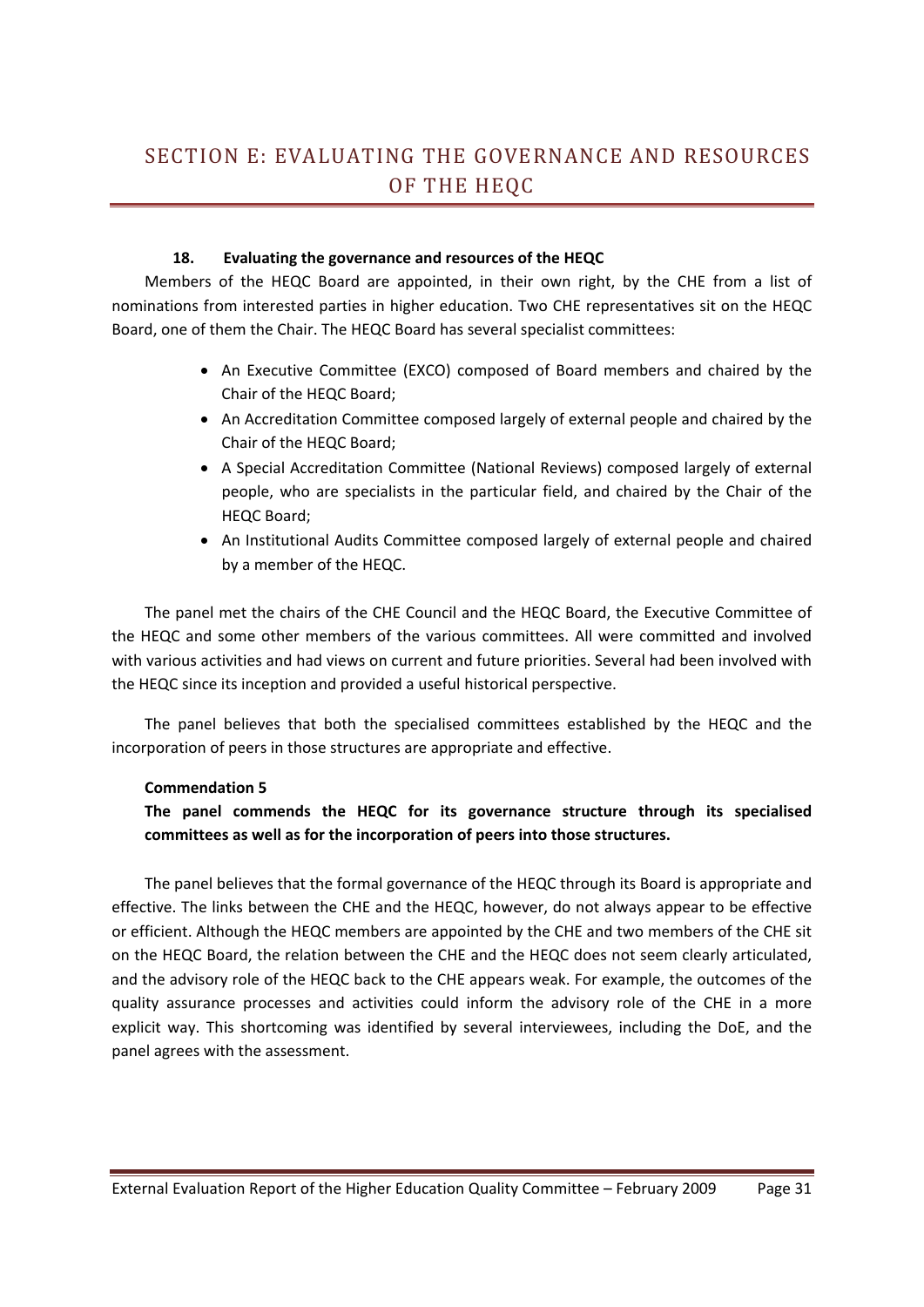#### **Recommendation 26**

**The panel recommends that the HEQC and the CHE strengthen the links between them so that the outcomes of quality assurance processes can inform the advisory functions of the CHE in a more explicit way.**

The panel was told about the long time that the HEQC sometimes takes to produce policy advice for the DoE, and that this sometimes meant that the need for the advice was superseded by events. The panel believes it is necessary to distinguish between bureaucratic and political timeframes, which often have urgent deadlines, and academic timeframes, which are not always constrained by external considerations and can continue until a researcher is satisfied. In order to produce timely advice, the HEQC might not always be able to, or need to, provide the quality of research that it might ideally desire. The HEQC will have to make appropriate distinctions to strengthen its professional function.

#### **Recommendation 27**

**The panel recommends that the HEQC develops the capacity to offer policy‐ focused advice, which can be timeously delivered.**

There is evidence of a great degree of commitment on the part the academic community to quality assurance, as displayed by the willingness of academics to serve as panel members. While this was the case in the initial stages of the process (learning about external audits was a strong incentive), it might be reaching a limit which could compromise the success of the quality assurance system. As noted earlier, the panel regards the coordination of tasks between Directorates as weak. There appears to be a great deal of informed contact between people, but this is not always systematised or directed. As with many working in the higher education system after 1994, those who worked at the HEQC in its early years appeared to have been committed activists working on whatever tasks were required and for a common cause. While the commitment and dedication continue to be evident, the HEQC has now become a complex organisation that employs many people carrying out diverse tasks. There is now a need to stabilise the functions of the HEQC and to recruit and train employees who will regard quality assurance as their profession.

Each Directorate's roles and responsibilities should be clearly defined; incumbents at every level should know what is expected of them, to whom they must account and report, and who accounts and reports to them, as currently much of the knowledge and co-ordination appear to be tacit. There should be explicit protocols for recurrent processes, like audits and programme accreditation, and systematised links between functions when appropriate. In short, there should be a clear move to the full professionalisation of quality assurance within the HEQC.

#### **Recommendation 28**

#### **The panel recommends that the HEQC moves to professionalise and strengthen the capacity of its staff.**

While the HEQC appears to have had sufficient resources to carry out its functions, it has suffered a continuing lack of internal capacity, staff turnover and high workloads. This has,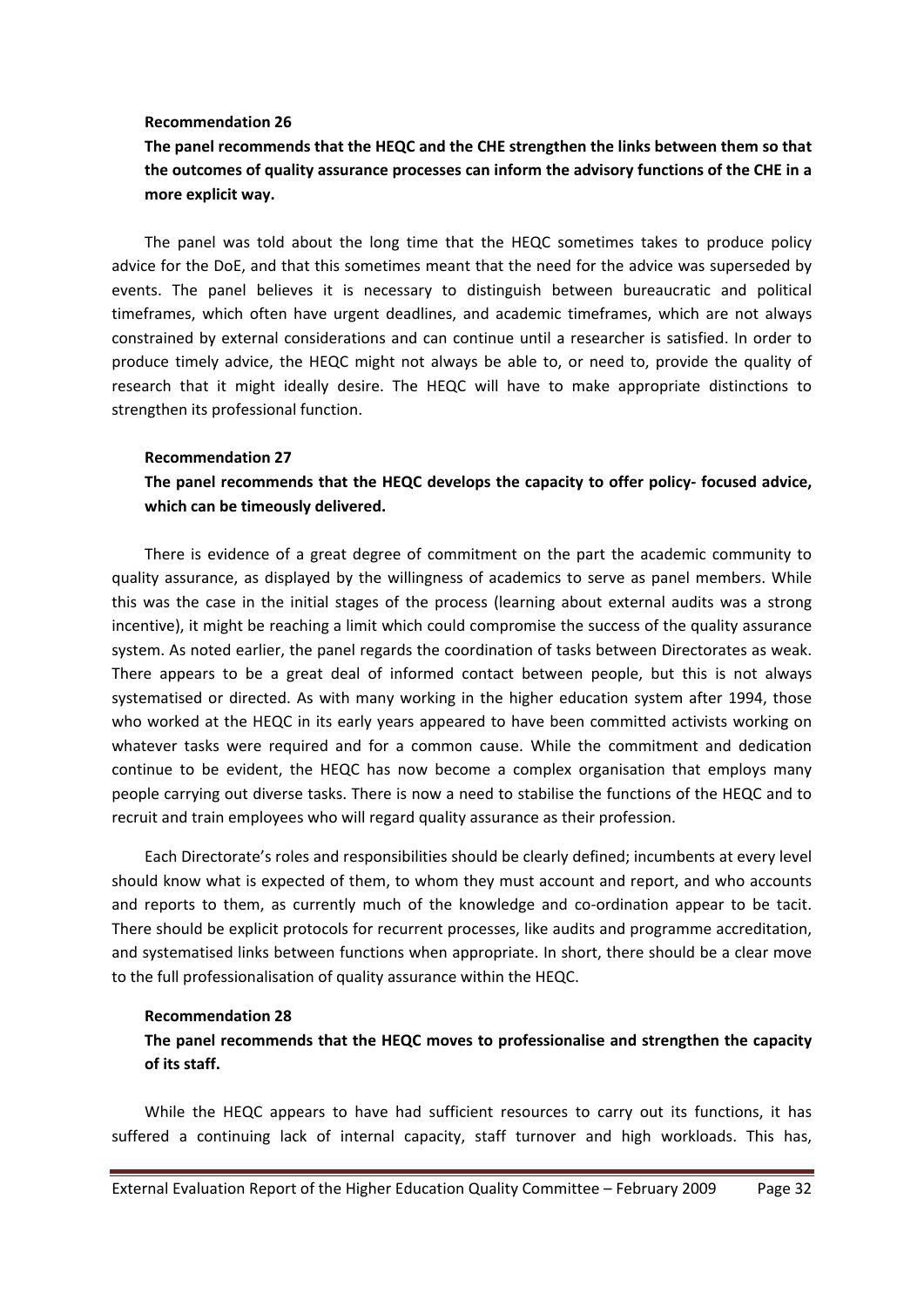nevertheless, not prevented it from producing significant achievements, often thanks to the dedicated efforts of individuals.

The panel believes that thought must be given to the next step in professionalising the work of the HEQC staff and in developing mechanisms for training quality assurance professionals. In the absence of relevant training programmes or qualifications, the HEQC could explore internships in other QA agencies, bringing in experts on various areas of work or organising in‐house workshops. Professionalisation begins with a clear understanding of the roles staff members are expected to play, namely that they are experts in quality assurance criteria and procedures, but not in actual assessment, which is the role of academic peers.

#### **Recommendation 29**

#### **The panel recommends that the HEQC clearly distinguishes the professional role of the HEQC staff from the role of academic expert peers.**

Job descriptions of the HEQC staff should be appropriate for the level of post concerned. The panel was told about senior staff carrying heavy administrative loads and junior staff required to have academic insights in order to take administrative decisions. Currently, staff members not only oversee processes and support institutions on the application of criteria and implementation of quality assurance procedures, but, according to staff spoken to, are also required to make decisions based on academic judgement. This is something that should be carefully considered, as the distinction between the expertise of peers who provide academic advice and the professional role of the HEQC staff, who oversee and run the quality assurance system, should never be blurred.

#### **Recommendation 30**

**The panel recommends that expectations of staff should be appropriate for the level of each post and that these should be reflected in clear job descriptions.**

Those in leadership positions believe that the HEQC is constrained by the post structure, which follows government post levels. The panel understands that some posts, especially at the higher levels, might be graded too low, but is not sure that this argument applies across the board. Part of the problem might be the unrealistic expectations placed on lower level posts, as discussed above. Clearly, the current review of salaries should be concluded and decisions made about appropriate re‐grading.

The panel supports the introduction of performance appraisals against annually negotiated goals for the HEQC staff, but this requires management to make expectations clear and to support and develop current and new staff. Ways to maintain a supportive work culture, where long hours are not the norm, should be sought. The panel understands that there is not an explicit human resources function or HR post/s in the CHE. However this is done, the panel suggests that the HEQC explores ways of developing this function more clearly, especially given the need for induction, training and appraisal of staff.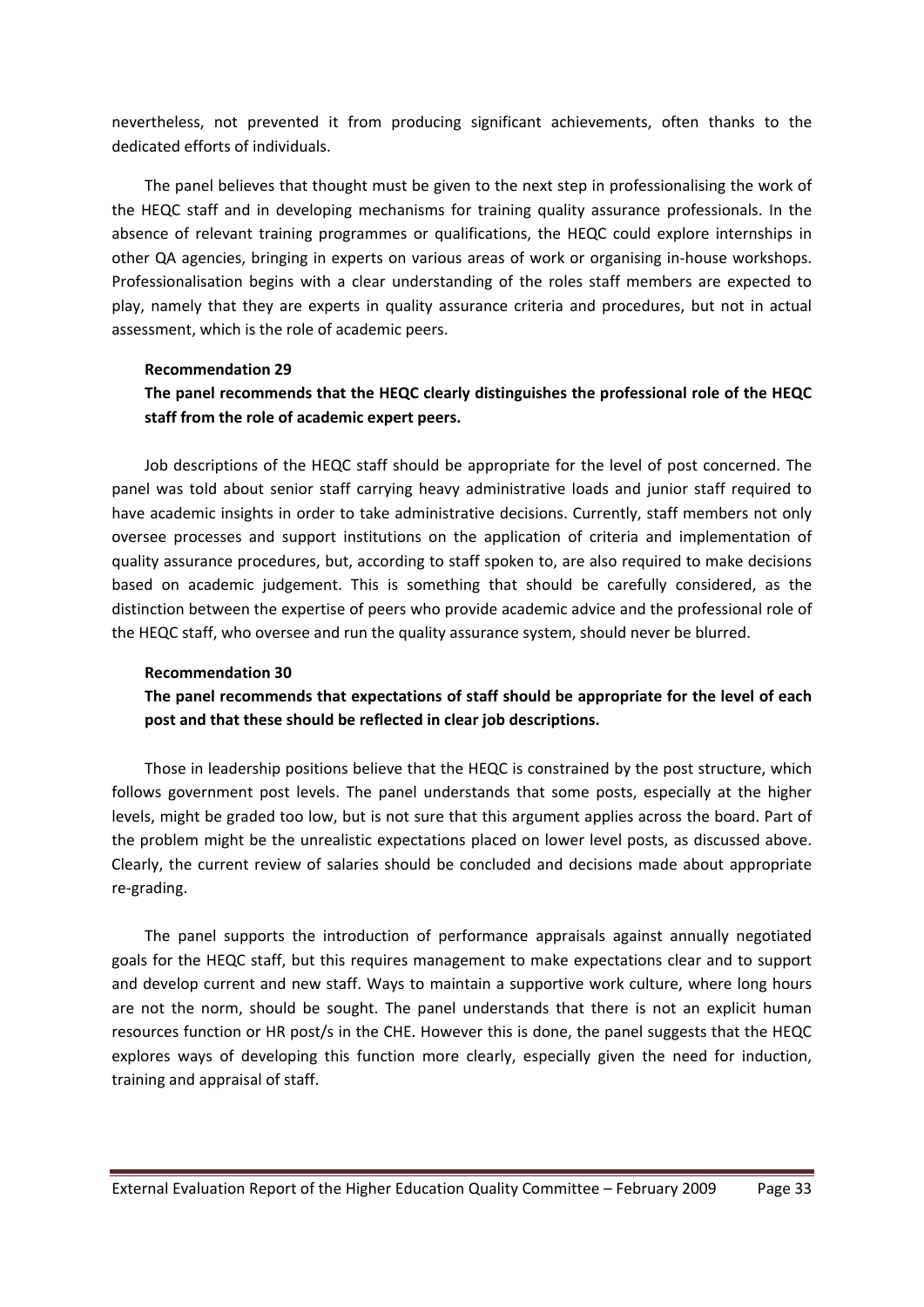#### **Recommendation 31**

<u> Andreas Andreas Andreas Andreas Andreas Andreas Andreas Andreas Andreas Andreas Andreas Andreas Andreas Andreas</u>

#### **The panel recommends that ways to reinforce human resource functions at the HEQC be sought, especially given the need for induction, training and appraisal of staff.**

Regarding resources available for audits, some amendments could be introduced even in the remaining part of the first cycle of audits, although more important changes should wait until the second cycle. Some of the ways to reduce the amount of work required were discussed in a previous section and these would also aid staff of the HEQC. It should also be possible to reduce the number of staff accompanying the audit panel (the panel saw that some reviews had up to 4 senior HEQC staff, although these already seem to have been reduced in later audit visits<sup>17</sup>). It is essential to look for ways to make external reviews sustainable in the medium- and long-term; the process cannot continue to depend on the good will of the academic community.

External Evaluation Report of the Higher Education Quality Committee – February 2009 Page 34

<sup>&</sup>lt;sup>17</sup> The panel accepts that at the beginning of the audit cycle, the HEQC was concerned that all staff gain experience of audits and that a consistent understanding among HEQC staff be developed. This level of staff investment is not sustainable in the long-term, however.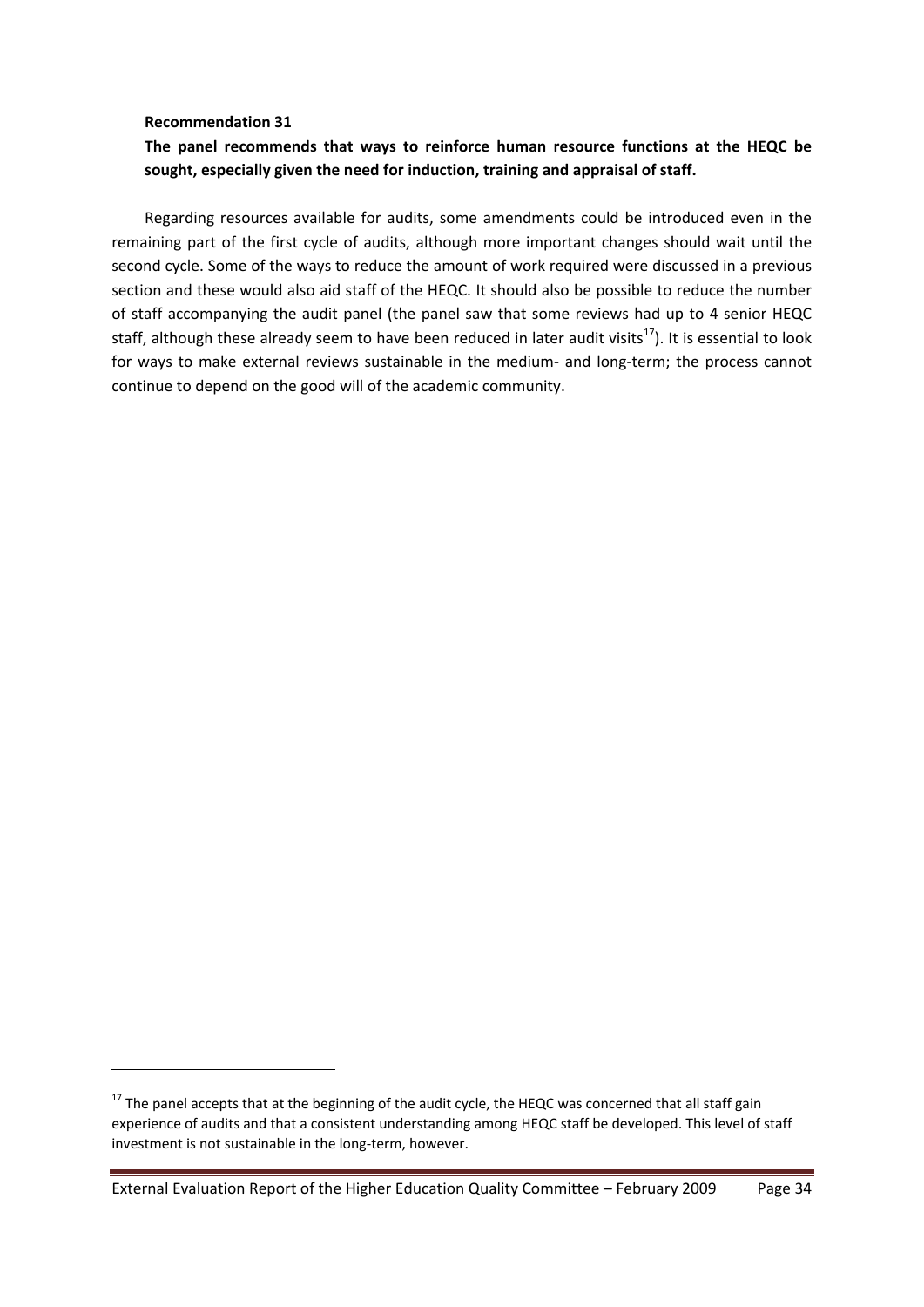#### **19. Evaluating the HEQC against the INQAAHE Guidelines of Good Practice**

The International Network of Quality Assurance Agencies for Higher Education (INQAAHE) has defined a set of guidelines of good practice for external quality assurance agencies. The guidelines are meant to promote good practice and to assist an agency to improve its performance on the basis of its own experience. The HEQC used the guidelines in its self‐evaluation as did the panel during the external evaluation. The panel's findings are summarised in the following section. Although the detail of what follows is covered more fully in the body of the report, the organisation of the criteria is slightly different. Given the importance of the INQAAHE Guidelines to the HEQC, the panel thought that a separate section was appropriate, despite the overlap. The INQAAHE guidelines are inserted in each section for ease of reference.

The panel had to decide whether the HEQC complied fully, substantially, partially, or failed to meet the guideline concerned.

#### **1. The governance of the HEQC (External Quality Assurance Agency ‐ EQAA)**

The EQAA has a written mission statement or set of objectives that takes into account the cultural and historical context of the EQAA. The statement explicitly provides that external quality assurance is a major activity of the EQAA, and it requires a systematic approach to achieving the mission or objectives of the EQAA. There is evidence that the statement of objectives is implemented pursuant to a practical management plan that is linked to EQAA resources. The ownership and governance structure is appropriate for the objectives of the agency.

#### **The HEQC complies fully with this guideline.**

It has a written mission statement, clearly aligned with national priorities, which identifies quality assurance as its major activity.

The HEQC organises its activities in order to achieve its objectives. It has been designated as the agency responsible for the promotion of quality and of quality assurance for higher education in South Africa, and its governance and organisational structure make it possible for it to achieve its objectives. The development of the agency and the success it has had in promoting quality assurance provide the platform necessary to advance to a more sophisticated and professional organisational structure, which should include better co-ordination and alignment among its different Directorates.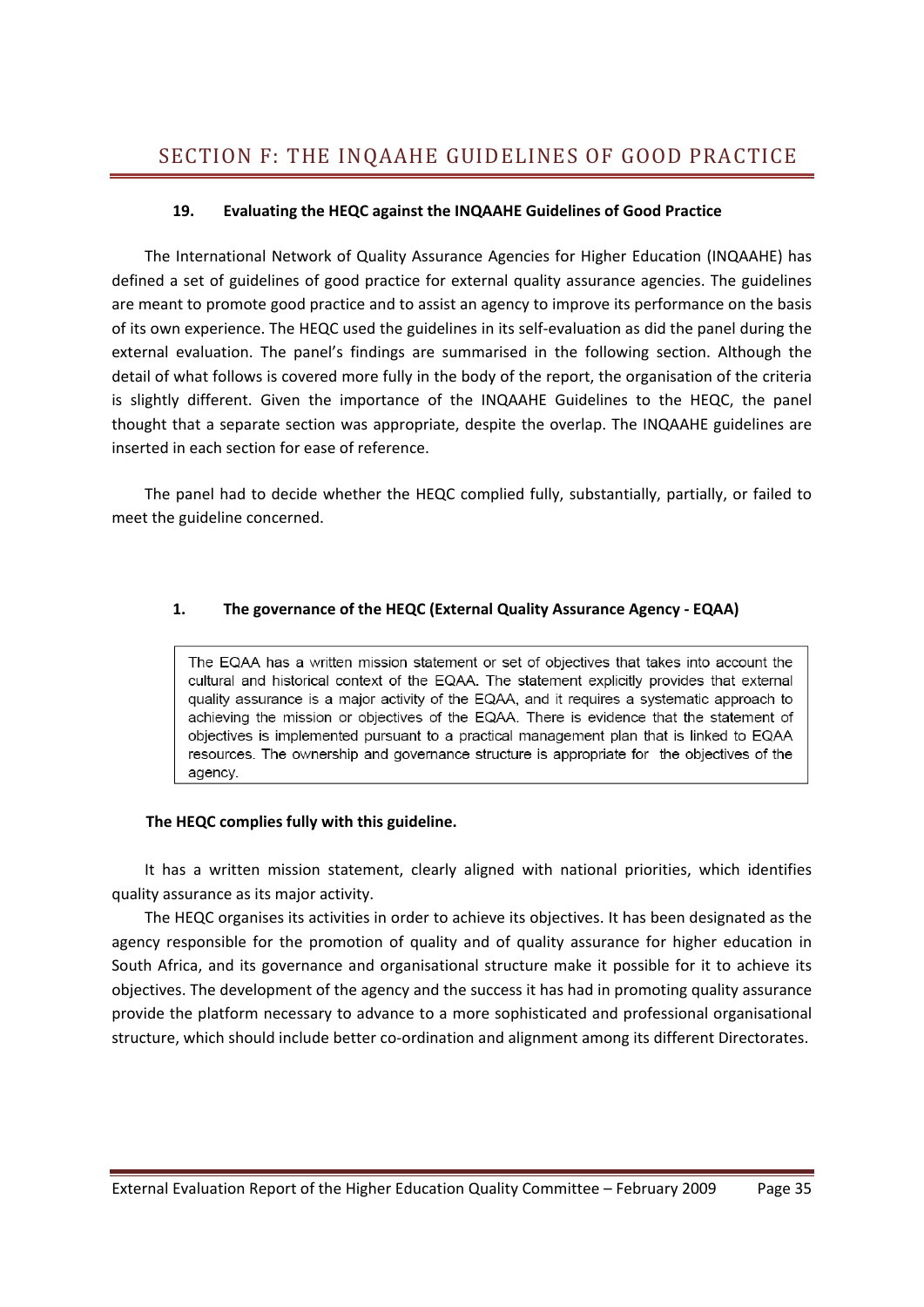#### **2. Resources**

The EQAA has adequate and accessible human and financial resources to conduct external evaluation effectively and efficiently in accordance with its mission statement and its methodological approach. The EQAA's resources are also adequate for the appropriate development of the agency.

#### **The HEQC complies substantially with this guideline.**

The HEQC has adequate funding, but has experienced a high turnover and some difficulties in recruiting qualified staff. In spite of this, it manages to meet its objectives to the satisfaction of stakeholders.

The panel considers, however, that in its present stage, the HEQC needs to revise the way in which it recruits and trains staff. Its development will require a higher level of professionalisation, and less of an academic approach. This professionalisation includes a clearer definition of roles and expectations, as well as induction practices for new staff.

#### **3. Quality assurance of the HEQC**

The EQAA has a system of continuous quality assurance of its own activities that emphasises flexibility in response to the changing nature of higher education, the effectiveness of its operations, and its contribution towards the achievement of its objectives.

The EQAA conducts internal self-review of its own activities, including consideration of its own effects and value. The review includes data and analysis.

The EQAA is subject to external reviews at regular intervals. There is evidence that any required actions are implemented and disclosed.

#### **The HEQC complies fully with this guideline.**

It has sound and continuous mechanisms for internal quality assurance: it gathers feedback from institutions, carries out surveys, commissions research studies, prepares annual reports and requires its Directorates to provide annual reviews.

The HEQC carried out a very good self-evaluation exercise, resulting in a clear and comprehensive report. The external evaluation is included in its basic documentation, and it was well organised, with a wide and fair selection of stakeholders interviewed. Provisions are in place for periodic self‐ and external evaluations.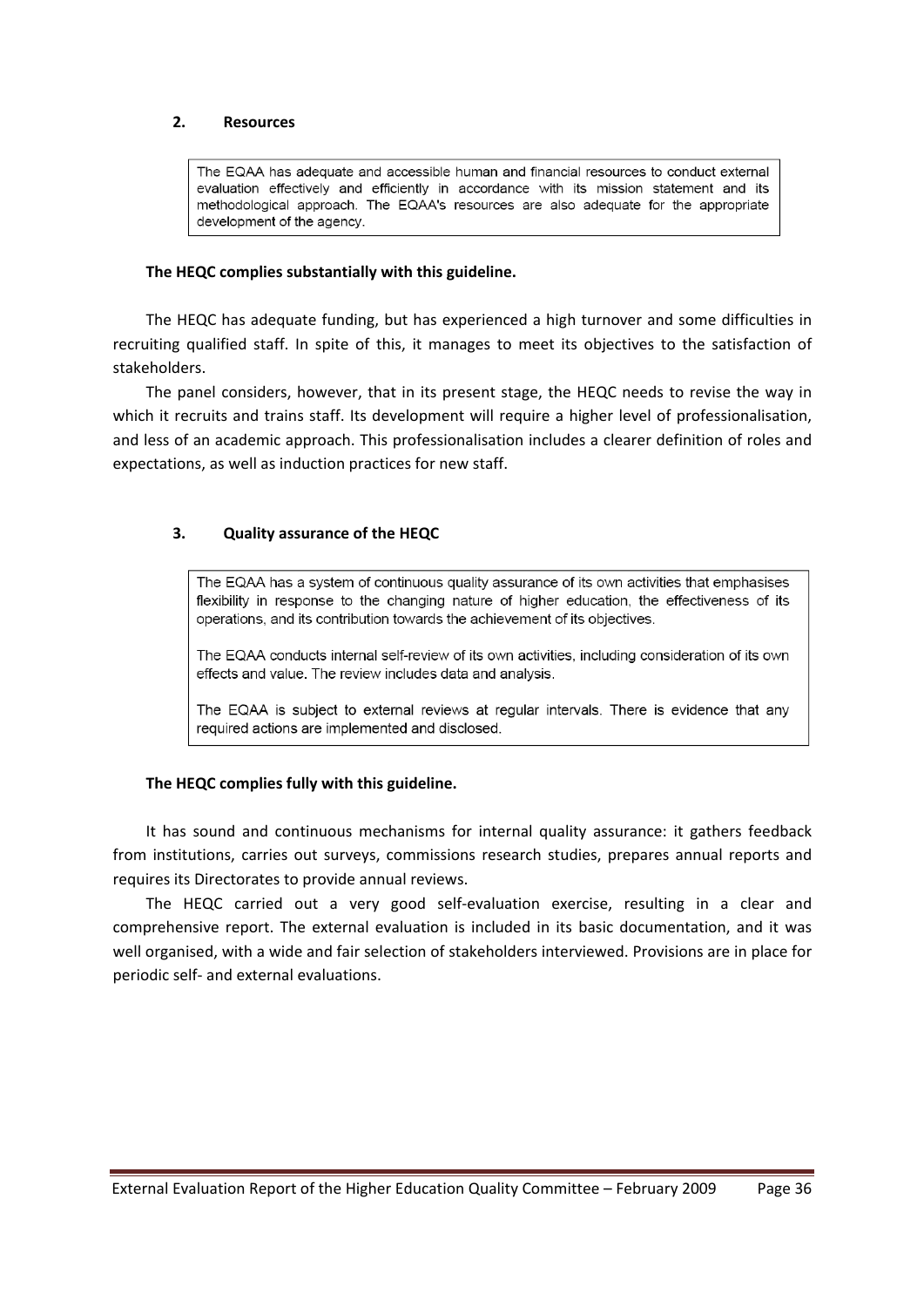#### **4. Reporting public information**

The EQAA informs and responds to the public in accordance with applicable legislation and the cultural context of the EQAA. This includes full and clear disclosures of its relevant documentation such as policies, procedures and criteria.

The EQAA also demonstrates public accountability by reporting its decisions about higher education institutions and programs. The content and extent of reporting may vary with cultural context and applicable legal and other requirements.

If the external evaluation leads to a decision about the higher education institution or program, the procedures applied and the criteria for decision-making are public, and the criteria for review are transparent, public, and ensure equality of treatment.

The EQAA also discloses to the public the decisions about the EQAA resulting from any external review of its own performance.

#### **The HEQC complies fully with this guideline.**

It makes full and clear disclosure of relevant documentation: its basic documentation, criteria and procedures are public. It reports on its decisions through a summary of the audit report, which goes on its website. All decisions about accreditation and programme review are public, as well as a comprehensive report on the national reviews of selected programmes<sup>18</sup>.

While all criteria and procedures are public, there may be a need to improve the procedures for programme accreditation. Institutions are not always fully aware of the criteria for the selection of evaluators, and it would be helpful to develop some sort of 'service contract' that clearly states the commitments and obligations of both parties (the HEQC and the institutions).

#### **5. The relationship between the HEQC and higher education institutions**

#### The EQAA:

<u> Andreas Andreas Andreas Andreas Andreas Andreas Andreas Andreas Andreas Andreas Andreas Andreas Andreas Andreas</u>

- recognises that institutional and programmatic quality and quality assurance are primarily the responsibility of the higher education institutions themselves:
- respects the academic autonomy, identity and integrity of the institutions or programs;
- applies standards or criteria that have been subject to reasonable consultation with stakeholders; and
- aims to contribute to both quality improvement and accountability of the institution.

#### **The HEQC complies fully with this guideline.**

It explicitly recognises that implementing quality is the responsibility of the institutions and respects their autonomy.

<sup>&</sup>lt;sup>18</sup> At present, the report on the National review of MBA programmes has been published. The report on the National Review on Education is in its final stage and will be published soon.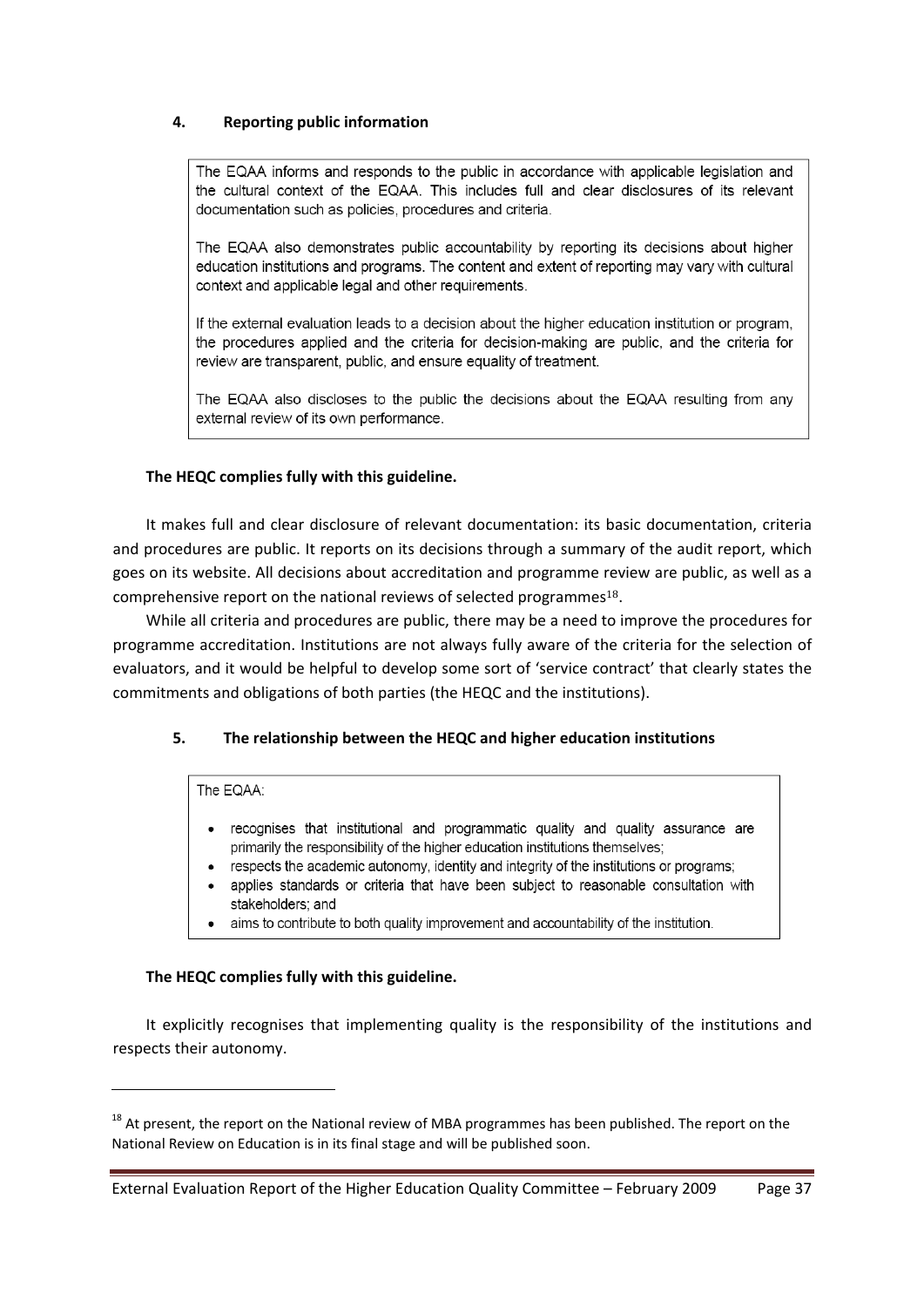Criteria were developed with ample consultation with representatives from all types of higher education institutions. The main quality assurance processes carried out by the HEQC put a strong emphasis on quality improvement as well as accountability.

The HEQC has carried out significant capacity development within institutions, and provides strong support during the self‐assessment process.

There was a clear consensus on the impact of the quality assurance processes developed by the HEQC on the internal quality assurance arrangements in institutions.

The progress made clearly shows the need to advance towards institutional self‐accreditation, as a means to validate the outcomes of audits for those institutions which have shown adequate self-regulatory capacities. The HEQC could start by defining what it understands by selfaccreditation, and develop progressive stages, which could start – as suggested by the Accreditation Committee – with the exemption of some of the criteria for programme accreditation and end in complete self‐accrediting powers for some institutions.

#### **6. The HEQC's requirements for institutional / programme performance**

The EQAA has documents that indicate clearly what the EQAA expects of the institution. Those expectations (which may for example be called standards or factors or precepts) are appropriate for the core activities of an institution of higher education or program. The standards should explicitly address all areas of institutional activity that fall within the EQAA's scope, such as teaching, learning, research. community work, etc. and necessary resources such as finances, staff/faculty, and learning resources. Standards may refer to specific areas, levels of achievement, relative benchmarking and types of measures, and may provide general guidelines. They may also include specific learning goals.

#### **The HEQC complies substantially with this guideline.**

In all matters related to institutional audit and programme review (national reviews), criteria and procedures are clear and considered so by institutions. Although there are published criteria and procedures for programme accreditation, there have been complaints about the quality of evaluations. The names of the evaluators are not disclosed, as the result of a policy decision, and this adds to the discomfort. An additional source for problems is the delay in some of the accreditation decisions, although the HEQC reported that it is solving this problem. This matter is discussed extensively in the section on programme accreditation.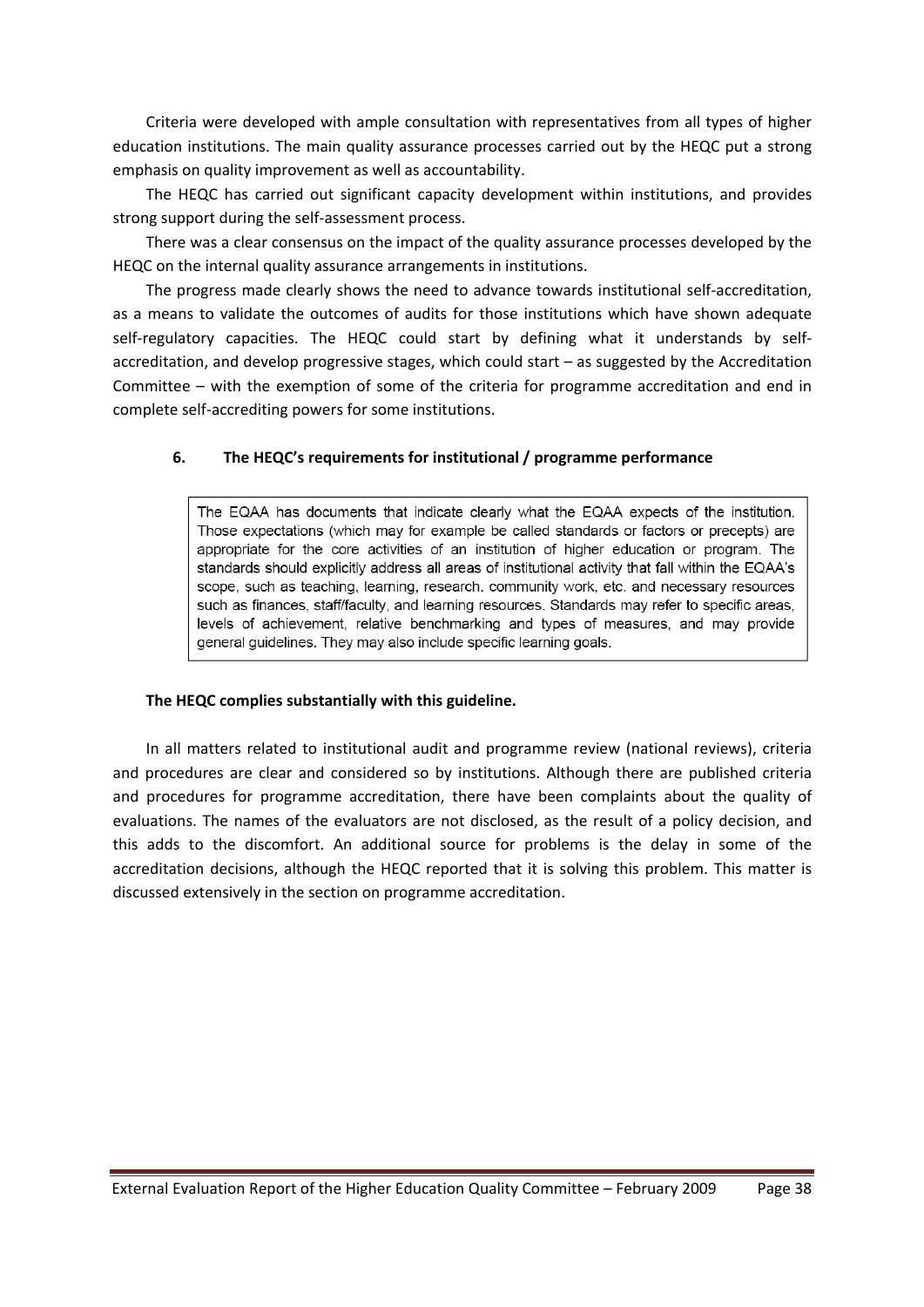#### **7. The HEQC's requirements for institutional self‐evaluation and reporting to the HEQC**

The documentation concerning self-evaluation explains to the institutions of higher education the purposes, procedures, process and expectations in the self-evaluation process. The documents also include the standards used, the decision criteria, the reporting format, and other information needed by the higher education institution.

Typically, an EQAA review process includes a self-evaluation through self-study by the institution or program, external peer review, and a follow-up procedure.

As necessary and appropriate, the EQAA guides the institution or program in the application of the procedures of the quality assurance process, such as self-evaluation, external review, or solicitation of assessment/feedback from the public, students, and other constituents.

#### **The HEQC complies fully with this requirement.**

There is a clear manual, which provides institutions with the necessary information to prepare their self‐evaluation including the criteria that will be applied, and the need for supporting documentation. In addition, the HEQC staff visit the institutions three times during the period of the self‐evaluation to check on progress, offer advice and answer questions.

Institutions systematically commended the effectiveness of the support provided by the HEQC during all audit stages.

#### **8. The HEQC's evaluation of the institution and/or programme**

The EQAA has clear documentation concerning the external evaluation that states the standards used, assessment methods and processes, decision criteria, and other information necessary for external review. The EQAA also has specifications on the characteristics, selection and training of reviewers. The EQAA's system must ensure that each institution or program will be evaluated in an equivalent way, even if the external panels, teams, or committees (together, the "external panels") are different.

#### **The HEQC complies substantially with this guideline.**

External reviewers are carefully selected and trained. The process of preparation for the audit visits is thorough and well supported. Provisions are made to avoid conflicts of interest. Reports are evidence based and the conclusions are clearly stated.

However, while this has operated in a highly effective manner, the system runs on the good will of the academic community and demands a high level of commitment that may be impossible to maintain in the longer term. The current process puts a very high workload on panel members, both in terms of the number of people in the panel (up to nine members) and the length of the visit (five full days). The risk of 'panel fatigue' and of losing the collaboration of qualified academics in this process is high, unless measures are taken to reduce the demands on the system.

In the case of programme accreditation, complaints were heard about the quality of evaluation and the fact that evaluations were not always objective; the panel also wants to highlight the need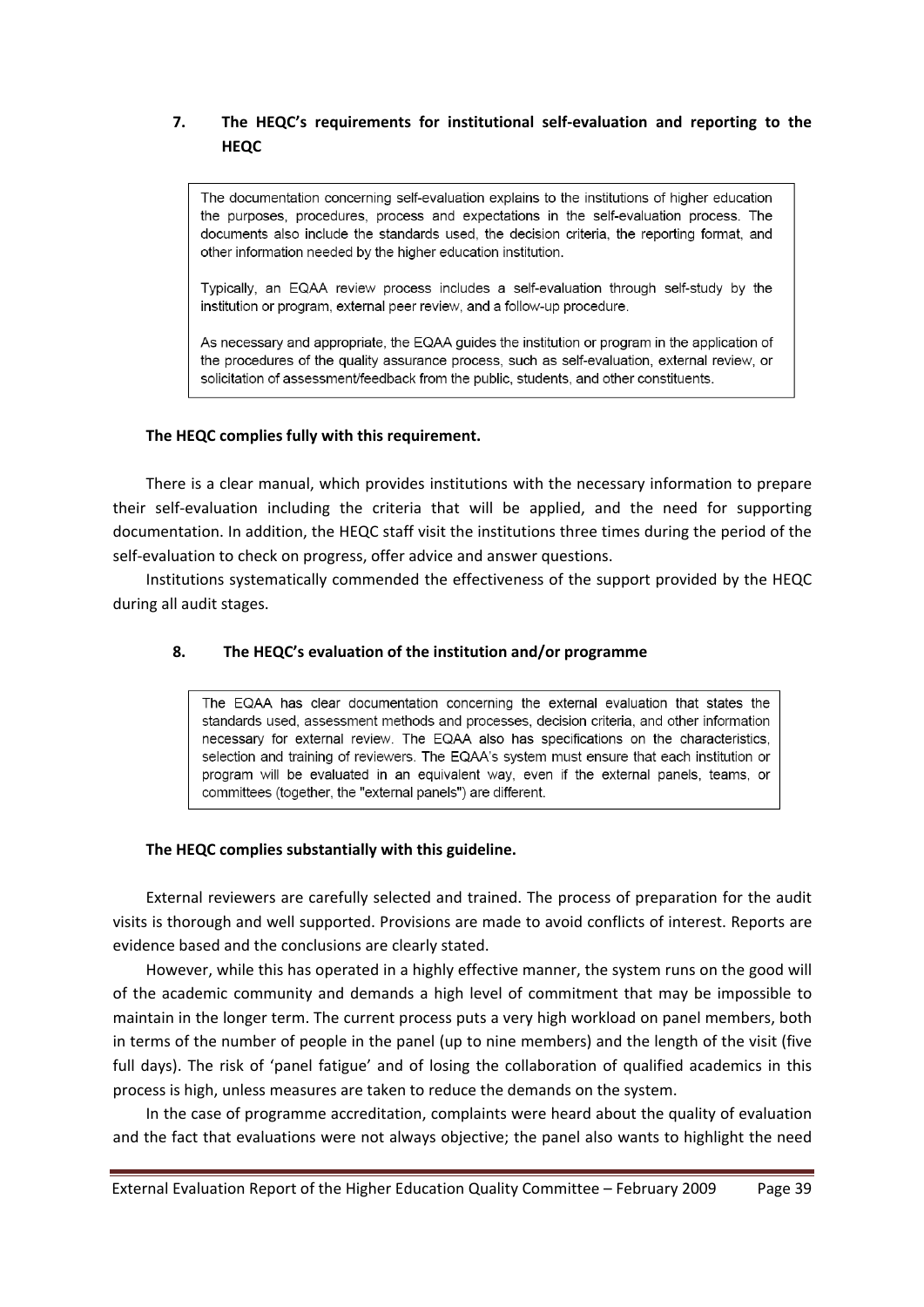for a more careful consideration of curricular and teaching and learning aspects in the applications to offer new programmes, and would like to suggest that programmes are sent to more than one evaluator to allow this to happen. When a programme has received comments and must be evaluated in a second round, the panel suggests that, if possible, the same evaluators review the amendments made.

#### **9. Decisions**

The EQAA evaluations address both the higher education institution's own self-assessment and external reference points, such as judgments by knowledgeable peers or relevant legislation. An EQAA must be independent, i.e. it has autonomous responsibility for its operations, and its judgments cannot be influenced by third parties. The EQAA's decisions must be impartial, rigorous, thorough, fair, and consistent, even if the judgments are made by different panels. Consistency in decision-making includes consistency and transparency in processes and actions for imposing recommendations for follow-up action. The EQAA's reported decisions are clear and precise.

#### **Compliance with this guideline is substantial in the case of institutional audits and programme reviews, and partial in the case of programme accreditation.**

In the case of institutional audits, the decision-making process is careful and participatory, taking into account both the self‐evaluation report and the views of the external evaluation panel, as well as the considerations of the Audit Committee. Decisions are independent, rigorous and consistent, and are considered to be so by institutions. It is important, however, clearly to differentiate in the final reports the voice of the panel, and the decisions of the HEQC.

Programme accreditation decisions, on the other hand, are sometimes contested. There is some feeling that the HEQC's views may disregard those of the peers. This relationship must be clarified for the sake of transparency.

In the case of both institutional audits and programme (national) reviews, reports have been delayed, losing some of their impact, although the HEQC is aware of this and is trying to reduce the time lag. There have been substantial delays in providing decisions about programme accreditation and the HEQC is also giving attention to this.

#### **10. Appeals**

The EQAA has appropriate methods and policies for appeals. Appeals should be conducted by reviewers who were not responsible for the original decision and who have no conflict of interest, but appeals need not necessarily be conducted outside the EQAA.

#### **The HEQC complies partially with this guideline.**

There is certain degree of dissatisfaction with the way in which representations are dealt with in the case of programme accreditation. Appeals are made through representation to the HEQC, which arrives at a decision through a new evaluation. The HEQC should develop clear and transparent guidelines for appeals, especially in the case of programme accreditation.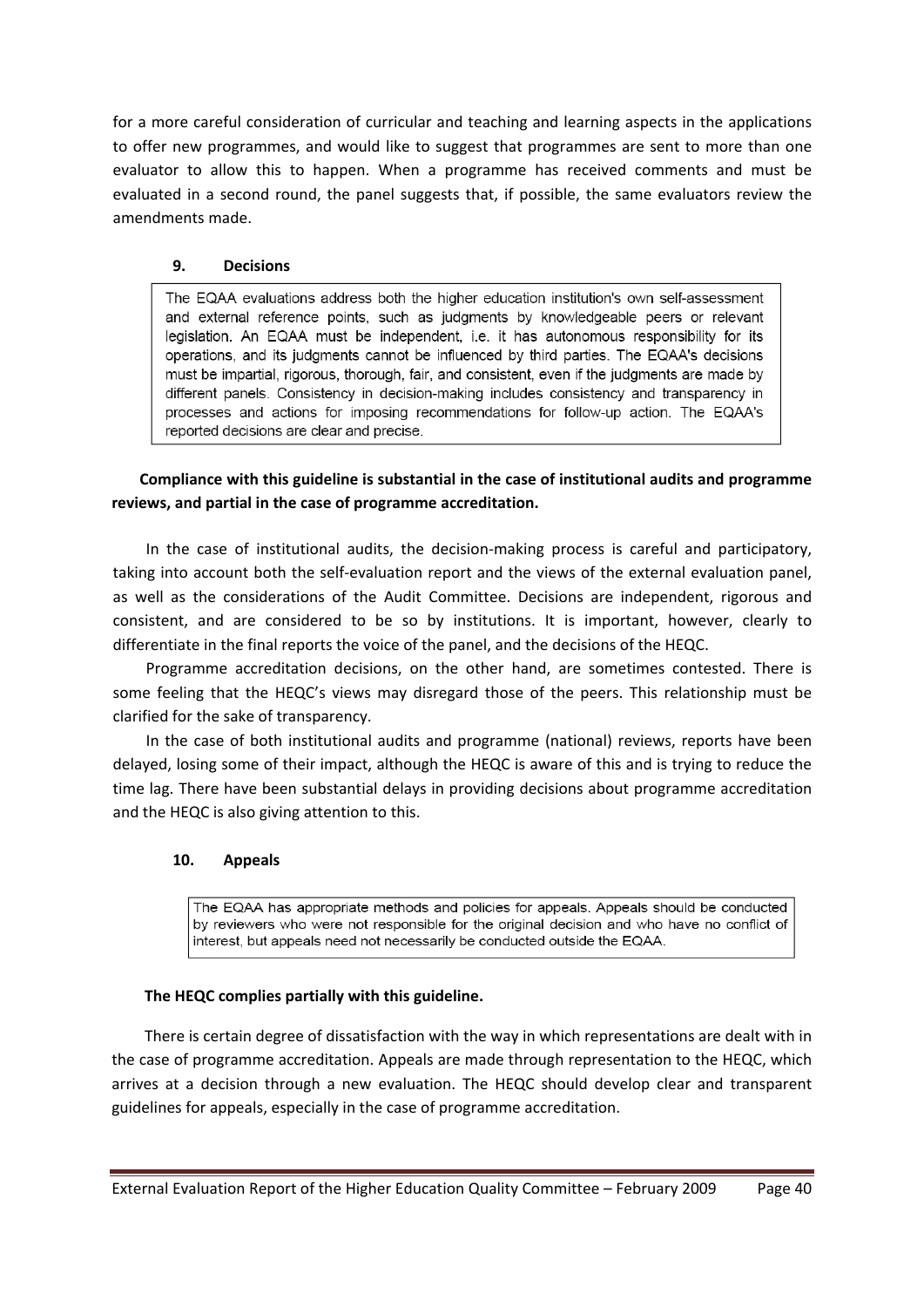#### **11. Collaboration**

The EQAA collaborates with other EQAAs, if possible, in areas such as exchange of good practices, capacity building, review of decisions, provision of transnational education, joint projects, and staff exchanges.

#### **The HEQC complies substantially with this guideline.**

The HEQC has a good record of collaboration with other QA agencies. It has signed MoUs with QA Agencies in India, Australia and the UK and it has carried out one joint audit visit with AUQA. It has also collaborated with QA work in other African countries and with the regional network for Africa (AFRIQAN). It plays an active role in INQAAHE, and two of its officials have served on the INQAAHE Board.

The HEQC has also signed a MoU with one professional body in South Africa. It needs to work towards the development of conditions for mutual recognition agreements with professional and other QA bodies, in order to increase effectiveness and efficiency in the system, as well as to reduce overlaps and redundancy. At the same time, functional exchanges of processes and procedures at an operational level could be improved.

#### **12. Transnational / cross border higher education**

The EQAA has policies relating to both imported and exported higher education. These policies may be the same as those for domestic providers and domestic provision. In formulating its policies and practices, the EQAA should consider relevant guidelines issued by international agencies and other associations. All EQAAs should consult with appropriate local agencies in the exporting or importing countries, although this might not be possible or appropriate in situations such as those involving distance learning or small enrollment.

#### **The HEQC complies substantially with this guideline.**

The HEQC has clear policies regarding exported higher education, which must be assessed in the institutional audits. At the same time, it has addressed the issue of imported higher education, initially through the National Review of MBAs, which explicitly dealt with cross‐border offerings in this respect.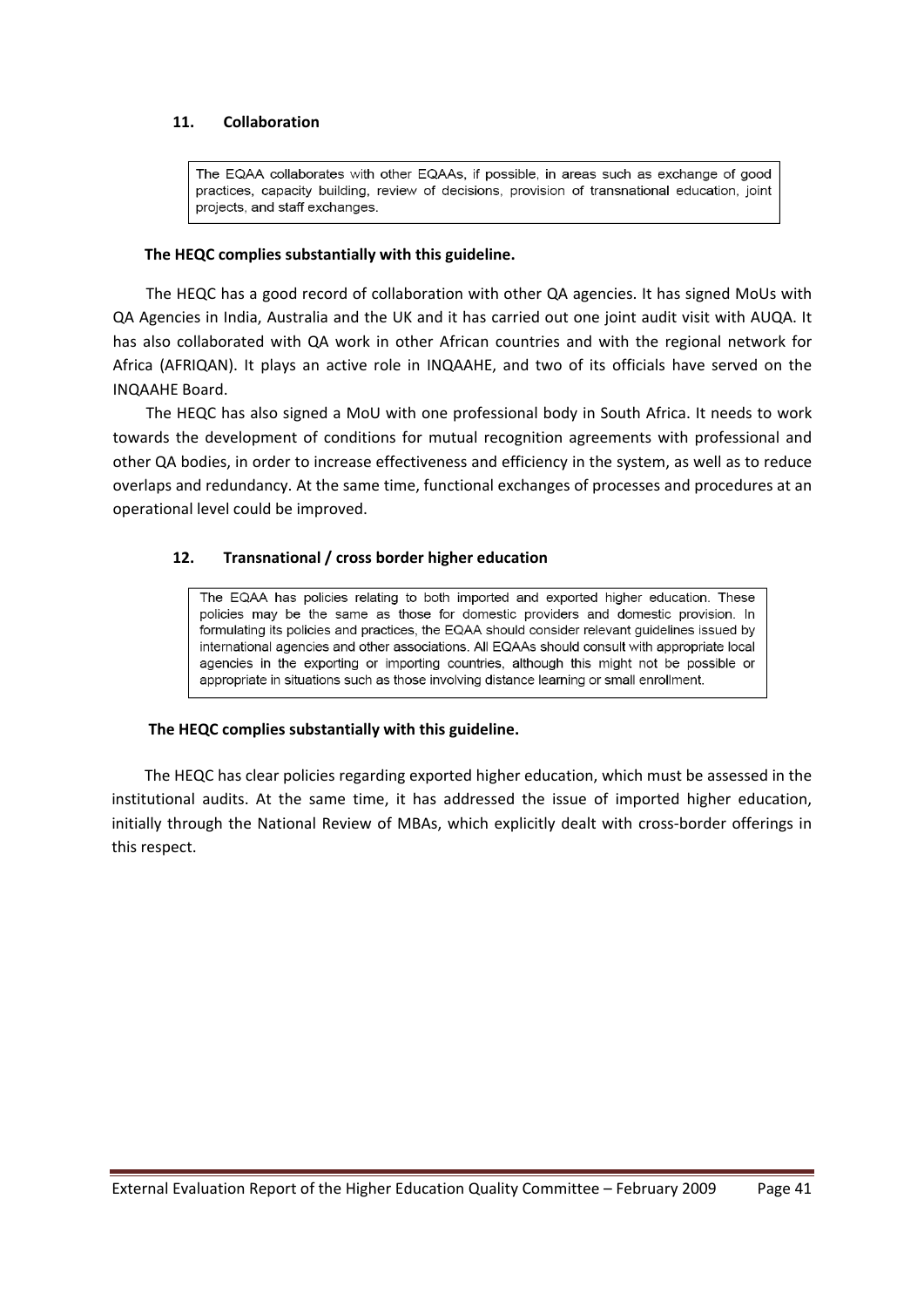#### **20. Concluding comments**

The panel was impressed by what the HEQC has achieved since it was established and the good opinion in which it generally is held. The panel members are grateful for the generosity of the people who gave up time, often travelling from different parts of the country, to speak to them and for the candour with which they expressed their views. Staff members of the HEQC were open about how they conducted their work as well as about their concerns, and this information and these insights were very useful for the panel. The panel was also grateful for the logistical and other support offered to them by all members of the HEQC and in particular by the Executive Director, Dr Lis Lange, and Ms Pam du Toit, Project Administrator in the Executive Director's office.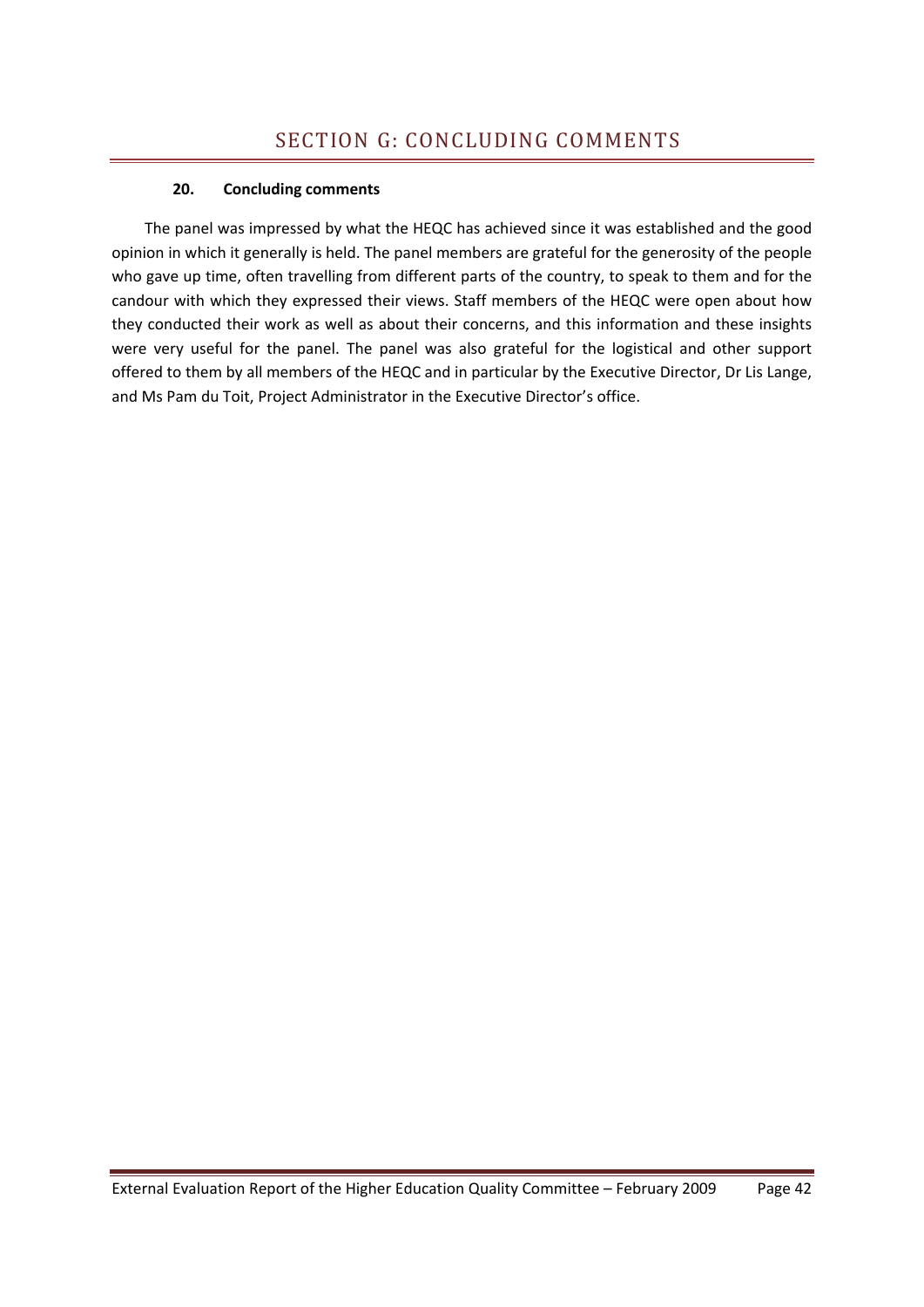#### **List of commendations and recommendations**

#### **Commendations**

- 1. The panel commends the HEQC for the professionalism with which it has created a strong and reliable quality assurance system for South African higher education and for working with institutions to develop their own quality assurance mechanisms, especially through the audit process.
- 2. The panel commends the HEQC for the design and implementation of the institutional audits.
- 3. The panel commends the HEQC for the development and implementation of the National Reviews. These have been an appropriate focus for the HEQC's work and an important intervention in South African higher education.
- 4. The panel commends the HEQC on the capacity development for quality assurance at institutional level.
- 5. The panel commends the HEQC for its governance structure through its specialised committees as well as for the incorporation of peers into those structures.

#### **Recommendations**

- 1. The panel recommends that the HEQC continues with its efforts to clarify responsibilities and to streamline and simplify processes for quality assurance in higher education.
- 2. The panel recommends that the HEQC gives attention to promoting debate on, and to developing a better understanding of the links and differences between, fitness for purpose and fitness of purpose, and ways in which these lead to individual and social transformation.
- 3. The panel recommends that the HEQC clarifies the different criteria and procedures that apply for control and compliance (manifested in programme accreditation), accountability (manifested in national reviews) and improvement (manifested in institutional audits).
- 4. The panel recommends that for the next cycle of audits the HEQC should promote a more integrated approach to quality, focusing on the implementation of self‐regulatory processes.
- 5. The panel recommends that the HEQC develops criteria for institutional self-accreditation for new programmes.
- 6. The panel recommends that the HEQC develops a clear strategic plan and programme for how quality will be promoted across the system, taking into consideration existing constraints and limitations. The panel recommends that the role and functions of the Quality Promotion and Capacity Development Directorate should be more clearly defined in this context.
- 7. The panel recommends that audit criteria should be differentiated and streamlined.
- 8. The panel recommends that the HEQC reviews training for audit chairs to ensure that they are familiar with the rules of evidence and prepared for managing people.
- 9. The panel recommends that Institutional Profiles for audit visits should be produced by institutions, according to HEQC guidelines and deadlines, with support from the HEQC if necessary.
- 10. The panel recommends that the time taken to produce audit reports should be reduced substantially and according to an agreed schedule.
- 11. The panel recommends that the final audit reports should clearly differentiate between the views of the external panel (which should not be altered by the HEQC staff or Board) and the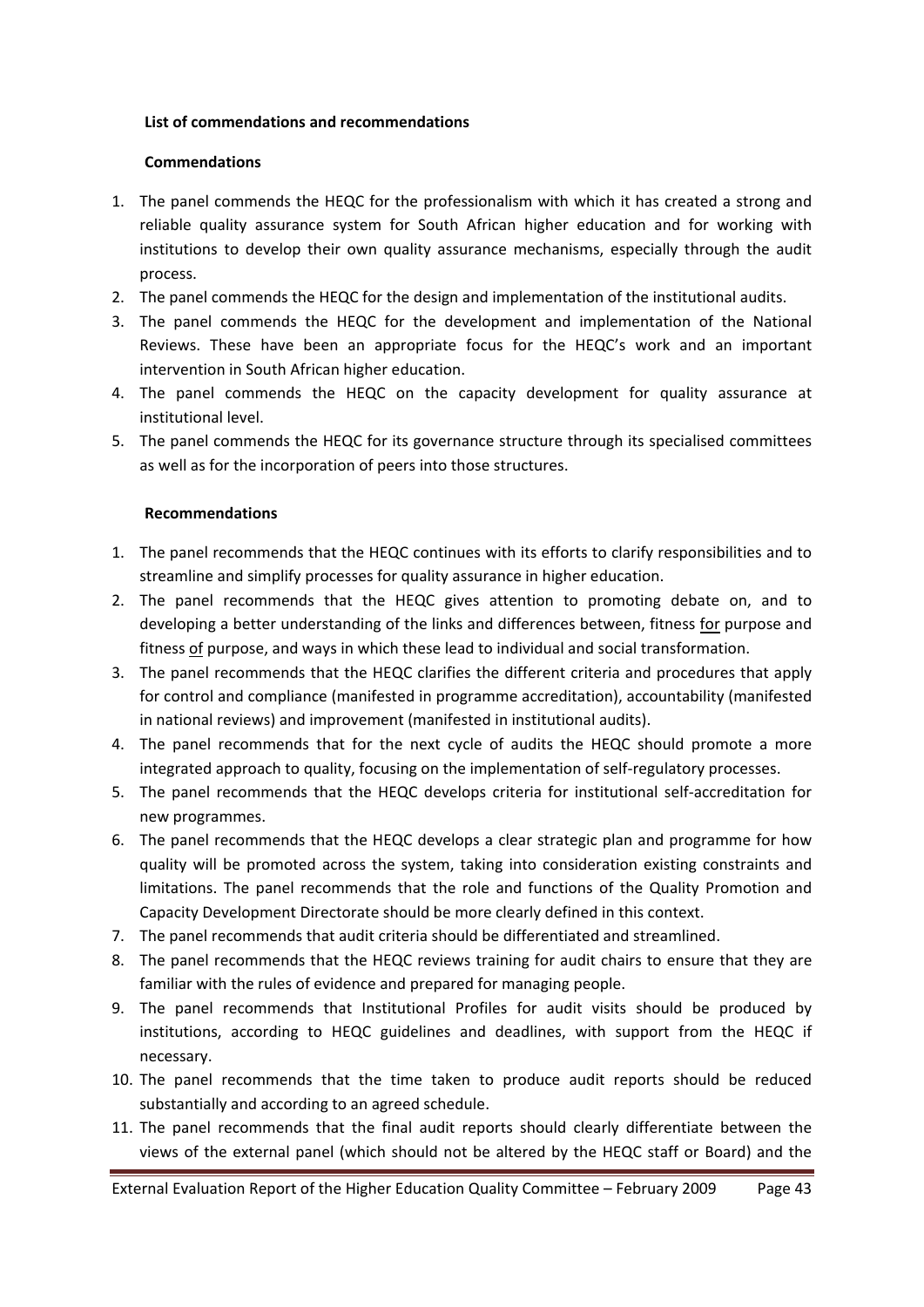conclusions of the HEQC Board (which are based on the panel's report and on its own considerations in terms of its responsibilities).

- 12. The panel recommends that the amount of information collected for an audit visit should be reduced to essential items only.
- 13. The panel recommends that audit interviews focus on essential aspects, thereby allowing the number of interviews to be targeted and reduced.
- 14. The panel recommends that the HEQC should explore whether it could reduce the length of the audit visit as well as the number of panel members on a visit.
- 15. The panel recommends that the improvement plan element of the audit process should be strengthened.
- 16. The panel recommends that the HEQC develops criteria for identifying the next National Reviews.
- 17. With regard to the application process for programme accreditation, the panel recommends that the HEQC reviews:
	- The online application system until the HEQC and users are satisfied that it is functioning effectively and efficiently;
	- The amount of information required for the introduction of new programmes, in a phased process towards eventual institutional self‐accreditation.
- 18. The panel recommends that the HEQC continues discussions with the DoE and SAQA to streamline processes and to avoid duplication of the information required for the introduction of new programmes.
- 19. The panel recommends that the HEQC considers:
	- Developing criteria for the selection of evaluators of new programme applications so that there is transparency about their selection and concerns about competition are prevented ;
	- Finding ways to improve the quality of evaluation reports and the time taken to complete them, possibly through a 'service contract' with external evaluators.
- 20. The panel recommends that the HEQC considers ways to improve the process of evaluating applications for new programmes, and in balancing the needs of disciplinary as well as teaching and learning concerns in that process.
- 21. The panel recommends that the HEQC considers developing a 'service contract' or time scheduling for application approval.
- 22. The panel recommends that the HEQC considers developing a clear system for appeals against accreditation decisions.
- 23. The panel recommends that the HEQC gives attention to providing more systematic training both for external evaluators of applications to offer new programmes and to those responsible for managing these applications within the HEQC.
- 24. The panel recommends that the HEQC develops a greater number of mutual recognition agreements (MRAs) with other bodies concerned with quality assurance. This will enhance the work of the HEQC, deepen the culture of quality assurance in the country and enable attention to be given to co-operative scheduling of reviews.
- 25. The panel recommends that all quality assurance decisions and the data generated by the different Directorates in the HEQC be co-ordinated in one consolidated data information system.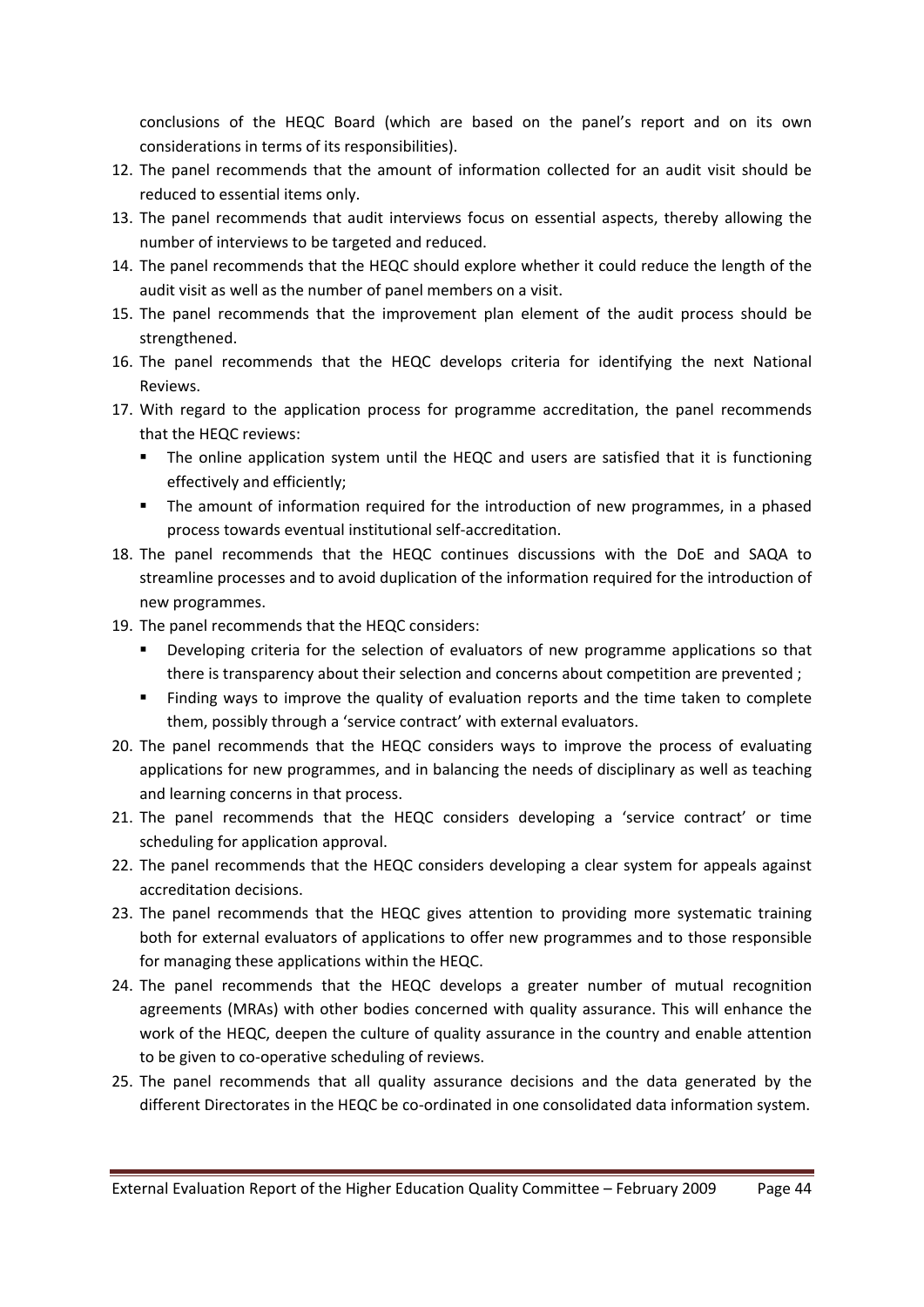- 26. The panel recommends that the HEQC and the CHE strengthen the links between them so that the outcomes of quality assurance processes can inform the advisory functions of the CHE in a more explicit way.
- 27. The panel recommends that the HEQC develops the capacity to offer policy- focused advice, which can be timeously delivered.
- 28. The panel recommends that the HEQC moves to professionalise and strengthen the capacity of its staff.
- 29. The panel recommends that the HEQC clearly distinguishes the professional role of the HEQC staff from the role of academic expert peers.
- 30. The panel recommends that expectations of staff should be appropriate for the level of each post and that these should be reflected in clear job descriptions.
- 31. The panel recommends that ways to reinforce human resource functions at the HEQC be sought, especially given the need for induction, training and appraisal of staff.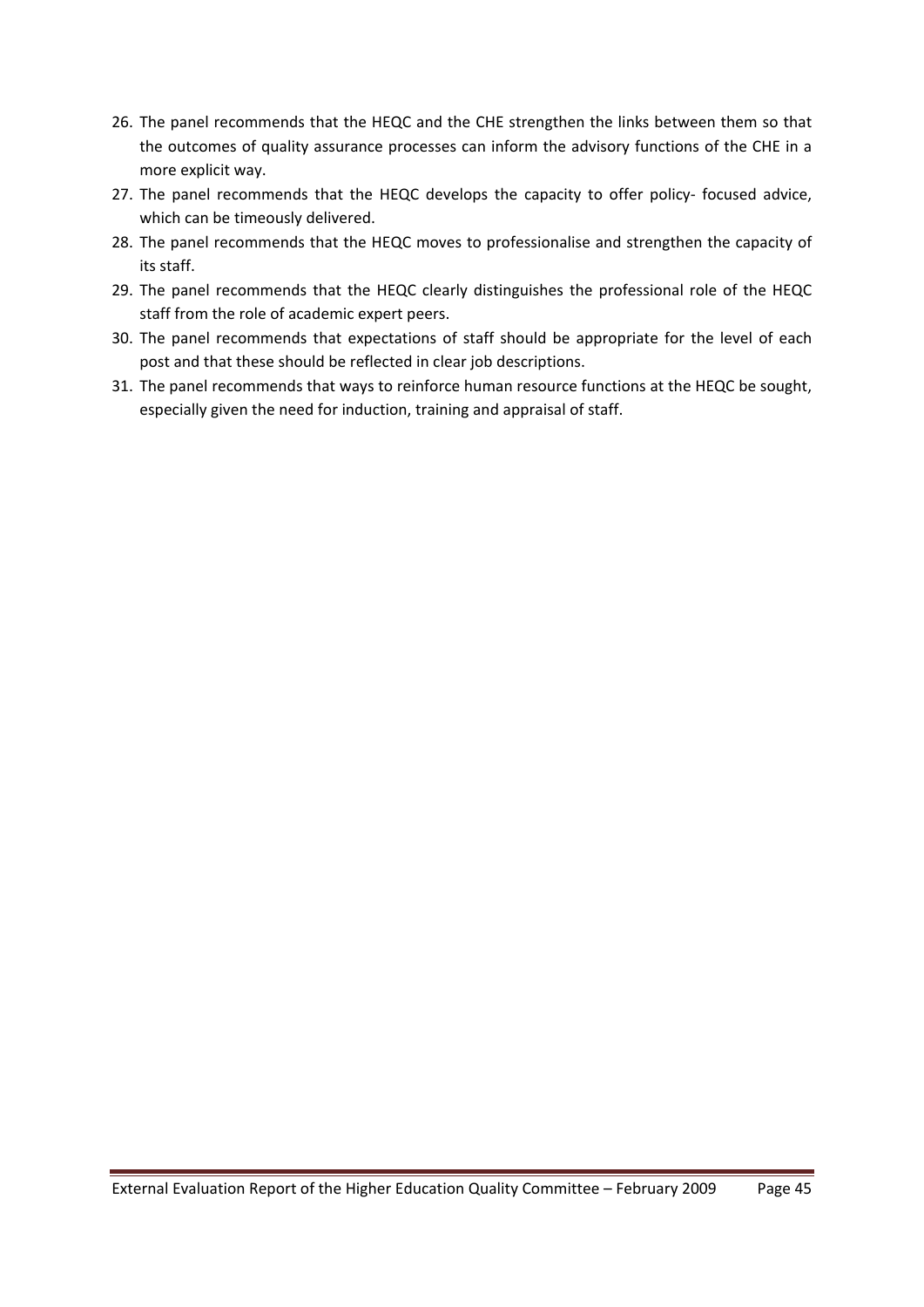#### **22. References**

Department of Education (1977), *A Programme for the Transformation of Higher Education, White Paper 3,* Government Gazette No. 18207.

Higher Education Quality Committee (2001, *Founding Document,* Pretoria, Edition January 2001. Higher Education Quality Committee (2004a), *Criteria for Institutional Audits,* Pretoria.

Higher Education Quality Committee (2004b), *Framework for Institutional Audits,* Pretoria.

Higher Education Quality Committee (2004c), *Criteria for Programme Accreditation,* Pretoria.

Higher Education Quality Committee (2004d), *Framework for Programme Accreditation,* Pretoria.

Higher Education Quality Committee (2008), *Self‐Review Report*, Pretoria.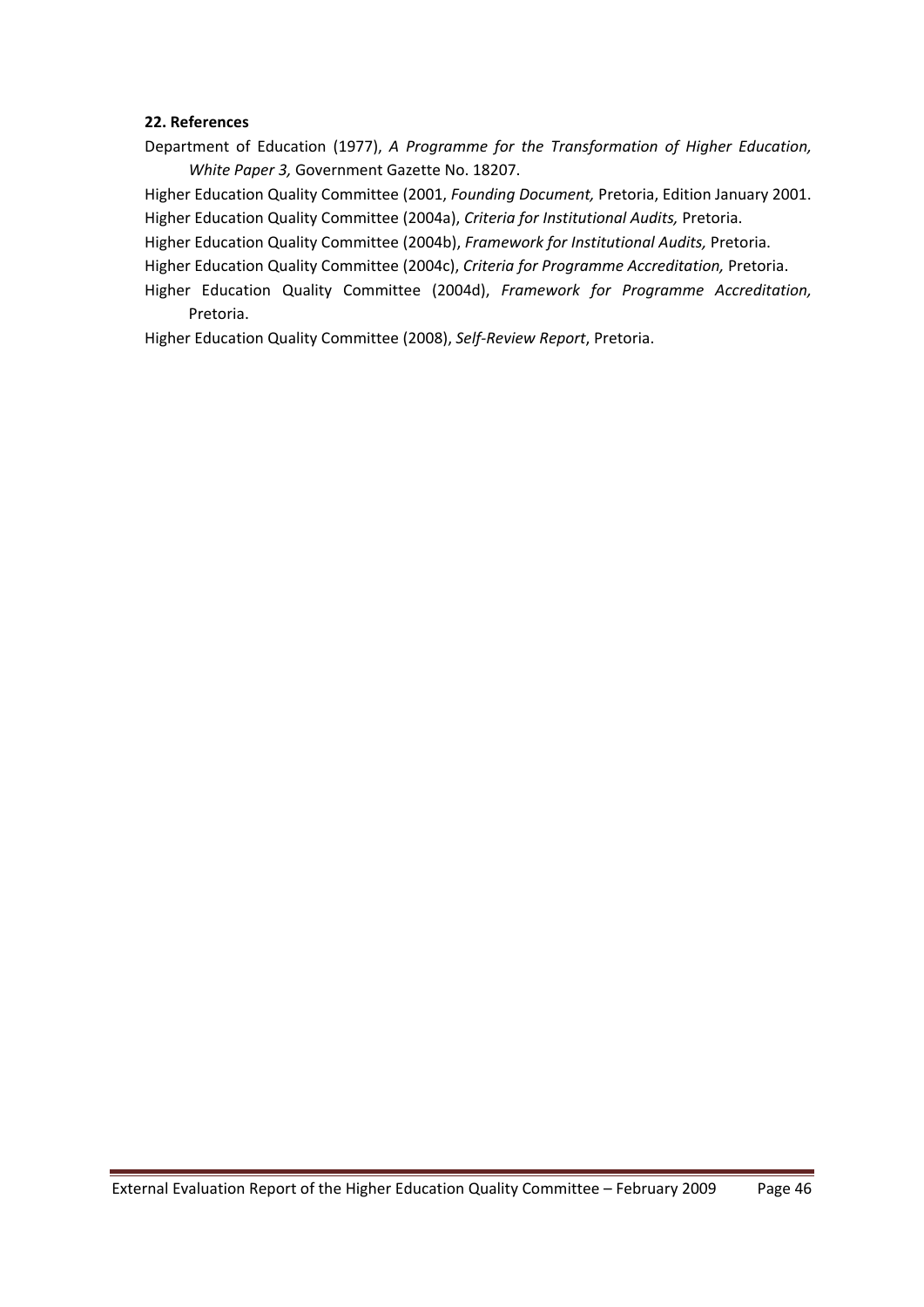#### **APPENDIX 1**

#### **External evaluation of the HEQC**

#### **Terms of reference**

#### **Introduction**

The Council on Higher Education (CHE) is an independent statutory body which was set up in 1998 by the Higher Act of 1997. It advises the Minister of Education on all matters pertaining to higher education and has executive responsibility for quality assurance in higher education.

The CHE exercises this executive responsibility through a permanent sub‐committee, the Higher Education Quality Committee (HEQC). The HEQC was launched in May 2001. According to the HE Act of 1997, the statutory responsibility of the HEQC is to

- Promote quality assurance in higher education.
- Audit the quality assurance mechanisms of higher education institutions.
- Accredit programmes of higher education.

To the above three areas of responsibility, the Board of the Higher Education Quality Committee has added capacity development for quality assurance.

In its Founding Document, published in January 2001, the HEQC identified as a critical success factor "the development of an analytical and self-reflective approach to quality assurance premised on continuous self‐assessment" not only within the higher education institutions which it evaluates but also within the HEQC itself. The Founding Document, therefore, signals that an external evaluation of the HEQC's policies, programmes and implementation strategies will be conducted in every fifth year of its work.

Since its inception, the HEQC has worked in a self-reflective way, commissioning local and international evaluations of its various programme activities, inviting comments on its draft policy and systems documents, and conducting regular internal planning, debriefing and self-evaluation activities, in order to address identified problems and gaps, strengthen the existing systems, and introduce appropriate innovations. The HEQC also underwent an external evaluation conducted by the South African Qualifications Authority between 18 and 21 November 2003. This evaluation was conducted within the requirements of the regulations for Education and Training Quality Assurance bodies accredited by SAQA. The SAQA evaluation focused on the quality management policies and procedures of the HEQC.

The present evaluation takes place while the HEQC is in the fourth year of full‐blown implementation of its systems in the areas of programme accreditation, national reviews, institutional audits and quality promotion and capacity development.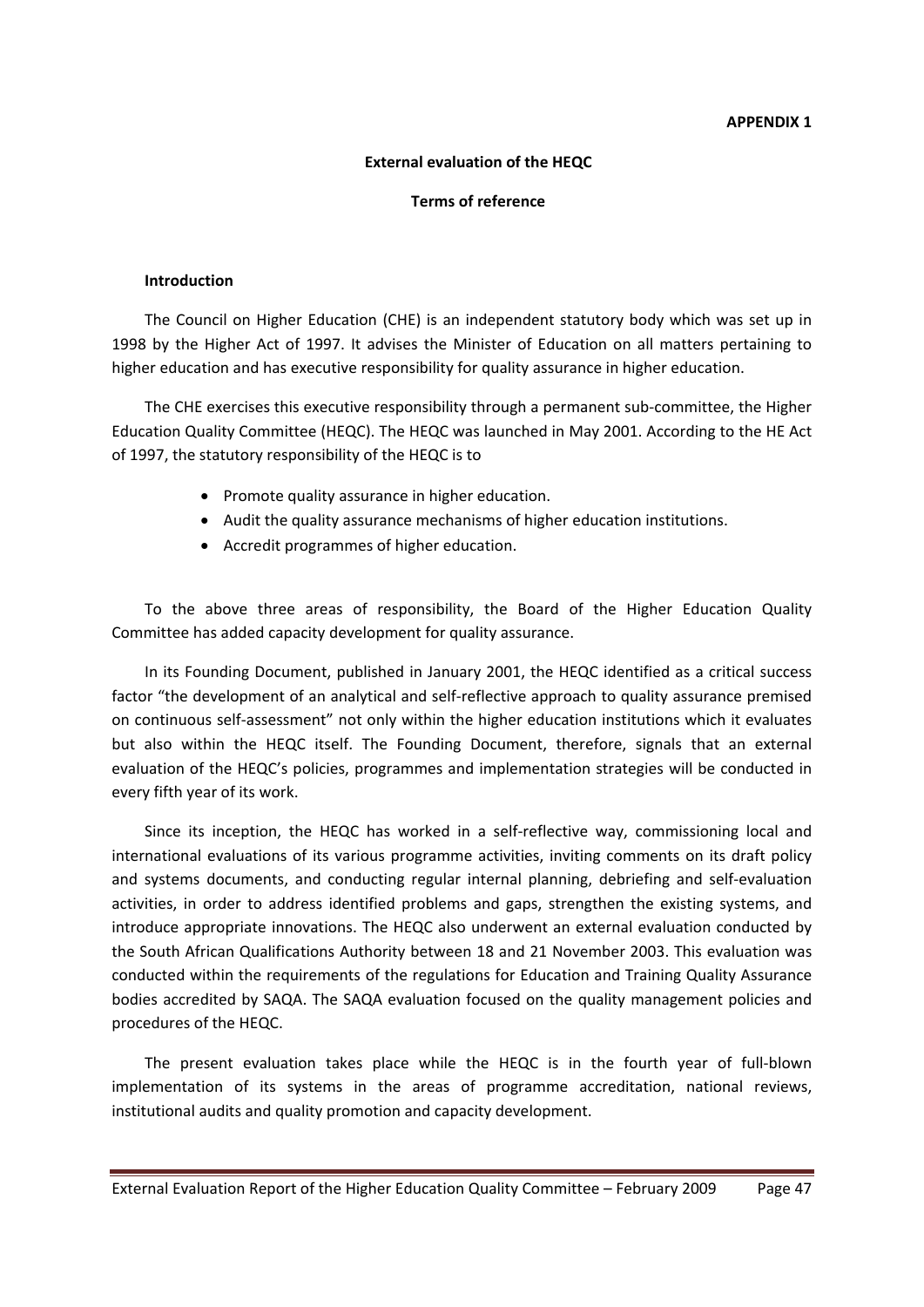From a methodological perspective the HEQC locates this evaluation within programme theory framework and defines it as formative in terms of its purpose.

#### **1. Evaluation aim and objectives**

The overarching aim of the proposed external evaluation is formative, i.e. to improve the work of the HEQC in all its core functions. This implies that the evaluation should in the first instance generate results that indicate whether and to what extent the HEQC has achieved its main objectives in terms of:

- Promoting quality and quality assurance in HE in South Africa
- Auditing QA mechanisms at HE institutions in South Africa
- Accrediting programmes of higher education
- Building capacity in the field of HE quality assurance
- Co-ordinating QA initiatives in HE in South Africa.

In doing this it is important that the evaluation takes into account good international practice. The INQAAHE guidelines for good practice in quality assurance will serve as a benchmark of international good practice against which the HEQC performance can be measured.

The period covered by the review will be 2001 to 2007, that is from the launch of the HEQC to the present.

#### **2. Evaluation Criteria**

The evaluation needs to focus on the core functions of the HEQC and how have they been given expression at the organisational and system design level. The criteria to assess the extent to which the HEQC has been able to discharge its mandate will be

Appropriateness and relevance: the extent to which to HEQC system (and its components) is fit for its purpose and responds to the specific context in which it operates; effectiveness: the extent to which the system is able to achieve its objectives; efficiency: the competence and economy with which the system works.

| <b>HEQC Core functions</b>                           | <b>Evaluation criteria</b> |
|------------------------------------------------------|----------------------------|
| Promoting quality assurance in HE in South<br>Africa | Appropriateness/relevance  |
|                                                      | Effectiveness              |
|                                                      | Impact                     |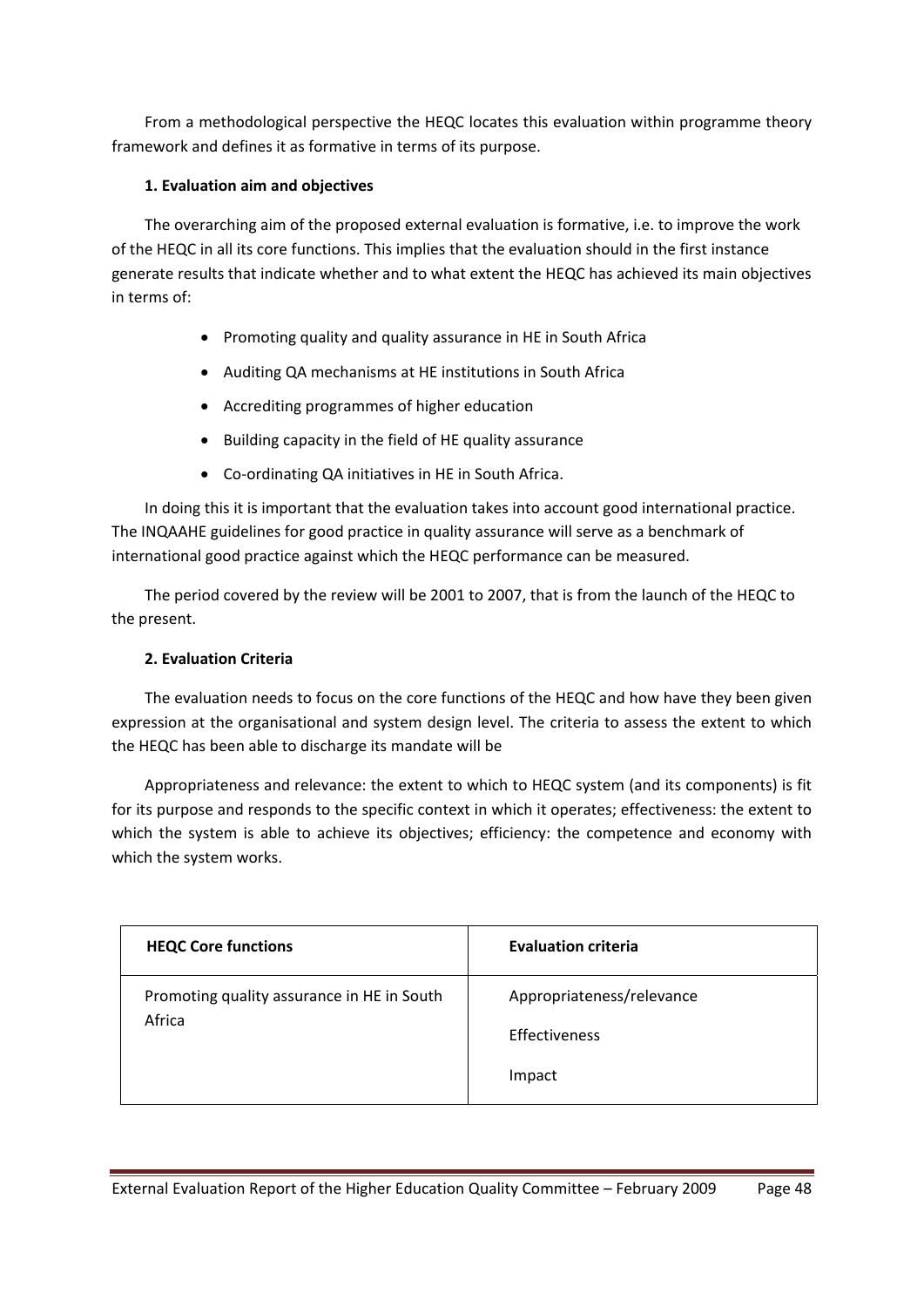| Auditing QA mechanisms at HE institutions in<br>South Africa | Appropriateness/relevance<br><b>Effectiveness and efficiency</b><br>Impact |
|--------------------------------------------------------------|----------------------------------------------------------------------------|
| Accrediting programmes of higher education                   | Appropriateness/relevance<br>Effectiveness and efficiency<br>Impact        |
| Building capacity in the field of HE quality<br>assurance    | Appropriateness/relevance<br>Effectiveness<br>Impact                       |
| Co-ordinating QA initiatives in HE in South<br>Africa.       | Appropriateness/relevance<br>Effectiveness<br>Effect/Impact                |

#### **3. Design and methodology**

 Undertake an internal documentation process of the core functions and achievements of the work of the HEQC over the past 6 years.

 Review team to interview all relevant stakeholders (including audited institutions, programmes, other role players in the sector) through site visits and panel reviews. This process to be administered by the secretariat.

 Final writing of a draft review report by the panel and circulation for comments to a small number of critical readers.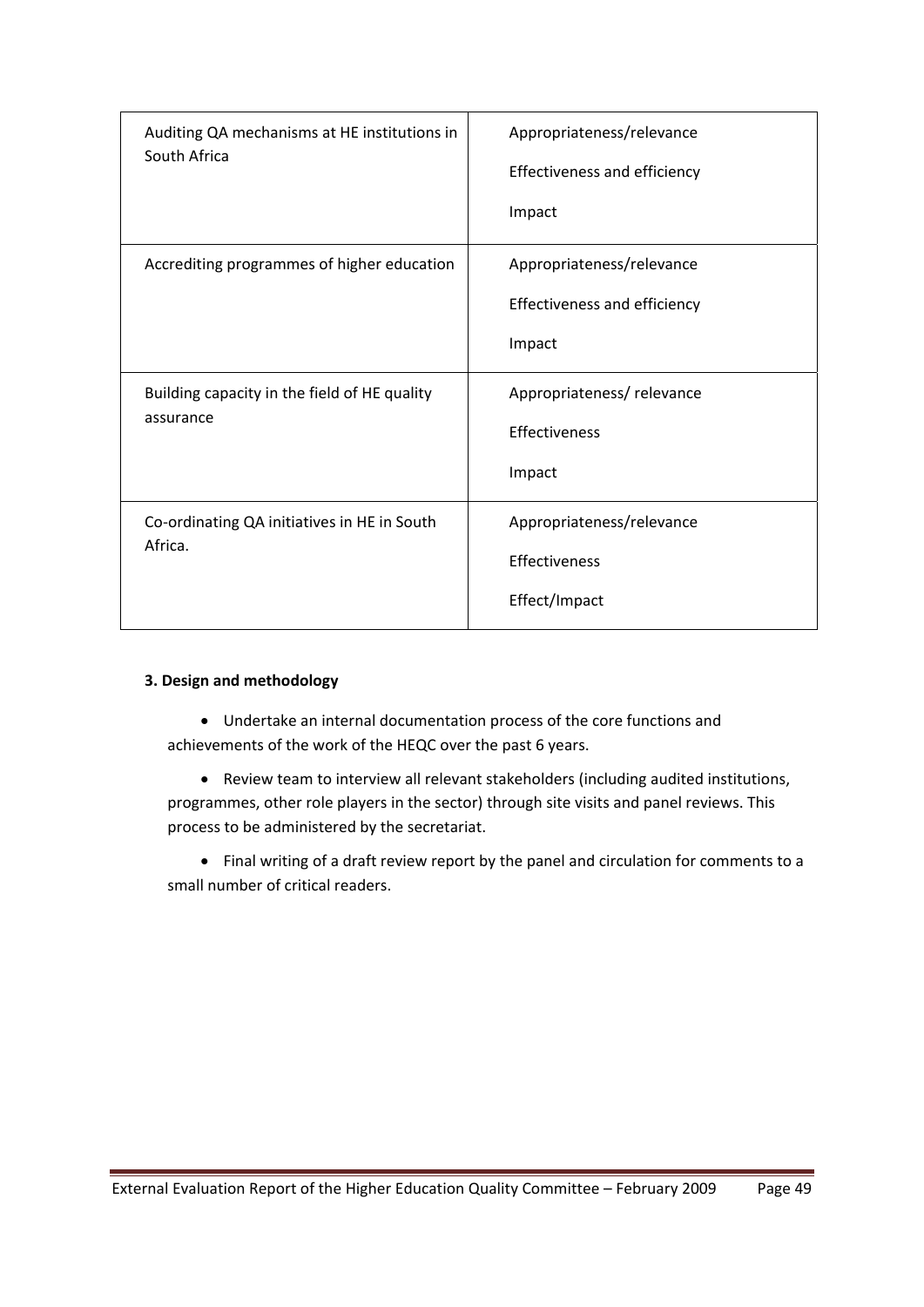External Evaluation Report of the Higher Education Quality Committee – February 2009 Page 50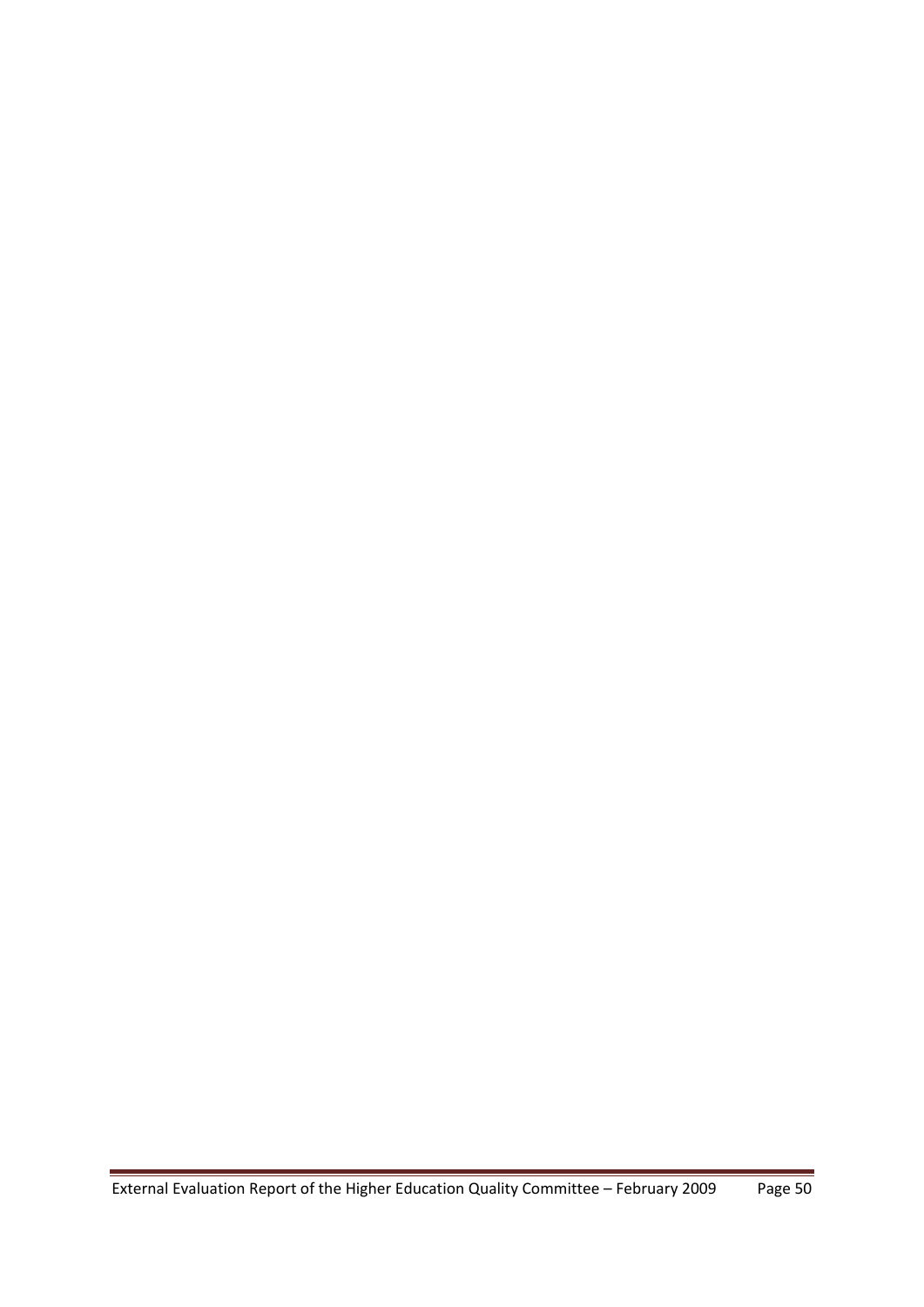**APPENDIX 2**



## **HIGHER EDUCATION QUALITY COMMITTEE (HEQC) INTERNATIONAL REVIEW**

## **SCHEDULE**

**13 – 21 November 2008**

As provided to the panel by the HEQC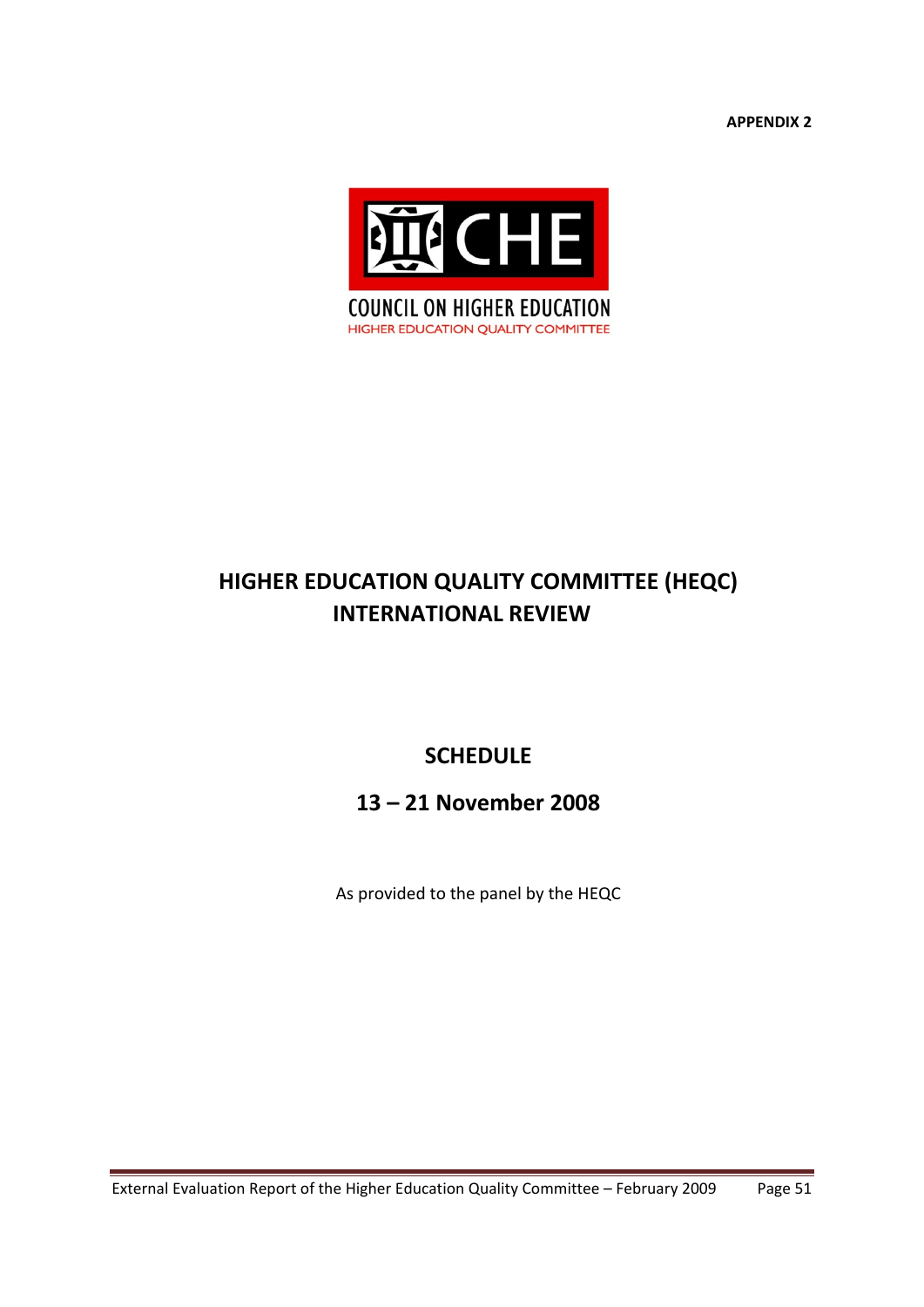| Day 1 | Thursday 13<br><b>November</b> | <b>Introduction</b><br><b>Chairs: CHE Council and HEQC Board</b> |
|-------|--------------------------------|------------------------------------------------------------------|
|       |                                | Group arrives in Pretoria from 09:30 onwards                     |
| 1.1   | 1130                           | Welcome by Dr Lis Lange, Executive Director of the HEQC          |
| 1.2   | 1230                           | <b>CHE Council Chair</b><br>Prof Chabani Manganyi                |
| 1.3   | 1300                           | <b>LUNCH</b>                                                     |
| 1.4   | 1400                           | <b>HEQC Chair of the Board</b><br>Prof Hugh Africa               |
| 1.5   | 1500                           | Dr Lis Lange<br>Executive Director HEQC                          |
| 1.6   | 1600                           | Planning/reading (panel only)                                    |
| 1.7   | 1700                           | Planning for Day 2                                               |
| 1.8   | 1900                           | Dinner at guesthouse                                             |

| Friday 14<br><b>November</b> | 2 Publics<br>Site visits: Advantaged/disadvantaged/merged/incorporation.<br>Meeting with senior staff included                                                                   |
|------------------------------|----------------------------------------------------------------------------------------------------------------------------------------------------------------------------------|
|                              |                                                                                                                                                                                  |
|                              | Depart from guesthouse. Frontline Africa will pick everyone up.                                                                                                                  |
| 08:30                        | Arrive TUT Pretoria West campus.<br>Meet Mr Dhaya Naidoo at the main gate. (083 626 1196)<br>Venue:: TLT Seminar Room: Building 9: GO1<br>View campus buildings while driving in |
| $08:30 - 09:00$              | Registrar: Mr. N. Stofberg and<br>Deputy Vice-Chancellor Research, Innovation and Partnerships:<br>Dr. P. Nevhutalu                                                              |
| $09:00 - 09:30$              | Director: Quality Promotion: Mr. D. Naidoo                                                                                                                                       |
| $09:30 - 10:00$              | Deputy Vice-Chancellor (Institutional Planning and Operations): Prof<br>S.J. Molefe, and<br>Deputy Vice-Chancellor Finance and Development: Ms Joyce<br>Matshebela               |
| $10:00 - 10:30$              | Vice-Chancellor: Prof E. Tyobeka (via video conference)                                                                                                                          |
| $10:30 - 10:45$              | Tea                                                                                                                                                                              |
| $10:45 - 11:15$              | Drive to Soshanguwe. Mr Johnny Masebe from TUT will accompany<br>panel.                                                                                                          |
|                              | 08:00                                                                                                                                                                            |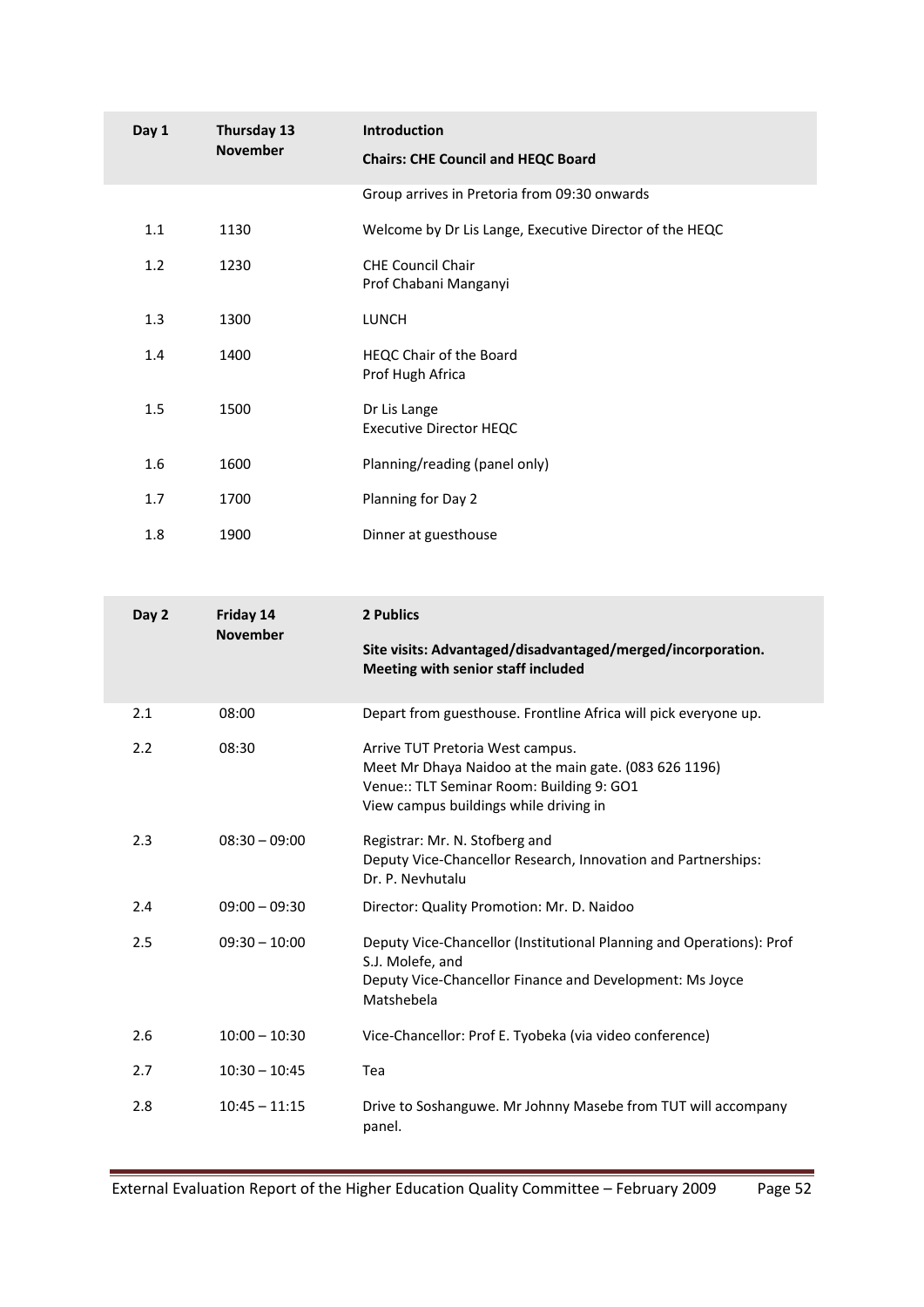| 2.9   | $11:15 - 11:45$                  | Walk-about at Soshanguve                                                                                                        |
|-------|----------------------------------|---------------------------------------------------------------------------------------------------------------------------------|
| 2.10  | $11:45 - 12:15$                  | $11:45 - 12:15$<br>Deans (Dr S Mukhola and Dr J Zaaiman)                                                                        |
| 2.11  | $12:15 - 12:45$                  | Travel to University of Pretoria                                                                                                |
| 2.12  | $12:45 - 13:30$                  | LUNCH at the Van Tilburg Museum<br>Park at Kya Rosa.<br>Isobel Vosloo (082 398 3747) from the Quality Unit will meet you there. |
| 2.13  | $13:45 - 14:15$                  | Informal discussions with the head of the Quality Unit                                                                          |
|       |                                  | Mrs Christa North and colleague from Botwana, Ms Olivia Mokanthkgla<br>Blue Room, Old Chemistry Building                        |
| 2.14  | $14:15 - 14:45$                  | Informal discussions with the representative of the Support Services                                                            |
|       |                                  | Prof Susan Adendorff                                                                                                            |
| 2.15  | $14:45 - 15:00$                  | Comfort break                                                                                                                   |
| 2.16  | $15:00 - 15:45$                  | Informal discussions with the representative of the Academic Deans                                                              |
|       |                                  | Prof Carolina Koornhof                                                                                                          |
| 2.17  | $15:45 - 16:30$                  | Informal discussions with the Vice-Chancellor and Principal, and<br>Registrar                                                   |
|       |                                  |                                                                                                                                 |
|       |                                  | Prof Calie Pistorius and Prof Niek Grové                                                                                        |
| 2.18  | 16:30                            | Return to guesthouse                                                                                                            |
|       |                                  |                                                                                                                                 |
| Day 3 | Saturday 15<br><b>November</b>   | <b>Executive Committee members of the HEQC Board</b>                                                                            |
| 3.1   | $0900 - 1200$                    | Meeting with members of HEQC Board Executive Committee<br>At the Birdwood Guest house.                                          |
|       |                                  | Ms Jenny Glennie                                                                                                                |
|       | $0900 - 1000$<br>$10:00 - 12:00$ | Ms Jenny Glennie                                                                                                                |
|       |                                  | Prof Dhiro Gihwala<br>Ms Judy Favish<br>Dr Rolf Stumpf                                                                          |
|       | 12:00                            | LUNCH at guesthouse on patio                                                                                                    |
|       |                                  |                                                                                                                                 |
| Day 4 |                                  | <b>Sunday</b>                                                                                                                   |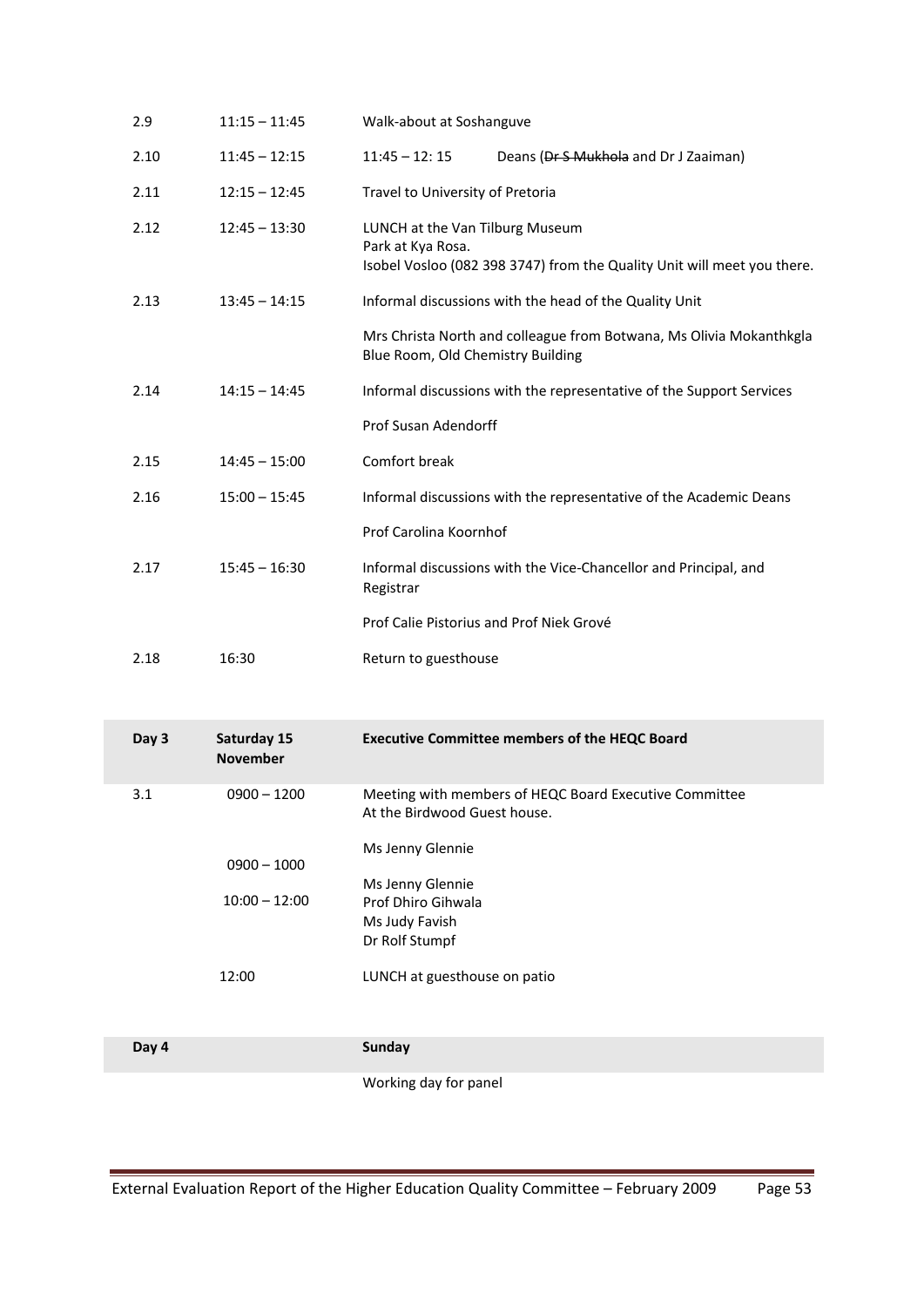| Day 5            | Monday 17       | <b>HEQC ED and Directorates; and</b>                                                                                     |                                                                  |                                                                 |
|------------------|-----------------|--------------------------------------------------------------------------------------------------------------------------|------------------------------------------------------------------|-----------------------------------------------------------------|
|                  | <b>November</b> | <b>Chairs of Audit Panels and panel members</b>                                                                          |                                                                  |                                                                 |
|                  |                 | <b>DIRECTORATES</b>                                                                                                      |                                                                  |                                                                 |
| 5.1              | 08:30           | Mr Theo Bhengu/Prof Francis Faller<br>Co-ordination and Stakeholder Affairs<br><b>Accreditation and National Reviews</b> |                                                                  |                                                                 |
| 5.2              | 09:30           | Mr Theo Bhengu/Dr Lumkile Lalendle/Dr Lis Lange                                                                          |                                                                  | Institutional Audits/Quality Promotion and Capacity Development |
|                  | 10:30           | <b>Break</b>                                                                                                             |                                                                  |                                                                 |
|                  |                 | <b>CHAIRS OF AUDIT PANELS AND PANEL MEMBERS</b>                                                                          |                                                                  |                                                                 |
| 5.3              | 10:45           | Prof Renuka Vithal<br>(teleconference)<br>(Audits)                                                                       |                                                                  | Dr Themba Mosia<br>(Audits/Accreditation)                       |
|                  |                 | Did not take place due to<br>problems with the CHE speaker<br>system                                                     |                                                                  |                                                                 |
| 5.4              | 11:45           | Prof Martin Hall (teleconference)<br>(Audits)                                                                            |                                                                  | Dr Antoinette van der Merwe<br>(Audits)                         |
| 5.5              | 12:45           | Review morning                                                                                                           |                                                                  |                                                                 |
| 5.6              | 13:00           | <b>LUNCH</b>                                                                                                             |                                                                  |                                                                 |
| 5.7a             | 14:00           | Prof Rocky Ralebipi-Simela<br>(Teleconference)<br>(Audits)                                                               |                                                                  |                                                                 |
| 5.7 <sub>b</sub> | 14:30           | Dr Lis Lange                                                                                                             |                                                                  |                                                                 |
| 5.8              | 15:00           | Dr Cheryl de la Rey<br>CHE CEO / Chair of Audit Panel                                                                    |                                                                  |                                                                 |
| 5.9              | 16:00           | Dr Mpumelelo Bomela<br>(Audits)                                                                                          | Prof Jan Botha<br>(Accreditation/<br>Audits/National<br>Reviews) | Dr Mashupye Kgaphola<br>(Audits)                                |
| 5.10             | 17:00           | Panel Review of Day                                                                                                      |                                                                  |                                                                 |
| 5.11             | 18:00           | Panel Review for Day 6                                                                                                   |                                                                  |                                                                 |
| 5.12             | 19:00           | Dinner                                                                                                                   |                                                                  |                                                                 |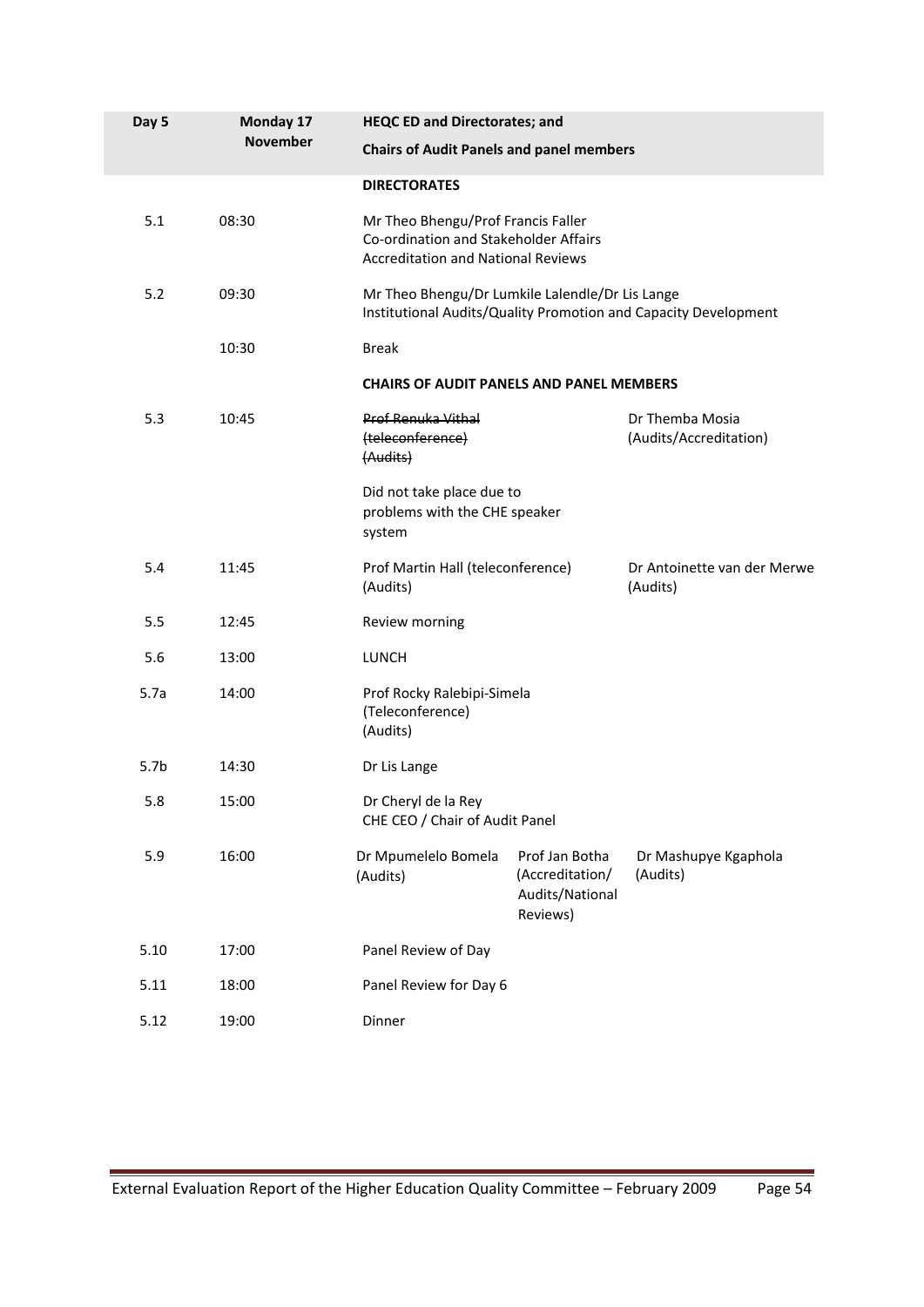| Day 6 | <b>Tuesday 18</b><br><b>November</b> | <b>6 STAKEHOLDERS</b>                                                                                  |
|-------|--------------------------------------|--------------------------------------------------------------------------------------------------------|
| 6.1   | 0800                                 | <b>Higher Education South Africa</b><br>(HESA) - Dr Duma Malaza, Chief Executive Officer               |
| $6.2$ | 0845                                 | Panel review                                                                                           |
| 6.3   | 0900                                 | South African Qualifications Authority<br>(SAQA) - Mr Samuel Isaacs, Chief Executive Officer           |
| 6.4   | 0945                                 | Panel Review                                                                                           |
| 6.5   | 1000                                 | <b>Break</b>                                                                                           |
| 6.6   | 1030                                 | Panel Review                                                                                           |
| 6.7   | 1115                                 | Panel Review                                                                                           |
| 6.8   | 1130                                 | Teleconference - Open University, United Kingdom<br>Founder Executive Director HEQC<br>Prof Mala Singh |
| 6.9   | 1230                                 | Panel Review                                                                                           |
| 6.10  | 1300                                 | <b>LUNCH</b>                                                                                           |
| 6.11  | 1400                                 | Association of Private Providers of Education, Training and<br>Development (APPETD) Dr Tony Khatle     |
| 6.12  | 1500                                 | <b>Review Panel</b>                                                                                    |
| 6.13  | 1515                                 | The Independent Institute of Education (IIE)<br>Dr Felicity Coughlan, Director                         |
| 6.14  | 1600                                 | Tele-conference with Ms Nasima Badsha<br>Department of Education                                       |
| 6.15  | 1700                                 | Interviews with HEQC Directors:<br>Mr Theo Bhengu, Dr Lumkile Lalendle, Prof Francis Faller            |
| 6.16  | 1900                                 | Dinner                                                                                                 |
| Day 7 | Wednesday<br>19 November             | <b>5 PUBLIC INSTITUTIONS</b>                                                                           |
| $7.1$ | 0800                                 | University of South Africa (UNISA)                                                                     |

and Planning

7.2 0900 Panel review

Prof Barney Pityana – Vice Chancellor

(Audit, Accreditation, National Reviews)

Prof Narend Baijnath ‐ Vice Principal Strategy Partnerships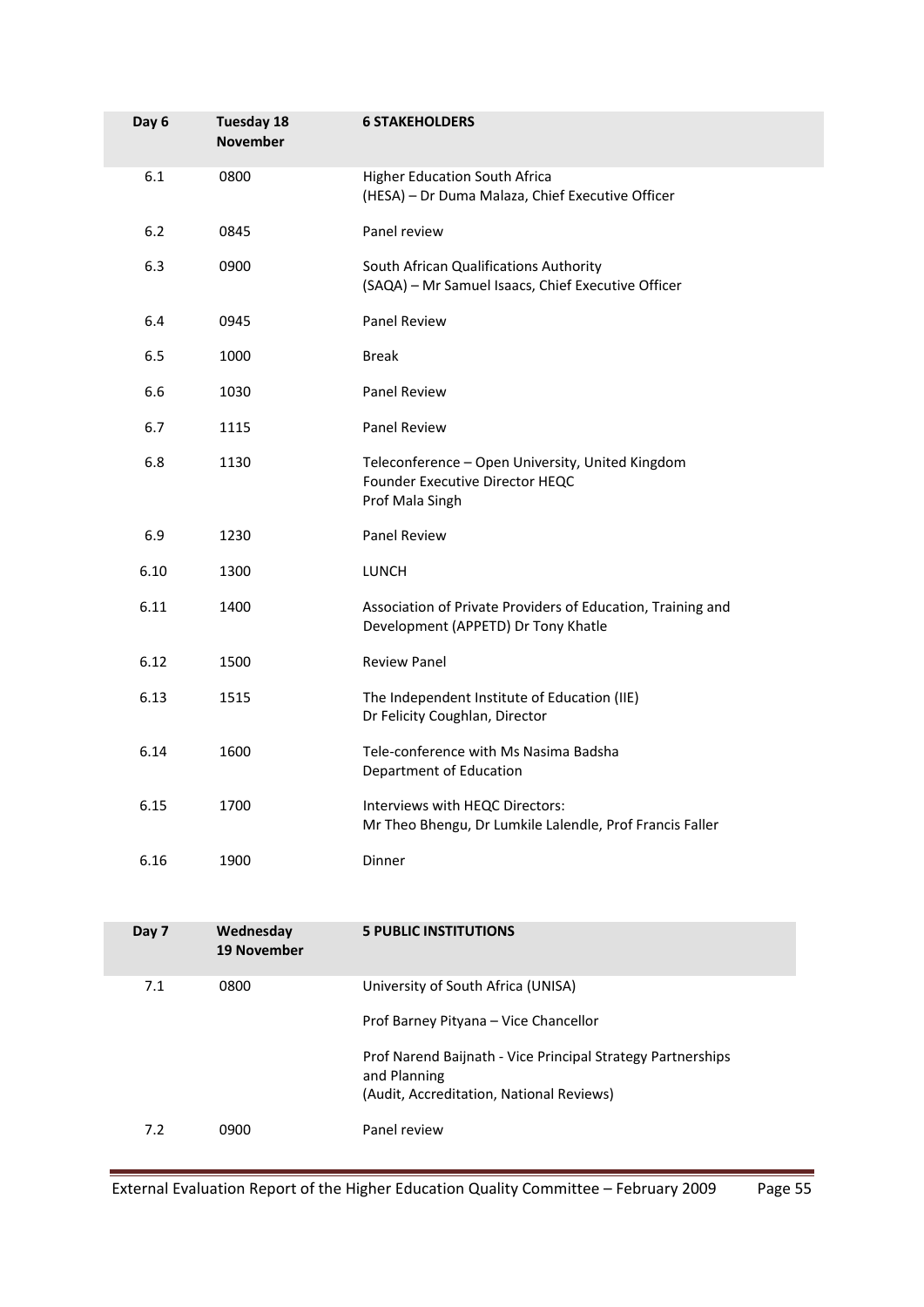| 7.3   | 0930                                  | University of the Witwatersrand (WITS)<br>Ms Lynda Murray - Head Academic Planning Office<br>Prof Peter Owen<br>(Audit, Accreditation, National Reviews)                            |
|-------|---------------------------------------|-------------------------------------------------------------------------------------------------------------------------------------------------------------------------------------|
| 7.4   | 1030                                  | <b>Panel Review</b>                                                                                                                                                                 |
| 7.5   | 1100                                  | University of the Western Cape (UWC)<br>Prof Brian O'Connell - Vice Chancellor<br>Mr Vincent Morta - QA Manager<br>(Audit, Accreditation, National Reviews)                         |
| 7.6   | 1200                                  | <b>Panel Review</b>                                                                                                                                                                 |
| 7.7   | 1300                                  | <b>LUNCH</b>                                                                                                                                                                        |
| 7.8   | 1400                                  | University of Fort Hare (UFH)<br>Dr Mvuyo Tom - Vice Chancellor<br>Mrs Nabe - Acting Quality Assurance Manager                                                                      |
| 7.9   | 1500                                  | <b>Review Panel</b>                                                                                                                                                                 |
| 7.10  | 1600                                  | Durban University of Technology (DUT)<br>Prof R du Pre - Vice Chancellor<br>Ms Bella Sattar - Quality Assurance Director<br>(Audit, Accreditation, National Reviews)                |
| 7.11  | 1700                                  | Review of Day                                                                                                                                                                       |
| 7.12  | 1800                                  | Planning for Day 8                                                                                                                                                                  |
| 7.13  | 1900                                  | Dinner                                                                                                                                                                              |
|       |                                       |                                                                                                                                                                                     |
| Day 8 | <b>Thursday 20</b><br><b>November</b> | <b>3 PRIVATES</b>                                                                                                                                                                   |
| 8.1   | 0800                                  | Monash South Africa<br>Prof T Pretorius - Pro Vice Chancellor and President<br>Ms N Murdoch - Director Institutional Planning and Quality<br>Assurance<br>(Audit and Accreditation) |
| 8.2   | 0900                                  | <b>Review Panel</b>                                                                                                                                                                 |
| 8.3   | 0930                                  | Da Vinci Institute for Technology Management<br>Prof Bennie Anderson, Prof Schoeman-Mr Piet Swanepoel,<br>Registrar<br>(Audit and Accreditation)                                    |
| 8.4   | 1030                                  | <b>Review Panel</b>                                                                                                                                                                 |
| 8.5   | 1130                                  | <b>Cranefield College</b><br>Dr Alwyn Kruger - Registrar<br>(Audit and Accreditation)                                                                                               |